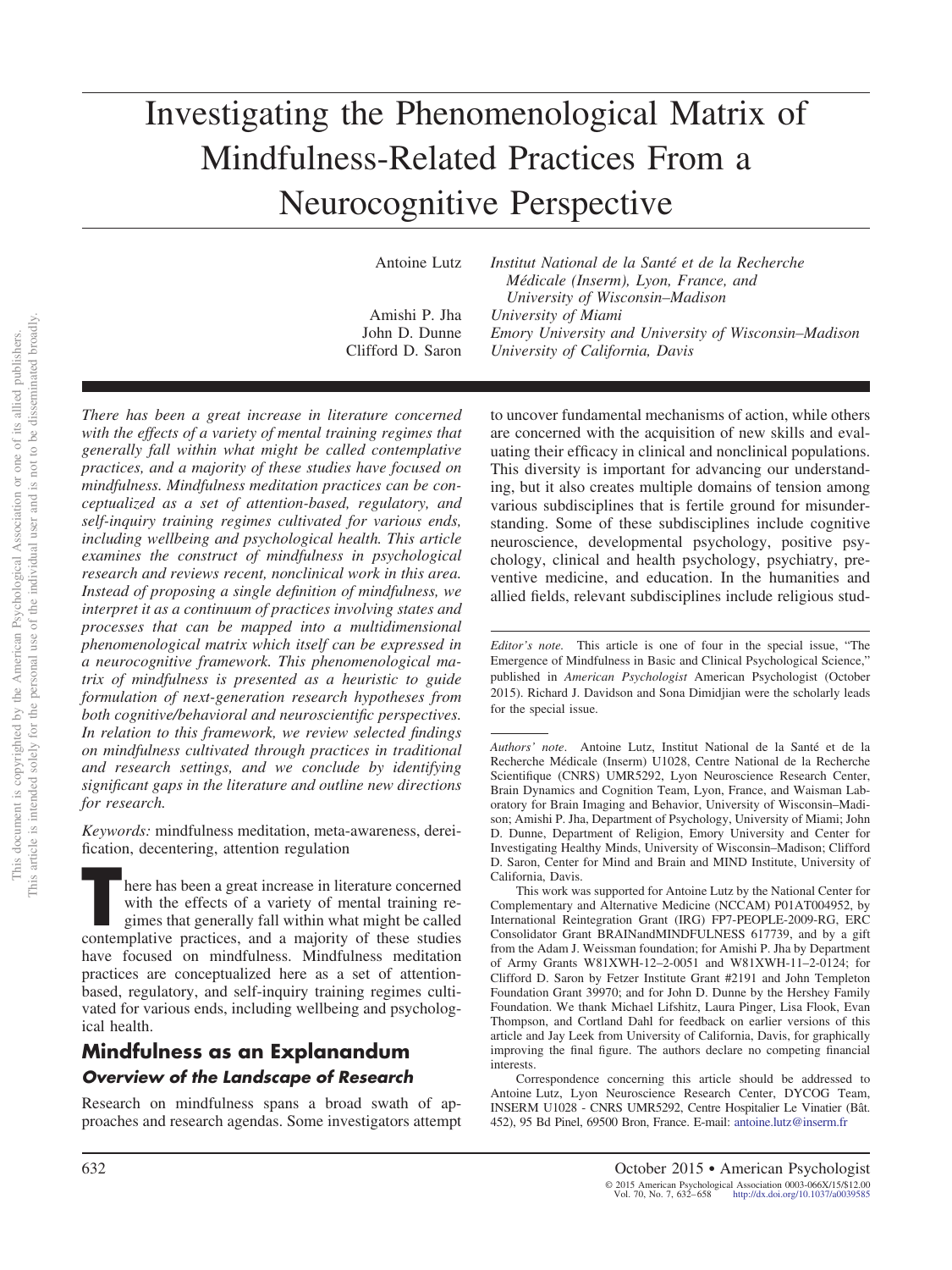

**Antoine Lutz**

ies, philosophy (especially philosophy of mind), anthropology and sociology. Here, we will approach mindfulness practices and training from the perspectives of psychology and cognitive neuroscience tempered by concerns from within the humanities. These are the points of view comprising the nascent field of contemplative science (see [Davidson & Kaszniack, 2015,](#page-22-0) in this special issue).

## *Toward a Family Resemblance Approach*

Before presenting a phenomenological and neurocognitive framework for investigating the effects of mindfulness practices, we first offer a critical overview of the various uses of the term *mindfulness* in academic psychology. Although attempts to generate an operational definition of mindfulness have been published and oft cited (e.g., [Bishop](#page-21-0) [et al., 2004\)](#page-21-0), a consensus definition of mindfulness is lacking, and the myriad definitions in the literature can be seen as generating more confusion than clarity. This confusion not only reflects the relative novelty of contemplative science as an empirical field of research, but it also stems from complex issues related to the appropriation of practices and theoretical accounts from traditional contemplative sources, especially various Buddhist traditions (see [Williams & Kabat-Zinn, 2011,](#page-26-0) for a compendium of papers considering this confusion in detail, and [Harrington &](#page-23-0) [Dunne, 2015,](#page-23-0) in this special issue). The use of Buddhist sources adds complexity and potential confusion, as Buddhist traditions have themselves disagreed on the nature of mindfulness and debated the topic for centuries [\(Dunne,](#page-22-1) [2015\)](#page-22-1).

While the confusion over "mindfulness" arises from the breadth of contexts in which the term is used, this breadth itself stands in tension with a drive toward formulating a single, universally applicable definition. A further

October 2015 ● American Psychologist 633

source of confusion, perhaps supported by the nascent nature of this field, has been the need to frame mindfulnessbased interventions in ways that are maximally compatible with clinical medicine and psychology, such that these practices are seen through the lens of current scientific thinking and are articulated in ways that can be readily communicated to potential patients, healthcare providers, and researchers. Although clearly crucial to basic and clinical research, this restricted perspective increases the risk of misrepresenting (or missing altogether) the active ingredients underlying the potentially transformative effects of these practices whose techniques emerge in a context broader than clinical medicine, psychology or neuroscience.

We respond to the aforementioned issues by providing a heuristic tool that enables different styles and levels of training in mindfulness to be mapped into a multidimensional phenomenological space that can be used to generate hypotheses for empirical research. By phenomenological space, we mean the characterization of categorical features of the field of experience, as it is lived and verbally articulated in the first person (e.g., [Husserl, 2008\)](#page-23-1). This approach eschews any attempt to produce a single definition of mindfulness, and because it is based on the phenomenology of the practices, it is compatible with multiple explanatory and analytical schemas from divergent subdisciplines, including contemplative theories (e.g., in the *Abhidharma* or *Maha*-*mudra*-; see details in [Gethin, 1998,](#page-23-2) and [Dunne, 2015\)](#page-22-1), or clinical frameworks (e.g., mindfulnessbased stress reduction [MBSR]), or neuroscientific models (e.g., [Hölzel et al., 2011;](#page-23-3) [Vago & Silbersweig, 2012\)](#page-25-0). In light of the confusion noted above, we will first discuss common (if conflicting) uses of the term *mindfulness*. Next, the model and its various dimensions will be presented. The remainder of this paper will then explore some tractable features of this heuristic model through the lens of psychology, and cognitive and affective neuroscience, including a selective review of mechanistic studies of mindfulness practices.

## *The Meanings of Mindfulness*

In experimental and clinical psychology, the construct of mindfulness is generally used with three meanings that refer to (a) a mental trait, (b) a soteriological or spiritual path conceived in therapeutic and health-promotion terms, and (c) a single cognitive process commonly trained across multiple human activities. We will argue that, for the purposes of this analysis, mindfulness is best reconceived through a family resemblance approach whereby it can be presented as a variety of cognitive processes embedded in a complex postural, aspirational, and motivational context that contribute to states that resemble one another along well-defined phenomenological dimensions.

*Mindfulness as a trait.* Over the last several years, mindfulness has been operationalized as a stable, mental trait that can be measured by a variety of dispositional scales (e.g., the Five Facet Mindfulness Questionnaire, [Baer, Smith, Hopkins, Krietemeyer, & Toney, 2006;](#page-21-1) [Baer et al., 2008;](#page-21-2) or the Mindfulness Attention Awareness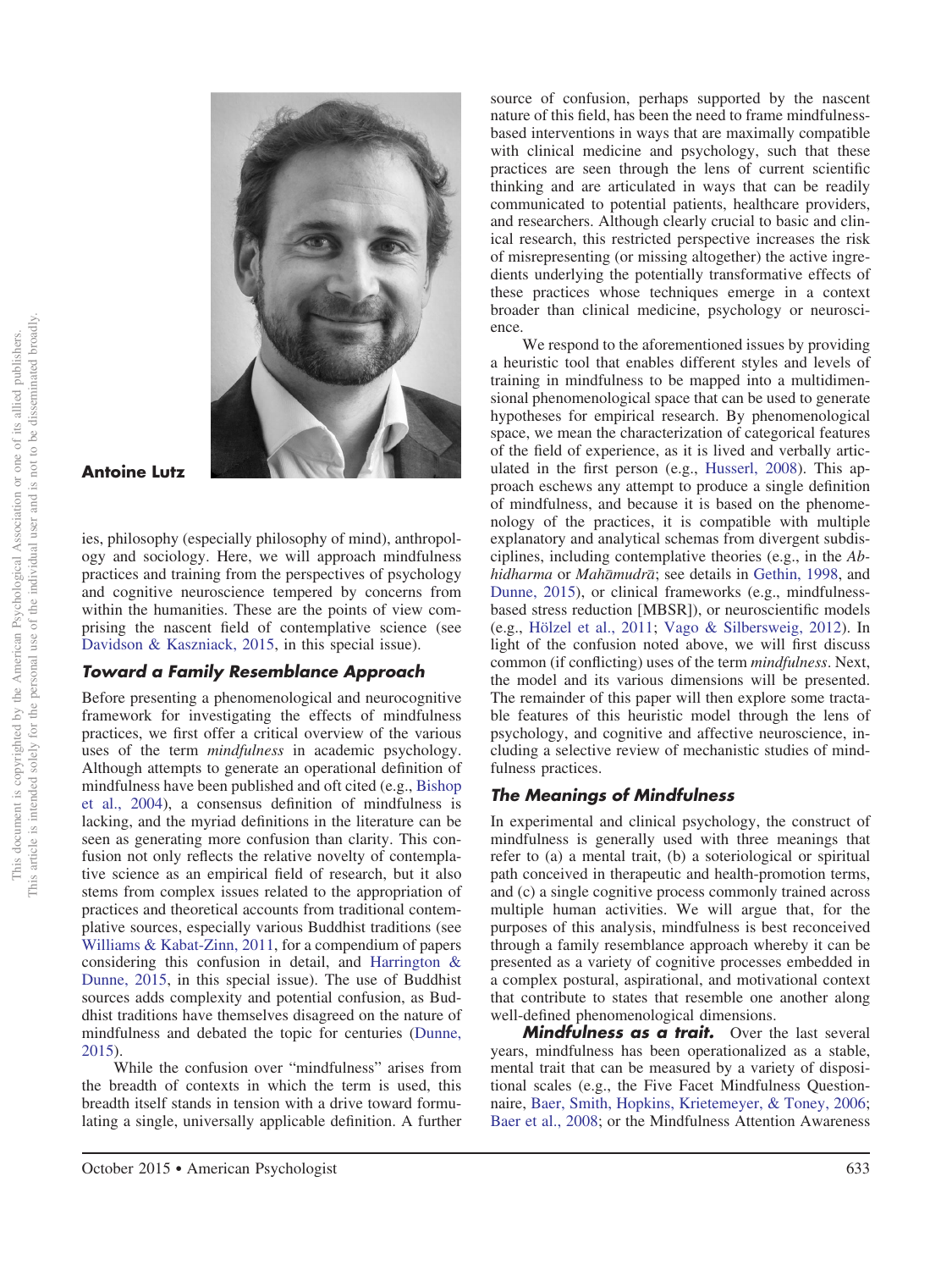

**Amishi P. Jha**

Scale, [Brown & Ryan, 2003\)](#page-21-3). This trait is thought to be measurable in subjects trained in mindfulness practices and also in untrained subjects. Some researchers have used these scales to characterize clinical groups (e.g., [Leigh,](#page-24-0) [Bowen, & Marlatt, 2005\)](#page-24-0) or to identify in untrained subjects, the neural correlates of dispositional mindfulness (e.g., [Creswell, Way, Eisenberger, & Lieberman, 2007\)](#page-22-2). The capacity of a dispositional mindfulness scale to reflect the processes underlying mindfulness-related practices is still poorly understood, and it is likely problematic (see [Grossman, 2011](#page-23-4) and [Van Dam, Hobkirk, Danoff-Burg, &](#page-25-1) [Earleywine, 2012\)](#page-25-1). In particular, the assumption of mindfulness as a stable trait does not account for the capacity to cultivate mindfulness as a skill, a capacity that is already indicated by some empirical findings (see [Chambers, Gul](#page-22-3)[lone, & Allen, 2009;](#page-22-3) [Hölzel et al., 2011;](#page-23-3) [Lutz, Slagter,](#page-24-1) [Dunne, & Davidson, 2008;](#page-24-1) [Tang, Hölzel, & Posner, 2015,](#page-25-2) for reviews). This points to the general problem that the interpretation of questionnaire items may vary with exposure to the rhetoric of mindfulness practices. Grossman, in his 2008 commentary has addressed some of these issues [\(Grossman, 2008;](#page-23-5) see also [Grossman & Van Dam, 2011\)](#page-23-6). Similarly, expert Buddhist meditators did not differ from a control group on state mindfulness in a recent report [\(An](#page-21-4)[tonova, Chadwick, & Kumari, 2015\)](#page-21-4).

As such, we argue that the use of such scales does not advance understanding of the phenomenological changes individuals experience via mindfulness training. Nor does research solely involving changes over time or group-wise differences in trait mindfulness instruments advance understanding of the mechanisms of action by which mindfulness training produces changes in practitioners. That is, learning that participants' scores increase after training does not illuminate with any specificity which (if any) clinical vulnerabilities, or cognitive, affective, and social processes might be altered via training.

Beyond these general issues, we see three other areas in which "mindfulness" instruments are problematic. First, they lack sufficient divergent validity. That is, very little is known about if and how mindfulness, validated using confirmatory factor analysis (see [Baer et al., 2008\)](#page-21-2), may differ from other constructs. Recent studies have reported a high degree of correspondence between mindfulness scores and stress [\(Goldberg, Del Re, Hoyt, & Davis, 2014;](#page-23-7) [Stanley,](#page-25-3) [Schaldach, Kiyonaga, & Jha, 2011\)](#page-25-3), personality factors [\(Siegling & Petrides, 2014\)](#page-25-4), as well as other composite psychological factors such as quality of life and "adaptive functioning" [\(Goldberg, Del Re, Hoyt, & Davis, 2014;](#page-23-7) [Sahdra et al., 2011\)](#page-25-5).

Second, the sensitivity of mindfulness instruments to other forms of training is not known. While many studies examine if mindfulness scores change with mindfulness training, very few have investigated if and how the magnitude of change compares to changes that emerge from participating in other forms of training that do not involve mindfulness. For example, participants in a tango class exhibited comparable improvement in mindfulness scores when compared to participants in a mindfulness intervention [\(Pinniger, Brown, Thorsteinsson, & McKinley, 2012\)](#page-24-2).

And third, mindfulness instruments suffer from response shifts and biases. Scores on mindfulness instruments may suffer from shifting baseline or response shifts, as is illustrated by, for example, [Leigh and colleagues'](#page-24-0) [\(2005\)](#page-24-0) finding that binge drinkers' mindfulness scores were greater than those of participants in a mindfulness retreat. In addition, results may be biased by issues surrounding social desirability, consistency effects, or superficial language familiarity between program content and instruments (see [Sauer et al., 2013\)](#page-25-6). For example, the wording of many mindfulness questionnaires overlaps with the jargon of mindfulness-based interventions (including terms such as *present-centered* and *nonjudgmental*) such that participation in an intervention may prime response biases in these measures [\(Van Dam, Hobkirk, Danoff-Burg, & Earley](#page-25-1)[wine, 2012\)](#page-25-1). These findings suggest that the interpretations of the items on a dispositional mindfulness scale can differ across groups in a way that clouds the very notion of dispositional mindfulness.

The confusing and even contradictory nature of these findings can be overcome by decomposing the rather monolithic notion of trait or dispositional mindfulness into more complex and dynamic processes describable through the model presented in the section "A Phenomenological Matrix of Mindfulness Practices." Our model is compatible with a notion of state mindfulness in that it represents a space of possible states where the duration of any given state is undefined. The link with a "state" of mindfulness of some duration must be understood as captured by the variance around some location in the model measured for some (arbitrary) period of time. Fully characterizing such states of mindfulness will require an integrated and careful description employing first-, second-, and third-person methods, including physiological measures by which to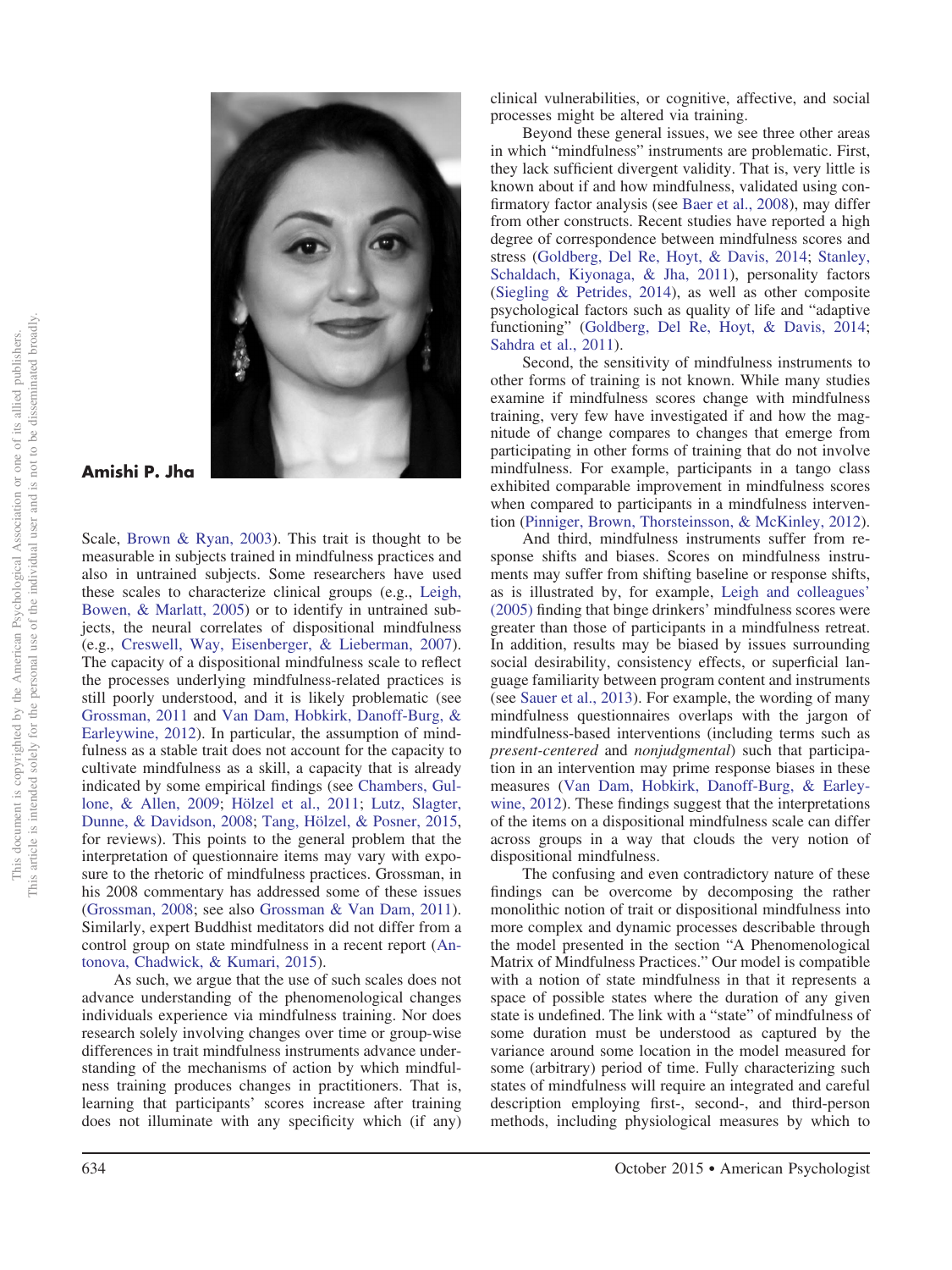

**John D. Dunne**

probe an individual's phenomenology in an online fashion along the dimensions we propose (see [Varela, 1996;](#page-26-1) [Petit](#page-24-3)[mengin, Baulac, & Navarro, 2006,](#page-24-3) for methods). Instead of conceptualizing mindfulness as a unique and fixed state or trait, our view is that mindfulness training produces a family of identifiable phenomenological states in participants, which can shift. We propose that these states emerge due to the interaction of the processes subsumed within each dimension of the model.

In terms of traits, we do not reject the possibility that individuals reliably differ in their typical location on the dimensions of the model. The dimensions of the model, in fact, lend themselves to experimental assessments that can provide a robust way to characterize intrinsic individual differences as well as the impact of mindfulness-related practices.

*Mindfulness as a soteriological path or* **way of life.** In its second and broadest sense, mindfulness refers to a soteriological or spiritual path for cultivating wellbeing and alleviating suffering. This usage points to the Buddhist roots of mindfulness practices and the very broad and disparate use of the term in Buddhist contexts. The term most typically translated as "mindfulness" is *smrti* (Sanskrit) or *sati* (Pali), and, in both its technical and more common uses, this term has a semantic range that overlaps significantly with the English term *memory*. In its more technical uses, *smrti* or mindfulness points to a fundamental capacity to retain an object in cognition, somewhat akin to working memory [\(Jha, Stan](#page-23-8)[ley, & Baime, 2010;](#page-23-8) [Dreyfus, 2011\)](#page-22-4). But as Rupert Gethin [\(2011\)](#page-23-9) has pointed out, in its broadest sense, mindfulness also implies keeping in mind the larger context within which Buddhist practice occurs, including the motivations and goals for practice, and the ethical and aesthetic values

that inform a practitioner's worldview. In short, in its broadest Buddhist sense, the term *mindfulness* often involves a Buddhist practitioner's commitment to a way of life and a stance toward experience that extends beyond any particular set of meditation techniques.

When brought into clinical and other secular contexts, the Buddhist notion of contemplative practice as therapy (see, e.g., *Sunakkhatta Sutta* in Ñāṇ[amoli & Bodhi, 2009\)](#page-24-4) facilitates cultural translation, and it allows Buddhist techniques to be recontextualized within the personal goals and views of participants in modern-day mindfulness programs, often in ways that diverge noticeably from traditional Buddhist frameworks. At the same time, the notion of mindfulness as a way of life that extends beyond any particular technique has also played an important role in the development of mindfulness-based therapies [\(Kabat-Zinn, 1982;](#page-23-10) [Teasdale et al., 2000\)](#page-25-7). Jon Kabat-Zinn has noted [\(Williams](#page-26-0) [& Kabat-Zinn, 2011\)](#page-26-0) that mindfulness can be used as an "umbrella term" for a collection of practices and personal values that enable one to live mindfully. In MBSR [\(Kabat-](#page-23-10)[Zinn, 1982\)](#page-23-10), these practices include breath awareness meditation, body scan, walking meditation, yoga, didactic communication with an instructor, psychosocial support by group members, and attentive listening to inspirational texts (such as poetry). In keeping with this broad array of techniques, in MBSR the operational definition of mindfulness purposely remains somewhat broad. The intention in such an intervention is to avoid reducing mindfulness to any particular set of manualized techniques so as to allow participants to conceive of it in the larger sense of a stance toward experience or even as a way of life. This broad approach, both in terms of a conception of mindfulness and the use of multiple potentially therapeutic techniques including meditation, has been demonstrated to be clinically efficacious (see [Dimidjian & Segal, 2015](#page-22-5) in this special issue). However, we think that this way of using the term mindfulness may be too broad to guide empirical studies that specifically target underlying mechanisms of mindfulness practices. To achieve the latter, we propose a descriptive framework to help investigate the specific effects of these practices. In parallel with concerns regarding broad, but clinically useful, conceptions of mindfulness, we also suggest that it is not possible to state a single conception of the ethical and motivational stance or worldview presented to contextualize these techniques.

*Mindfulness as a cognitive process.* In a third sense, the term *mindfulness* describes core cognitive processes that are cultivated across various practices in mindfulness-based programs such as MBSR. This more technical use of the term parallels Buddhist usages, where the terms *smrti* or *sati* are reinterpreted not just in the literal sense of "memory" noted earlier, but instead as a technical term for a cognitive capacity that can be cultivated in meditation (e.g., [Gunaratana, 2002;](#page-23-11) [Namgyal, Kunsang, &](#page-24-5) [Rinpoche, 2004\)](#page-24-5). The technical interpretation of mindfulness within Buddhism has engendered considerable debate among Buddhist theorists [\(Dreyfus, 2011;](#page-22-4) [Dunne, 2011;](#page-22-6) [Gethin, 2011;](#page-23-9) [Olendzki, 2011;](#page-24-6) [Teasdale & Chaskalson,](#page-25-8) [2011a,](#page-25-8) [2011b\)](#page-25-9), but contemporary accounts from within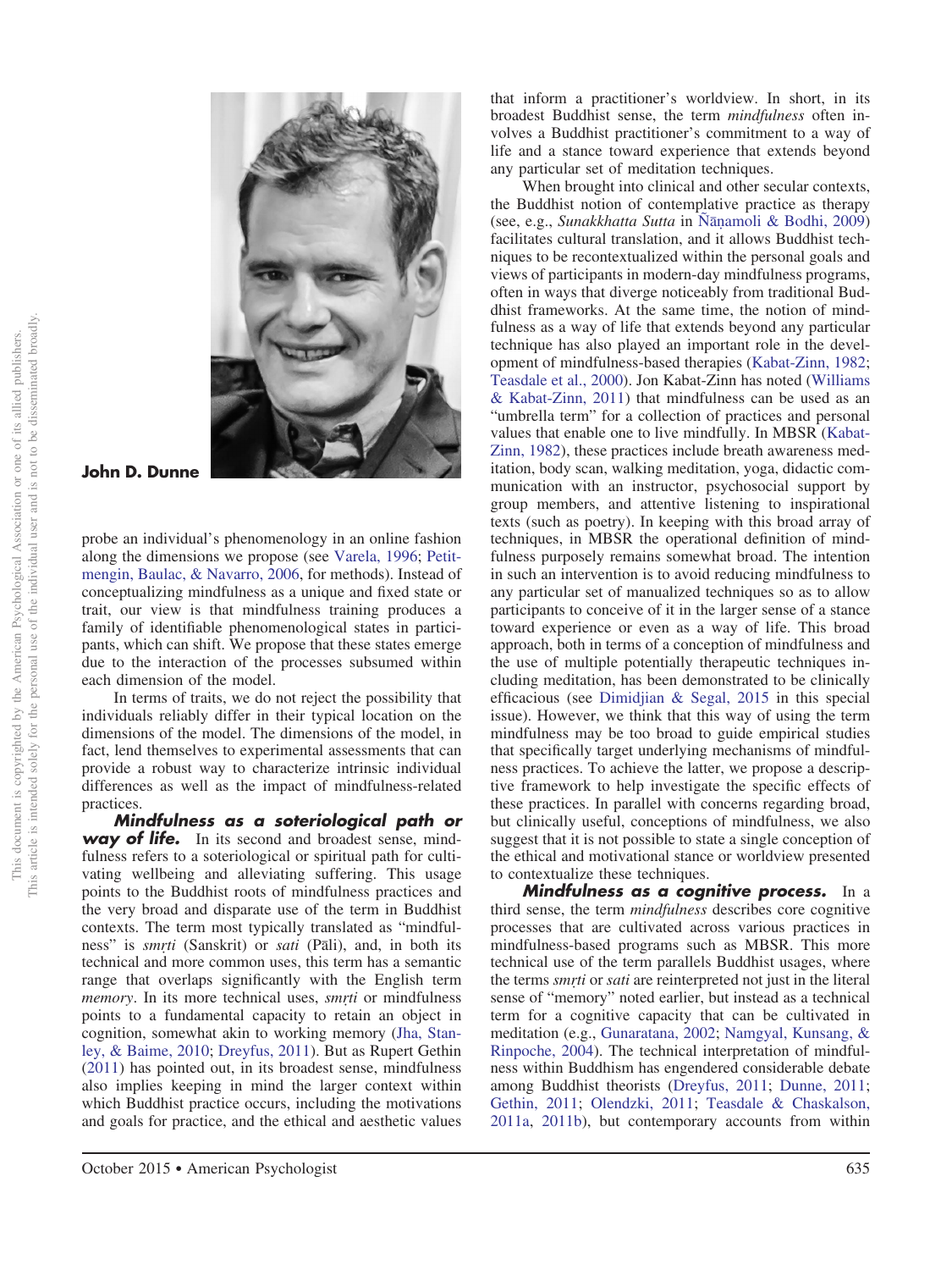

#### **Clifford D. Saron**

psychology converge around some key themes. Along these lines, in 1994, Jon Kabat-Zinn proposed that mindfulness be operationally defined as "paying attention in a particular way: on purpose, in the present moment, and non-judgmentally" [\(Kabat-Zinn, 1994,](#page-23-12) see [Kabat-Zinn,](#page-23-13) [2011,](#page-23-13) for a retrospective elaboration and informative interpretation of this phrase). This definition or its variants is reflected in much subsequent work such that in the psychological literature it is now generally accepted that, whatever else may be involved, mindfulness is necessarily present centered and nonjudgmental (see, e.g., [Bishop et](#page-21-0) [al., 2004;](#page-21-0) [Chambers et al., 2009;](#page-22-3) [Hölzel et al., 2011;](#page-23-3) [Teasdale, Segal, & Williams, 1995\)](#page-25-10). However, for the purposes of developing specific hypotheses about the effects and mechanisms of mindfulness, these two features are somewhat problematic. One problem is simply that these features are compatible with a wide range of practice styles. For example, although the style of awareness to be cultivated may be present centered, this does not indicate whether present-centered awareness is focused on a chosen sense-object (such as the sensations created by the breath at the nostrils), a mentally presented object (such as the visualization of a colored disk), or without any explicit chosen object (as in "choiceless awareness"). These three options characterize different styles of mindfulness practice, and these differences in practice style would impact empirical inquiry into mindfulness training owing, in part, to the training consequences of attention to these quite different targets.

Likewise, the term *nonjudgmental* can apply to various styles of mindfulness whose differences are also crucial to empirical inquiry. A nonjudgmental stance toward experience is generally construed to be nonreactive, where a reactive response is a thought or chain of thoughts that

reflect a habitual and affectively charged pattern of response, often related to a particular self-related schema or narrative (e.g., [Teasdale et al., 2002\)](#page-25-11). The notion of being nonreactive is sometimes elicited by referring to such a stance as open or accepting (e.g., [Hayes, 2004\)](#page-23-14). If the term *judgmental* applies only to thoughts that are reactive in this way, then a nonjudgmental stance toward experience is compatible with styles of mindfulness that cultivate nonreactive observations or discernments that provide knowledge about the objects of experience and experience itself (e.g., [Dreyfus, 2011\)](#page-22-4). This stands in contrast, however, to those forms of mindfulness practice that emphasize the need to suspend any involvement in discursive thoughts whatsoever [\(Dunne, 2011,](#page-22-6) [2015\)](#page-22-1). According to such styles, one does not seek to suppress thoughts, but one instead experiences thoughts just as mental events, rather than representations of reality. Adopting such a style of practice, one fails to follow the practice instructions if one seeks to cultivate any form of discursive thoughts or judgments, even when the discursive content consists of accurate and nonreactive observations about present experience, such as "I am agitated" [\(Chambers et al., 2009;](#page-22-3) [Dunne, 2011,](#page-22-6) [2015\)](#page-22-1).

The difficulty in specifying mindfulness as a cognitive process stems also from the drive to arrive at a single definition to cover all styles of mindfulness, and, in some cases, Buddhist sources have been used to support this type of monolithic definition (e.g., [Hölzel et](#page-23-3) [al., 2011\)](#page-23-3). The history of Buddhist debates, however, shows that even in its original Buddhist context, no universally accepted definition applied to all styles of practice (see the special issue of *Contemporary Buddhism* edited by [Williams & Kabat-Zinn, 2011\)](#page-26-0). Instead, each Buddhist school or lineage sought to defend its own account of mindfulness, and this usually involved a critique of other approaches as somehow wrongheaded. If one heeds these arguments, one may conclude that there is only one true version of mindfulness (namely, the one supported by the particular Buddhist tradition that one has consulted), and one may fail to appreciate the full and diverse range of approaches to mindfulness even within Buddhism. It seems preferable to have analytical tools that enable one to explore various styles of practice—whether Buddhist or secular—in a way that can account for these variations and that also provide greater specificity than the operational definition mentioned above. With this in mind, we will now turn to one such tool.

## *A Phenomenological Matrix of Mindfulness Practices*

To facilitate empirical research on mindfulness, we propose here a phenomenological matrix that serves as a heuristic tool for mapping various styles and stages of mindfulness practice into a multidimensional space. This approach avoids some of the problems evident in the various meanings of mindfulness sketched above. While these meanings remain useful for many contexts, we have noted that approaching mindfulness as a trait (Meaning [a] in The Meanings of Mindfulness section) leads to contradictory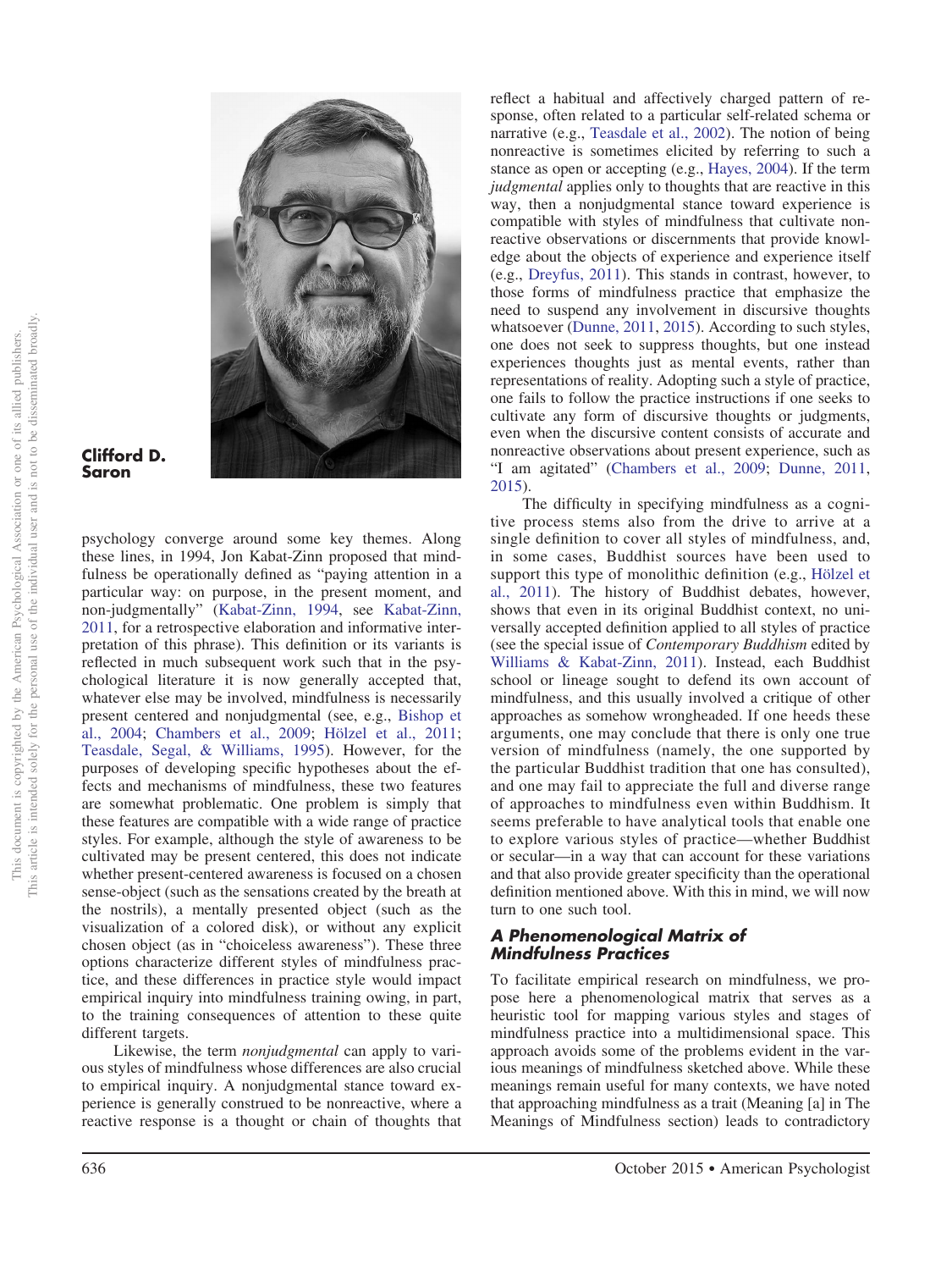findings. Interpreting mindfulness as a soteriological process (Meaning [b]) is often too broad to guide empirical research. And up to this point, discussions of mindfulness as a cognitive process (Meaning [c]) make it difficult to account for differences in practice styles and levels of expertise, while also lacking the specificity required to formulate mechanistic hypotheses. The multidimensional phenomenological matrix proposed here addresses these problems, in part by decomposing mindfulness into different dimensions that can be used to map multiple practice styles and levels of expertise. A similar dimensional approach has been advocated for characterizing mental disorders [\(Hyman, 2007\)](#page-23-15).

The approach presented here, which draws on previous efforts [\(Chambers et al., 2009;](#page-22-3) [Hölzel et al., 2011;](#page-23-3) [Lutz](#page-24-7) [et al., 2008\)](#page-24-7), focuses on the phenomenology of mindfulness practice. This model is elicited by a key question: when one is engaged in a formal mindfulness practice, what observable, instructable, and manipulable features of experience are most relevant to training in mindfulness? The seven features uncovered through this question will be discussed in detail below. They fall into two groups: (a) three primary, orthogonal dimensions: object orientation, dereification, and meta-awareness; *orthogonal* here means that the primary dimensions can change, at least locally, independently from one another; and (b) four secondary qualities: aperture, clarity, stability, and effort. The first three dimensions are "primary" in that they are main targets for all styles of mindfulness training and they likewise distinguish different styles. The next four are "secondary qualities" in that they describe highly relevant features of experience that are affected by mindfulness practices. All features are manipulable in that they are targeted— directly or indirectly— by the instruction set for the practice. According to traditional Buddhist accounts, trained practitioners can also report reliably on these dimensions (Dban[-phyug-rdo-rje,](#page-22-7) [2009;](#page-22-7) [Gunaratana, 2002;](#page-23-11) [Namgyal et al., 2004;](#page-24-5) Ñāṇ[amoli](#page-24-4) [& Bodhi, 2009\)](#page-24-4). Because the dimensions in question are aspects of experience itself, the model is phenomenological. However, as is demonstrated in the second half of this paper, we maintain that by employing the methodology of neurophenomenology, one can generate fruitful hypotheses about neurophysiological and/or behavioral correlates or mechanisms for the phenomenology of mindfulness practices. In other words, one can guide one's research on the neurophysiology and neuropsychology of mindfulness by examining those practices phenomenologically in terms of the features of experience that they manipulate.

This multidimensional phenomenological model is not intended to be an exhaustive or exclusive account. One could produce a more detailed model, but likely at the expense of making this tool more difficult to use. Likewise, alternative accounts are possible, but we believe that the present model is well-suited to the present state of research findings. Overall, this model is especially inspired by the formal practices of mindfulness found in various contemporary contexts, including the many mindfulness-based therapies now in use as well as Buddhist practices in various traditions. Sources for this account are primarily

the written instructions and descriptions found in the psychotherapeutic literature [\(Kabat-Zinn, 1990;](#page-23-16) [Segal, Wil](#page-25-12)[liams, Teasdale, & Kabat-Zinn, 2012\)](#page-25-12), Buddhist traditional accounts (Dban[-phyug-rdo-rje, 2009;](#page-22-7) [Gunaratana, 2002;](#page-23-11) [Namgyal et al., 2004;](#page-24-5) Ñāṇ[amoli & Bodhi, 2009\)](#page-24-4), and contemporary meditation manuals [\(Goldstein & Kornfield,](#page-23-17) [2001;](#page-23-17) [Suzuki & Chadwick, 2011\)](#page-25-13), along with scholarly analyses of traditional practices (Ana[layo, 2003;](#page-21-5) [Bodhi,](#page-21-6) [2011;](#page-21-6) [Dreyfus, 2011;](#page-22-4) [Dunne, 2011,](#page-22-6) [2015;](#page-22-1) [Gethin, 2011;](#page-23-9) [Sharf, 2014;](#page-25-14) [Van Schaik, 2004\)](#page-26-2). As conveyed in Figure 1, points plotted in the model's multidimensional space are thus hypothetical, in that they are not yet supported clearly by phenomenological data gathered from practitioners. In keeping with the sources used, the phenomenological features of the various plotted states would be explicitly reported only by experts, and more inexperienced practitioners, lacking expertise in phenomenological description, would often require a probe or some other method such as an experimental task to enable adequate reporting about their states. This framework would be greatly enhanced by gathering first-person data from mindfulness practitioners at various levels, where the collection method would focus especially on the phenomenological features of engaging in formal mindfulness practice. However, such data are not yet available, and its collection remains an important desideratum for mindfulness research.

This framework is meant to serve as a heuristic to generate and communicate research hypotheses on the cognitive functions and neural mechanisms underlying mindfulness practices. To illustrate the use of the model, we map various styles of practice and levels of expertise, but their precise mapping in this space is necessarily provisional. The extension of this model to other forms of meditation or even other contexts is a tempting possibility, but one that is clearly beyond the scope of this article. This framework can also be used to describe maladaptive states found in mental disorders as also indicated in Figure 1. For the sake of simplicity, the present model restricts its mapping of mindfulness practices on specific dimensions of experience that are themselves related in complex ways to interactions among multiple neuroanatomical networks. A more comprehensive model would also account for the embodiment of these phenomenological dimensions (e.g., specific body postures, proprioceptive and sensory experience; see [Kerr,](#page-23-18) [Sacchet, Lazar, Moore, & Jones, 2013\)](#page-23-18), embedded in a specific cultural/social context (as would occur in one's ethical or altruistic motivation, or in the context of a teacher/student relationship). Dynamical system theories [\(Clark, 1998\)](#page-22-8) and recent formulations of "4E" cognition (embodied, embedded, extended, enacted cognition; [Men](#page-24-8)[ary, 2010\)](#page-24-8) could offer a promising framework to generalize the current approach to explicitly reference the body and the environment in the model at multiple levels.

In the remainder of this section, we will first note some key features that are shared by mindfulness practices, and then we will unpack the model's three functional dimensions and four qualities along with some examples of how various styles of practice and levels of expertise can be represented in the model's multidimensional space. The

October 2015 ● American Psychologist 637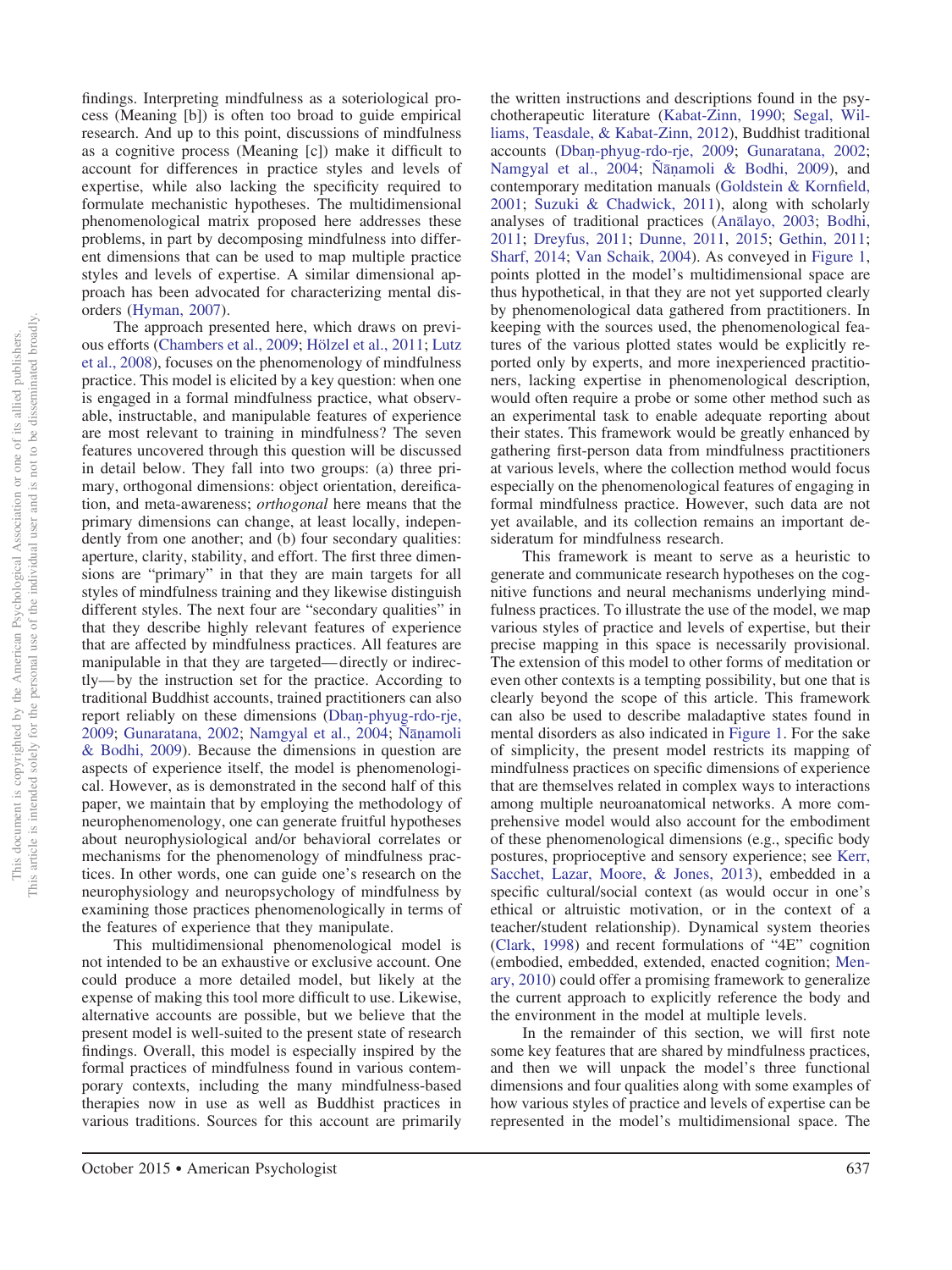## **Figure 1** *A Phenomenological Matrix of Mindfulness-Related Practices*



*Note*. This figure maps two standard mindfulness-related practices, focus attention meditation (FA) and open monitoring meditation (OM), and three mental states (rumination, mind-wandering, and addictive craving) relevant for psychopathology on a multidimensional phenomenological space. Exp and Nov stand for expert and novice practitioners. The three primary dimensions of this space are object orientation, dereification, and meta-awareness. They are mapped on the Euclidian space. The four secondary dimensions correspond to the qualities of aperture, clarity, stability and effort. These four qualities are represented, respectively, by the diameter of a circle, fill color of the circle, color of the perimeter of the circle, and by the width of a supporting stalk. See text for details about the meditation states. Here, mind-wandering is represented as an effortless state (dashed line) of absorption (low meta-awareness) where the content of experience is phenomenally interpreted as accurate depictions of reality (low dereification). Addictive craving is depicted as a state strongly and repeatedly oriented toward the object of addiction (high object orientation). Rumination is represented as a state where the person is aware of stable intrusive thoughts (some meta-awareness) that are, however, still experienced as "real" (low dereification). See the online article for the color version of this figure.

remainder of this article will then explore the model and selected relevant research on mindfulness training (MT) in behavioral, cognitive, and neuroscientific terms.

*Shared contextual features.* The model proposed here assumes four general features that are shared across the family of practices that we identify as mindfulness-related. They are (a) physical posture, (b) nonaversive affect, (c) axiological framework, and (d) task-set maintenance or retention. While these features are necessary ingredients for mindfulness practice, they are not explicitly represented in the model because they are less significant in distinguishing styles of practice. Physical posture, for example, is generally understood to be a key element in practice, such that some postures are considered more useful than others when cultivating mindfulness in formal meditation. Nevertheless, most styles of mindfulness do not thematize training in physical posture as a targeted outcome of practice (note, however, the strong emphasis placed on posture in Zen practice).

Another common feature across most styles is the importance of a nonaversive affective tone. In contemporary clinical practice, practitioners are often taught that, as thoughts and feelings arise during mindfulness meditation, one should maintain an accepting or friendly attitude toward them [\(Bishop et al., 2004;](#page-21-0) [Shapiro, Carlson, Astin, &](#page-25-15) [Freedman, 2006\)](#page-25-15). Likewise, the Buddhist Vipassanā style brought to North America from modern Burma often emphasizes the importance of cultivating loving-kindness (Pali, metta) along with mindfulness. Although this explicit emphasis on loving kindness does not appear to have been an element in Burmese practice itself [\(Fronsdal, 1998\)](#page-23-19), traditional textual sources do maintain that, for meditation practice, one must sustain an attitude of nonaversion (Pali, *adosa*)—a term that can be interpreted to mean loving kindness [\(Buddhaghosa, 1976\)](#page-22-9). In the Tibetan practices that can be construed as styles of mindfulness, such as one-pointed focused-attention (FA) meditation and *Dzogchen* meditation, a session of formal meditation inevitably includes the cultivation of compassion [\(Van](#page-26-2) [Schaik, 2004\)](#page-26-2), and although some other Buddhist traditions such as Zen may not explicitly thematize compassion or loving kindness, they often use aesthetic appreciation as a means to generate the appropriate affective context for meditation practice [\(Carter, 2007\)](#page-22-10). Thus, although mindfulness meditation can be embedded within a wide range of affective frames (such as acceptance, loving-kindness,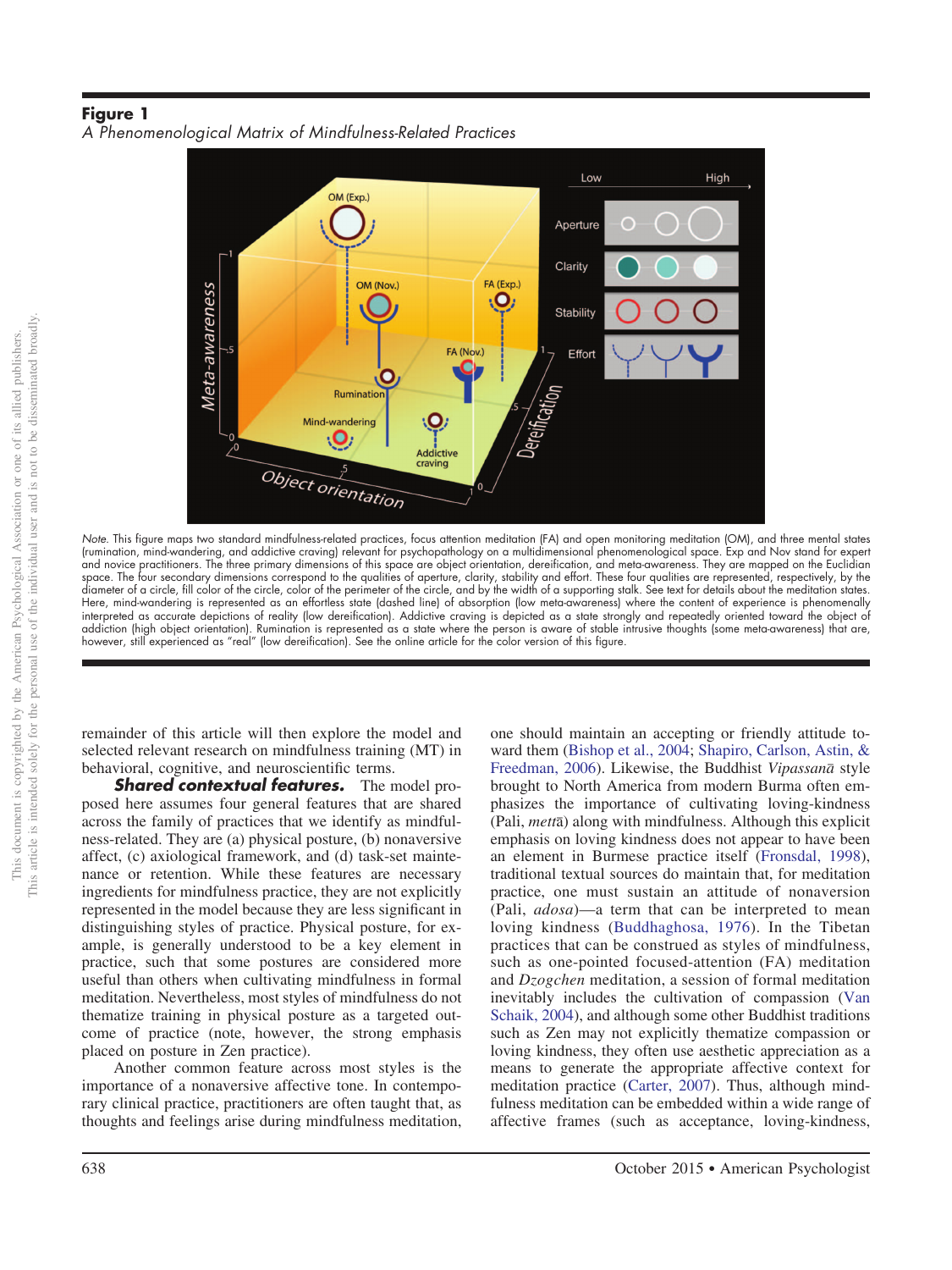compassion, nonaversion or aesthetic appreciation), important to the practice is a common assumption of the need to cultivate a positive— or at least nonaversive—affective attitude.

Similarly, under the rubric of "axiology" fall a range of contextual factors concerning the values, goals, and especially the ethics that inform mindfulness practice. Again, many approaches are possible, and even within Buddhism, traditions disagree about the precise goals and ethical frameworks for contemplative practice [\(Dunne,](#page-22-1) [2015\)](#page-22-1). In modern clinical contexts, issues such as ethics are often left implicit, in part because mindfulness is often framed in terms of a notion of secularity that construes ethics as a personal matter [\(McMahan, 2008\)](#page-24-9). Nevertheless, even when ethical or spiritual issues are downplayed due to concerns about secularity, mindfulness interventions are often still delivered within an implicit framework of values and ethics [\(Wilson, 2014\)](#page-26-3). Across all of these axiological approaches—whether they be the explicit ethics of Buddhist traditions or the implicit values of a clinical intervention— one common element appears to be the motivation to reduce suffering [\(Wilson, 2014\)](#page-26-3).

These various contextual features all relate to "task-set maintenance or retention," a final shared aspect of mindfulness practices that is not articulated separately in our model. In its broadest sense, this global feature of mindfulness involves the capacity to sustain the context created by physical posture, affective tone, and axiological concerns. It also includes the retention of the specific practice instructions for formal meditation. As noted, while task-set retention influences and is supported by the dimensions of meta-awareness and stability, it is best conceived as a global process that emerges from the interaction of all dimensions of mindfulness.

*Functional dimension 1: Object orientation.* This dimension, which is modulated by many styles of mindfulness, concerns the phenomenological sense that an experience or mental state is oriented toward some object or class of objects. By object, we mean here that one is aware of some particular thing. This intentional object can arise through perception, memory, or imagination. It is crucial to note that the relevant phenomenological feature is not the actual selection of an object, but rather the sense that the state is strongly (or weakly) oriented toward an object, even when no object is clearly selected. For example, when one is seeking to find a person in a crowd, off-target objects (e.g., other persons) do not present themselves phenomenally as strongly selected, but the state nevertheless seems to bear strongly on an object, namely, the person sought. This construct parallels endogenous orienting of attention in psychology which is manipulated by displaying a cue or other instruction indicating, for example, where in space a target is likely to occur [\(Posner](#page-25-16) [& Petersen, 1990\)](#page-25-16). This specific aspect of object orientation has also been studied, for instance, in the so-called omitted stimulus paradigm using event-related potentials [\(Tarkka &](#page-25-17) [Stokic, 1998\)](#page-25-17). An example from FA meditation may include attention focused on the arising of thoughts (see descriptions in the section Focused-attention [FA] medita-

tion). With practice, one can perceive a gap in the arising of thoughts, during which the practitioner maintains the orientation of the mind toward the field of awareness where thoughts had arisen.

On this dimension, a high magnitude occurs in states of high selective-focus on an object, as in advanced FA styles of meditation or in some spontaneous states such as erotic fantasy and desire. Low magnitude occurs with mind-wandering ("zoning out"; see Figure 1), or in some meditation states that result from deliberately reducing any intentional stance toward objects. This includes some styles of open monitoring (OM) practice (see Figure 1 and descriptions in the section on Open-monitoring [OM] meditation). Some Buddhist traditions maintain that object orientation can be suspended entirely in certain meditative states (Dban[-phyug-rdo-rje, 2009\)](#page-22-7).

*Functional dimension 2: Dereification.* The dimension of dereification reflects the degree to which thoughts, feelings, and perceptions are phenomenally interpreted as mental processes rather than as accurate depictions of reality. For example, during rumination, a script including thoughts such as "I am a failure" may arise, and when it does, it can appear to be an accurate description of oneself such that a depressed mood is enhanced or sustained (see *rumination* in Figure 1). Or when thinking about a stressful conversation that occurred yesterday, the series of thoughts that represent the event in one's mind may present themselves as a replaying of the memory of the conversation, to the point that a physiological stress response is induced. Likewise, when thinking about one's favorite food, the thoughts that represent the food can be taken to be real in such a way that one salivates (see *addictive craving* in Figure 1). These are all instances of high reification, in that thoughts present themselves as if the objects or situations they represent are occurring in the present moment. At a higher magnitude on the dimension of dereification, as would occur with training involving OM styles of meditation, creative problem solving and perspective taking may be enhanced [\(Colzato, Ozturk, &](#page-22-11) [Hommel, 2012\)](#page-22-11). These skills involve the capacity to engage flexibly with different lines of thought without reifying any particular line as the only solution and without feeling emotionally attached to one particular interpretation. At the highest end of this dimension, thoughts lose their representational integrity and are experienced simply as mental events, situated and embodied within a field of sensory, proprioceptive, affective, and somatic feeling tones. This is one reason that many mindfulness practices may emphasize attention to bodily sensations as a gateway to promote awareness of this embodied field. For instance, the awareness of subtle fluctuation of bodily sensations associated with a particular thought may result in its eventual dereification.

The dimension of dereification involves a capacity that occurs without explicit training. For example, the moment of becoming aware that one is daydreaming includes the recognition that although the daydream may seem real, it is actually just a series of thoughts or impressions in phenomenal experience. Losing the capacity to

October 2015 ● American Psychologist 639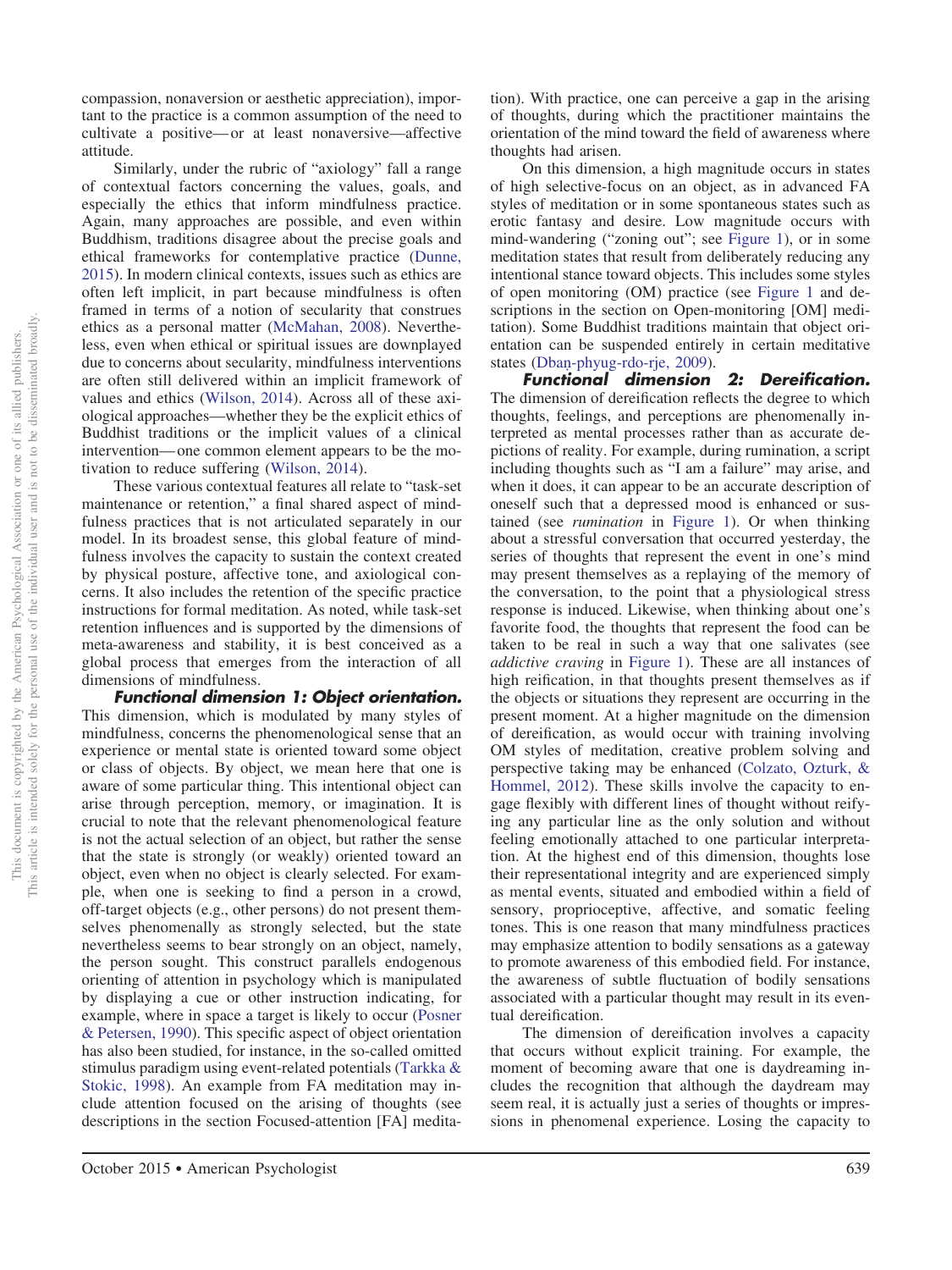represent reality, the internal train of thought in the daydream dissipates. In our view, all styles of mindfulness meditation train this capacity deliberately, and in the psychological literature on mindfulness, dereification is referred to as "phenomenological reduction" [\(Varela, 1996\)](#page-26-1) or simply "mindful attention" [\(Papies, Barsalou, & Custers,](#page-24-10) [2012\)](#page-24-10). As will be explained later, it is also a key component of "decentering" [\(Williams, 2010\)](#page-26-4), "cognitive defusion" [\(Hayes, 2004\)](#page-23-14), or "metacognitive insight," whereby "thoughts are perceived to be transient, insubstantial mental events rather than accurate representations of reality" [\(Chambers et](#page-22-3) [al., 2009,](#page-22-3) p. 562).

To accomplish dereification, one may begin by using a cognitive reappraisal such as "This is just a thought." In many formal mindfulness practices, an ability to perceive thoughts in this way is developed over the course of dealing with distractions that perturb focus on the target object, and novices often use this form of reappraisal to disengage from distractors. In these instances, the process of dereification is developed as an element of a reappraisal process. But as training progresses, dereification can be sustained as a stance toward experience without relying on frequent reappraisals. In some more advanced practices, the explicit focus on an object is dropped in favor of a state that involves sustaining an awareness of the field of experience itself without any explicit object (see the discussion of OM in the Open-monitoring (OM) meditation section). In such practices, dereification may be spontaneously maintained just by sustaining the meditative state.

Some authors such as [Hölzel and colleagues \(2011\)](#page-23-3) describe a phenomenon similar to dereification as the "disidentification with the static sense of self" whereby, at a novice level, "mindful, nonjudgmental observation fosters a detachment from identification with the contents of consciousness." We understand this to be a species of the more general capacity for dereification, in which phenomenal content is experienced as just a mental process. Disidentification targets specifically the way those mental contents are involved in the construction of a static sense of self, but this does not occur with all cases of dereification. For example, in dereifying the memory of a stressful argument, one perceives the recollection of the event as actually a series of thoughts; experienced in this way, the memory no longer induces stress. Such dereification, however, does not require that one's sense of being a static self has changed. For a similar example involving images of food, see [Papies](#page-24-10) [and colleagues \(2012\).](#page-24-10)

*Functional dimension 3: Meta-awareness.* The dimension of meta-awareness involves monitoring of experience. It has been defined as the mental state that arises when attention is directed toward explicitly noting the current contents of consciousness [\(Schooler, 2002;](#page-25-18) [Smallwood & Schooler, 2015\)](#page-25-19). A canonical example of meta-awareness is realizing that one's mind has wandered [\(Schooler, 2002\)](#page-25-18). This definition has intuitive appeal due to its commonality, but it provides little descriptive information about the phenomenology of this experience. Specifically, it does not distinguish between an introspective, inward turn of attention and a background awareness of

features of experience outside the current focus of attention. In the former case, the contents of awareness are perceived by directing attention inward. In the latter case, with respect to an instance of mind-wandering, a subtle feeling of conflict might emerge in consciousness while one's attention still maintains its focus on the stream of thoughts that comprise the mind-wandering episode. The awareness of this conflict may occur prior to turning inward and becoming aware of being off-task itself as an object. In this way, and as will be described later, we understand this background awareness to be the basis for the inward turn that constitutes introspection, and we likewise maintain that background awareness always occurs within the context of some task-set.

The capacity of background awareness is critical in all forms of mindfulness practice, but it is especially important in so-called OM meditation [\(Lutz et al., 2008\)](#page-24-7), where it can be primed by instructions such as "let go of expectations," or "rest the mind in awareness."

Background awareness includes the capacity for features of experience to be noticed while a person *simultaneously* maintains a primary focus on a given object. In the context of a Stroop task, for example, one can become aware of the sense of conflict created by the incongruent semantic content of the Stroop stimulus (e.g., the word *blue*) even while remaining focused on the color of the stimulus (e.g., red ink). To further illustrate this point, imagine the following: A subject is given the instruction to gaze at a picture and report on the age of the person in the picture. The picture shown, however, depicts a person in deep distress with a gruesome injury that induces a strong affective reaction in the subject. If the subject follows the instruction and focuses on the picture so as to assess the age of the individual, the subject will not be deliberately attending to any affective reaction to the picture. Nevertheless, if asked to report on their affective state afterward, the subject can still do so effectively. The capacity for this reporting thus occurs without any deliberate inward turn of attention, in that the experience of viewing the image arises in such a way that, without any additional effort, it already includes the information that enables one to make a subsequent report about features of the experience (such as one's affective response) that are not about the visual object itself (i.e., the skin wrinkles used to gauge age).

As noted earlier, this capacity to detect the "background" or lived subjective context of one's object-focused experience contrasts with an "inward turn" of attention, often characterized as "introspection," or retrospective second-order judgment [\(Fleming & Dolan, 2012;](#page-22-12) [Overgaard &](#page-24-11) [Sandberg, 2012\)](#page-24-11). In introspection, one explicitly turns one's attention inward and observes one's affective state or other such phenomenally inward features. In contradistinction to introspection, background awareness permits, within the experience of an object focus, access to other aspects of experience beyond the object *without* making the inward turn that occurs in metacognition when one thinks about one's mental processes. For instance, while watching a beautiful sunset, having a low-level of background awareness means that the perceiver is exclusively im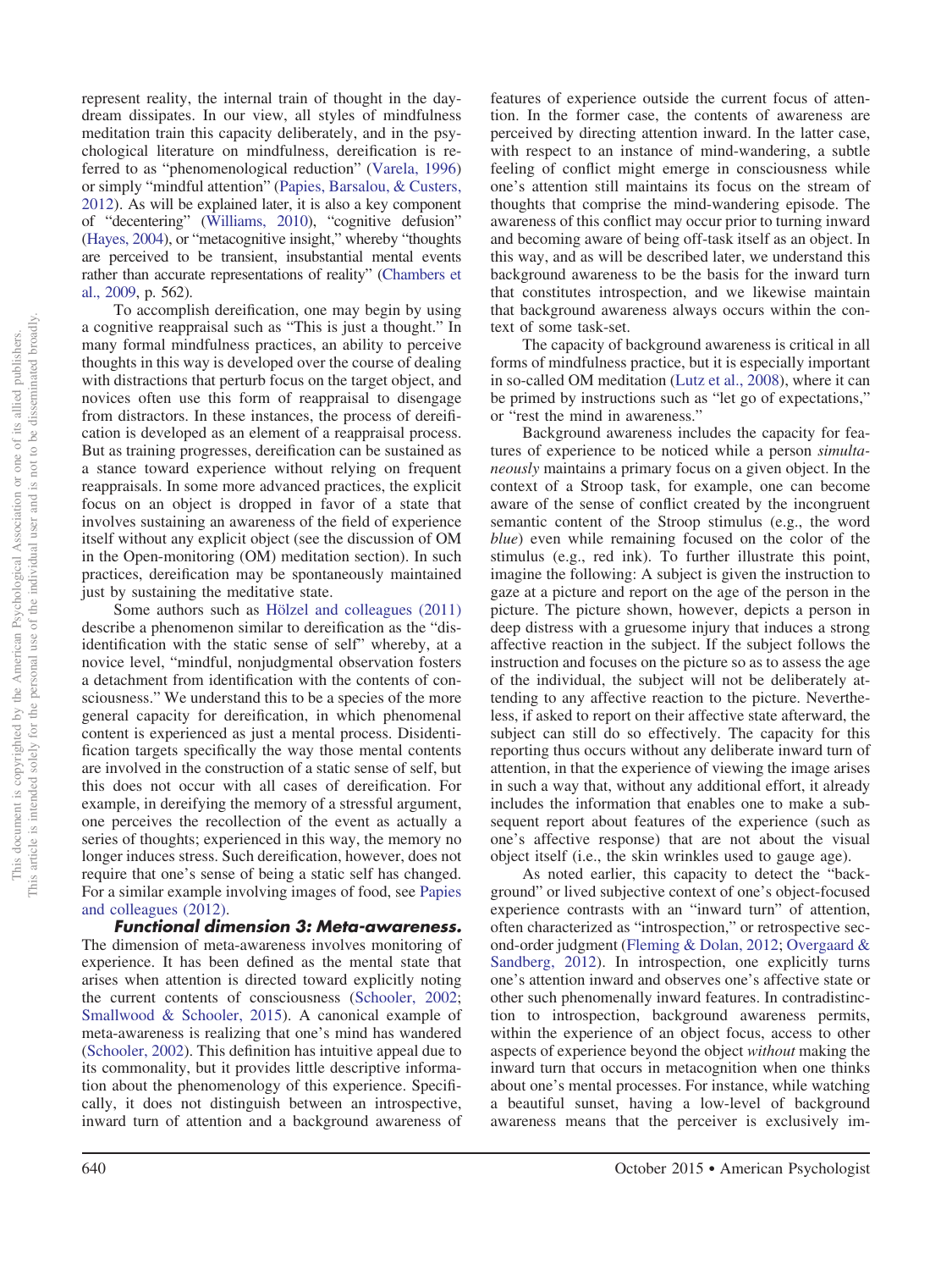mersed in the visual object, whereas having a high-level of background awareness means that the perceiver can also simultaneously access other features of experience such as an affective tone of awe. Through background awareness, one can likewise be aware of co-occurring environmental stimuli such as sounds, smells, and climactic conditions. This awareness of off-object features of the experience occurs without losing focus on the object itself.

Furthermore, in this model, the introspective turn of attention is often preceded by a moment of background awareness in which some off-object feature of the experience becomes salient and redirects attention inward. For example, in the context of mindfulness of breathing, one might remain focused on the sensations of breathing and yet still notice a feeling of agitation; at that point, one might then introspect so as to examine the agitation. In such cases, background awareness can be viewed as a process constitutive of introspection. On the basis of this line of interpretation, we maintain that meta-awareness can actually be sustained (e.g., in OM meditation), whereas the example of sudden awareness of mind-wandering would suggest a phasic event.

This account of meta-awareness, whereby it is tied to background awareness, leads to testable predictions. For example, in this model, off-object features should be spontaneously integrated in experience without decreasing the discriminability of the visual scene. As such, increases in background awareness should augment the ability to detect distraction, assess the stability of attention, and monitor corporeal and affective tones in a manner that does not interfere with, and likely supports sustained focus on an object or task.

As noted, this account of meta-awareness as including background awareness assumes that it always occurs in the context of task-set retention, a capacity closely linked to working memory [\(Varela, 1996\)](#page-26-1). Consider, for example, the task-set consisting in voluntarily focusing on a visual target for a long period. After some time, an auditory event might capture one's attention. In the case of low background awareness, the capture of attention by the sound is not explicitly noticed because attention is absorbed in the object (which is now the auditory event, and not the visual target) with little attention devoted to the background. The occurrence of the sound may then initiate an episode of mind-wandering, such as a chain of thoughts about the source of the sound. Provided that the original task-set is being retained, at some point the background awareness will become sufficiently strong that the conflict between the task-set and the information provided by background awareness will become salient, such that one notices that one is thinking about the sound instead of focusing on the visual target. This experience would correspond to a moment of meta-awareness of mind-wandering.

In contrast to a case with low background awareness, a person with a high degree of background awareness will more easily detect that the unexpected sound has disturbed the central focus on the task-set. In this case, we would expect that the combination of high background awareness and strong retention of the task-set would inhibit the mental

elaboration associated with the sound and enable reestablishment of the task more quickly, with less effort, and with a smaller felt impact of the distraction (see the section entitled Qualitative dimension 3: Stability).

As articulated here, meta-awareness can thus be understood as the interaction between the information provided by background awareness and the context of its interpretation as provided by the retention of a task-set. Thus, meta-awareness operates within the moment-to-moment trajectory, or retention [\(Varela, 1996\)](#page-26-1), of a task-set, voluntary or not, which can create its motivational and intentional contexts and which provides the framework within which contents detected by background awareness become salient. Compared to the traditional definition of meta-awareness, the present conceptualization allows meta-awareness to be studied as a sustained and graded process and to be investigated as an embodied, intentional, and dispositional lived process.

Task-set retention is a feature of all meditation practices, in that any practice minimally requires the retention of the instruction set that constitutes the meditation, but some meditative styles involve a task-set that is especially conducive to the training necessary for the cultivation of background awareness. For example, FA styles involve a task-set that requires practitioners to sustain attention from moment-to-moment on a selected object. Background awareness is thought to be enhanced through such practices by intentionally maintaining a well-defined task-set that requires practitioners to sustain focus on an object while still monitoring the quality of their attention on the object (Anā[layo, 2003;](#page-21-5) Dban[-phyug-rdo-rje, 2009;](#page-22-7) [Dunne, 2011,](#page-22-6) [2015;](#page-22-1) [Gethin, 2015\)](#page-23-20).

The notion of task-set retention is related to the Buddhist terms *sati* (in Pali) or *smrti* (in Sanskrit), when they are understood not in their broad usage, but rather in the narrow sense of retention articulated in technical Buddhist works on mind and cognition [\(Dreyfus, 2011\)](#page-22-4). The notion of background awareness relates to Buddhist analyses of "reflexive awareness" (Sanskrit, *svasamvitti*) and also to the term *samprajanya* (Sanskrit), when it is used in the technical sense of "monitoring" [\(Dunne, 2015\)](#page-22-1). However, it is important to note that the distinction between these two notions is not always explicit in Buddhist accounts, and our notion of meta-awareness as involving the interaction of task-set retention and background awareness is not meant to map directly onto any Buddhist theories.

It is also important to note that in Buddhist sources, background awareness is not always clearly distinguished from dereification, such that the meta-awareness of thoughts is sometimes understood to dereify thoughts. This tendency to treat meta-awareness and dereification as identical also appears in the psychological literature, where accounts of "cognitive defusion" [\(Hayes, 2004\)](#page-23-14) and "decentering" (e.g., [Fresco et al., 2007\)](#page-22-13) do not clearly distinguish these capacities. However, in a phenomenological account of mindfulness practices, it is important to differentiate meta-awareness from dereification because high meta-awareness can occur without dereification. For example, some subjects with anxiety disorders will have a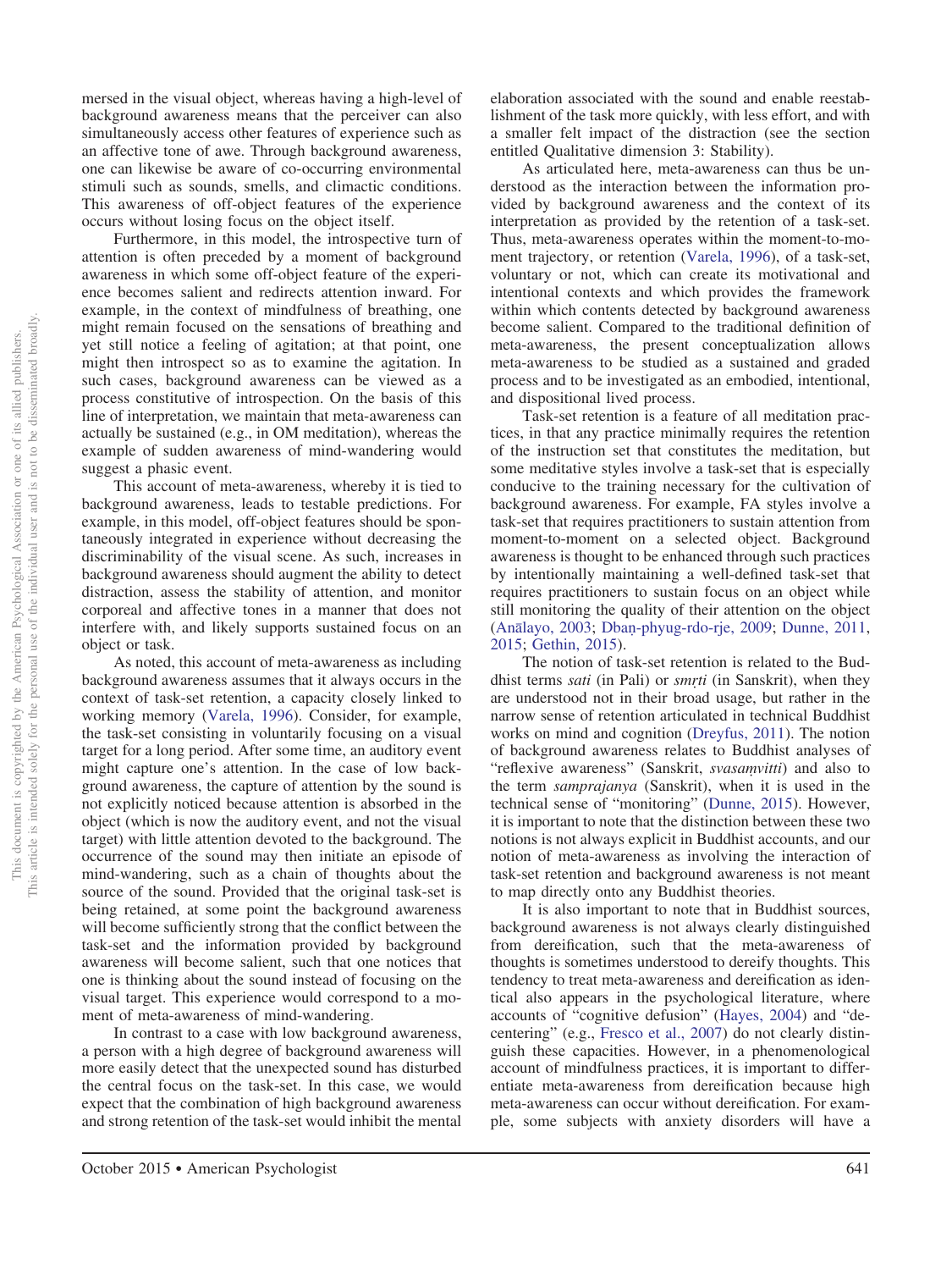heightened background awareness of bodily states such as an elevated heart rate, and that awareness can itself trigger a series of thoughts connected to anxiety, where the heightened background awareness is being interpreted in terms of an implicit task-set about avoiding threats. Because these thoughts are taken to be actual depictions of reality, they serve to heighten or sustain the anxiety (see the mapping of a ruminative state in Figure 1 as an illustration). In order to represent such cases, where heightened meta-awareness can even be dysfunctional, for our purposes, dereification must be, by definition, separated from meta-awareness.

In terms of the developmental trajectory that occurs with meditation practice, at the lower level of meta-awareness that occurs in novice practitioners of FA, these practitioners do gain an increased capacity to report on how often they are distracted, but unlike experts, they do not detect minor perturbations in attention before those perturbations develop into full-blown distractions; likewise, novices are likely not able to report reliably on more finely grained aspects of experience such as subtle affective features. One traditional claim is that expertise in meta-awareness (e.g., through training in an OM style of meditation) permits broad and finely grained access to the phenomenal features of the context, background, self-related, or affective frame within which an object is being held in mind, and with sufficient expertise, this state can be sustained for some period without any explicit object focus [\(Dban](#page-22-7)-ph[yug-rdo-rje, 2009\)](#page-22-7).

*Qualitative dimension 1: Aperture.* The aperture dimension reflects the broadness of the scope of attention and is identical to the classical optical analogy of the "spotlight of attention" [\(James, 1890\)](#page-23-21) and [Broadbent's](#page-21-7) [\(1958\)](#page-21-7) filter model of attention. Aperture can be either narrow (small circle on Figure 1), as during concentrative practice with a well-defined object such as the breath (e.g., FA on Figure 1), or wide open (large circle), as during "choiceless awareness" meditation (e.g., OM Figure 1).

*Qualitative dimension 2: Clarity.* Clarity refers to the degree of vividness with which an experience occurs. In experiences with strong object orientation, vividness manifests as a sense that an object is especially clear or salient. This construct is in line with the fact that attention can change contrast appearance [\(Liu, Abrams, &](#page-24-12) [Carrasco, 2009\)](#page-24-12). It is also in line with the notion of visual vividness in the particular case of mental imagery. During depressive rumination, for instance, the object of attention will usually be phenomenally more vivid than during mindwandering [\(Gold, Jarvinen, & Teague, 1982\)](#page-23-22). In cases of high clarity with high meta-awareness, other, nonobject features of the experience, such as affective tone, will seem vivid or intense. In many styles of mindfulness practice, expertise always involves high clarity, but because a high degree of clarity or vividness can destabilize a beginner's meditation, clarity is also deliberately modulated with techniques that increase or decrease it as needed [\(Namgyal et](#page-24-5) [al., 2004\)](#page-24-5).

*Qualitative dimension 3: Stability.* As a phenomenal feature, stability indicates the degree to which experience presents itself as persisting over time. Stability

refers to either a spontaneously arising state or an intentionally cultivated state. An example of a spontaneous state with high stability is persistent rumination. An example of high stability in an intentionally cultivated state is FA meditation on an object when its content, for instance, a visualized colored disk, presents itself phenomenally as highly stable and not easily perturbed across time. In other mindfulness styles, a stable state need not always be one in which the phenomenal contents are unchanging. For example, in OM styles such as choiceless awareness, the moment-by-moment flow of changing thoughts and sensations may appear as the phenomenal content, but the targeted contemplative states— one high in meta-awareness and low in reification—may be stable and unperturbed from the practitioner's phenomenal standpoint when attending to this aspect of experience.

Another way to conceptualize this dimension with respect to intentional cultivation of specific states is in terms of task-set retention or maintenance. In this context, stability is a proxy term for the degree of maintenance of a given task-set. Although stability may be equally high during a spontaneously arising state and an intentionally cultivated state, these will be distinguished in the model by being in nonoverlapping locations along other dimensions (see Figure 1, expert FA meditation vs. rumination).

In psychology, similar constructs have been studied, for instance in research on trial-to-trial variability in behavioral or neurophysiological measures of vigilance [\(Lutz](#page-24-13) [et al., 2009;](#page-24-13) [Zanesco, King, Maclean, & Saron, 2013\)](#page-26-5), or in the recovery function in response to aversive stimulation [\(Schuyler et al., 2014\)](#page-25-20).

*Qualitative dimension 4: Effort.* This dimension refers to the phenomenal impression that one's current mental state is easy or difficult to sustain. When effort is high, a deliberate attitude of control is present, whereas when effort is low, the state seems to require little deliberate intention to be maintained. Due to the limited capacity of voluntary attention, it is difficult to sustain a high degree of effort. A large body of studies has investigated the consequences of sustained effort. One of the consequences of sustained effort expenditure is ego depletion, which lowers one's capacity to inhibit maladaptive responses to environmental challenges [\(Baumeister, 2003\)](#page-21-8). Thus, cultivating expertise that is behaviorally adaptive with lower required effort will likely enhance a meditation practitioner's capacity to integrate multiple dimensions of the intended goals of practice (e.g., cultivation of equanimity and compassion). Maintaining such a meditative stance in daily life with little effort could increase the frequency by which a practitioner is able to monitor and inhibit maladaptive responses to experiential challenges. Effort can be measured by parametrically manipulating motor or cognitive task demands while collecting self-reports (e.g., [Schmidt, Lebreton, Cléry-Melin, Daunizeau, & Pessigli](#page-25-21)[one, 2012\)](#page-25-21). Mindfulness practices generally require a careful modulation of effort; initial stages of practice require considerable effort, but as practitioners advance, the continued application of too much effort can be an obstacle.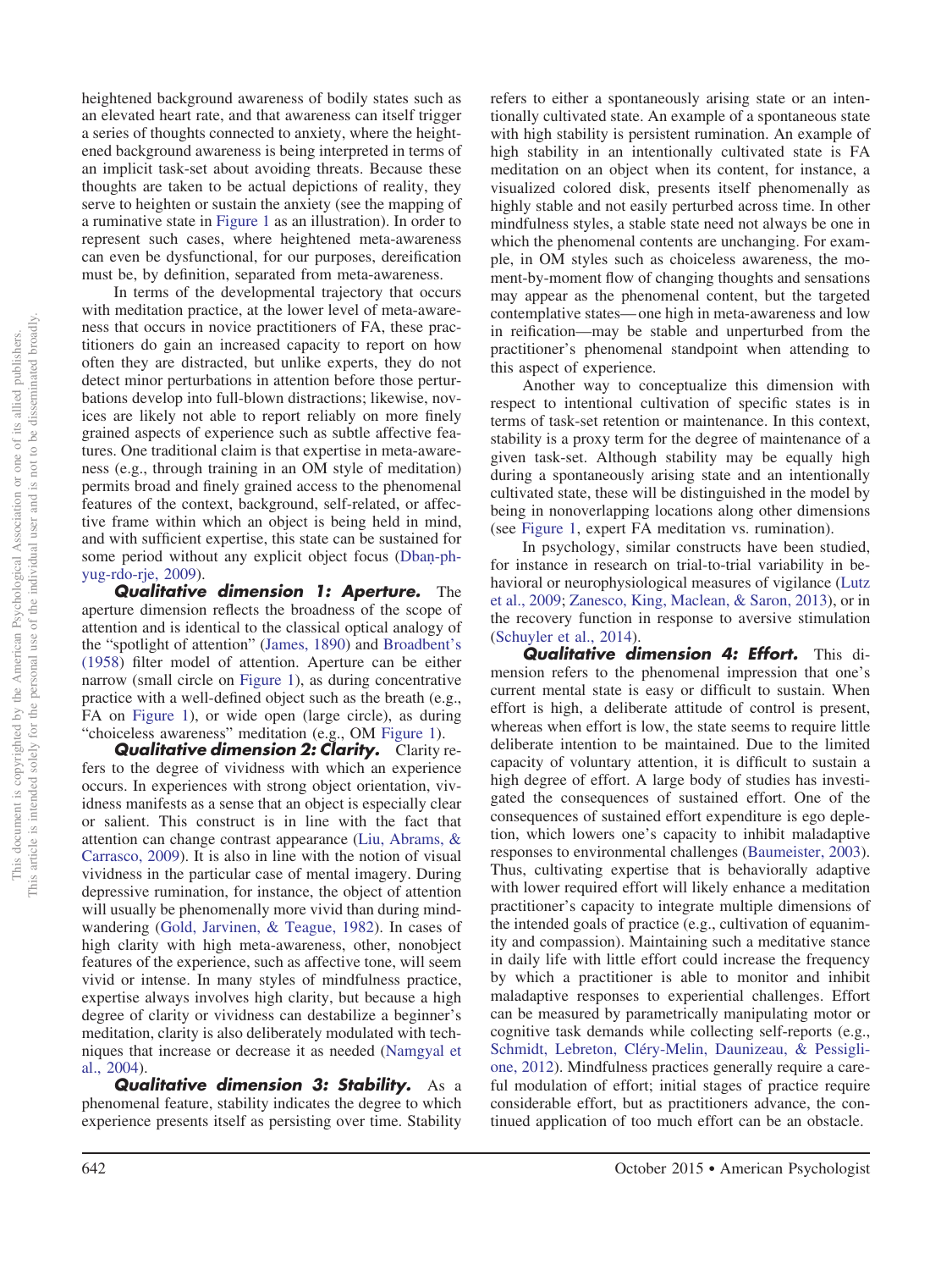## *Focused Attention (FA) and Open-Monitoring (OM) Meditations as Examples*

The functional and qualitative dimensions mentioned earlier can be used to plot specific states in different styles of mindfulness practice within the phenomenological space represented by Figure 1. Our approach provides tools for researchers to map multiple states emerging from different styles of practice at different levels of expertise. It is important to note that the same set of mindfulness instructions could lead to noticeably different points in the phenomenological space due to individual differences between practitioners, including the way that they interpret and implement instructions. Thus, practitioners with the same mindfulness instructions may plot differently in the space, while phenomenological data of those who receive different instructions might produce similar plots given sufficiently overlapping phenomenal accounts. Likewise, development from novice to expert could differ significantly, with different developmental pathways leading to the same phenomenological results. For these reasons, effective use of this tool requires that researchers avoid the temptation to equate mindfulness instructions with any particular phenomenological state. Each instruction set (or traditional description) might explicitly state or imply some ideal phenomenological characteristics of the target mindful state, and plotting these target states can be useful. Nevertheless, the actual phenomenal experience of practitioners is likely to differ from any ideal target.

By way of example, we have plotted the hypothetical phenomenological characteristics of FA and OM styles of practice at both novice and expert levels. These plots have been produced based on various instruction sets and descriptions, and they should not be taken as actual plots of any individual's phenomenology. FA and OM, moreover, are themselves broad categories that encompass a wide range of practices. While hypothetical plots of this kind can be useful, in actual use, plots would primarily be generated through phenomenological data gathered from subjects supplemented by experimental observations from tasks designed to assess location along a given dimension. In short, such plots are to be taken simply as illustrations that require the support of actual data obtained from phenomenological and experimental inquiry.

*Focused-attention (FA) meditation.* In our examples, FA novice practitioners have somewhat elevated meta-awareness and dereification. They are strongly focused on an object with considerable effort, but only middling in clarity and stability, and the aperture of focus is fairly narrow (see Figure 1). Typically, the FA practitioner is instructed to sustain selective attention moment-by-moment on a specific object with a fairly narrow focus such as the sensations caused by the breath at the nostrils or abdomen. For novices in particular, distractions occur readily, and practitioners must develop enough meta-awareness to notice the occurrence of distractions, and they must have the capacity for enough dereification to disengage from distractors and reorient attention to the object.

As practitioners advance in FA practices, most accounts suggest that their capacity for both meta-awareness and dereification increases as a result of practice. Perturbations in attention can be noticed before they become full-blown distractions, and dereification of distractors occurs quickly and easily. In comparison to novices, experts experience greater clarity, as evinced, for example, in the capacity to notice finely grained features of the object. Stability on the object increases to a high degree, and overall, the state involves much less perceived effort.

*Open-monitoring (OM) meditation.* The other style of practice plotted in the figure is OM (for an overview, see [Goldstein & Kornfield, 2001;](#page-23-17) [Gunaratana,](#page-23-11) [2002;](#page-23-11) [Lutz et al., 2008;](#page-24-7) [Namgyal et al., 2004;](#page-24-5) [Suzuki &](#page-25-13) [Chadwick, 2011\)](#page-25-13). This category also encompasses a wide range of practice styles that share especially an emphasis on the cultivation of meta-awareness. Often, practitioners begin with an FA practice, through which they initially calm the mind and reduce the effect of distractions. As FA advances, the cultivation of meta-awareness as a monitoring skill becomes the main point of transition to OM practice. One aims to remain only in the monitoring state, attentive moment-by-moment to anything that occurs in experience without focusing on any explicit object. When FA is used to transition to OM, the practitioner gradually reduces the focus on an explicit object, and the monitoring faculty is correspondingly emphasized. Although the enhancement of the monitoring use of meta-awareness continues until no explicit focus is maintained, the monitoring itself does not create any new explicit focus. Thus, while in FA the monitoring through meta-awareness detects the affective tone of a state as a background feature of the primary focus, in OM, the affective tone is detected with little or no explicit selection of an object. Because phenomenal effort is said to induce object selection, OM instructions often emphasize a release of effort as crucial to the state.

As plotted in the Figure 1, the hypothetical phenomenology of a novice OM practitioner involves reduced object orientation, as the novice emphasizes meta-awareness and decreases focus on objects. Meta-awareness is thus increased relative to an FA novice, and because effort would increase object selection, effort is reduced. The capacity for dereification, which is crucial to reducing focus on objects, is also increased relative to an FA novice. Lacking expertise, the novice experiences a medium degree of clarity and stability. To the degree that object orientation remains, the phenomenal sense of aperture is broad.

The hypothetical plot of the OM expert involves an even broader sense of aperture with a pronounced reduction in object orientation. Expertise especially requires a high degree of meta-awareness (the main target of OM practice), and it also involves a high level of dereification commensurate with the greatly decreased object orientation. Hypothetically, in the OM expert both dereification and metaawareness are increased relative to FA expert, as these qualities are more explicitly trained by OM practice and an excess of meta-awareness could perturb the FA expert's focus on an object. Effort for the expert is minimal, and the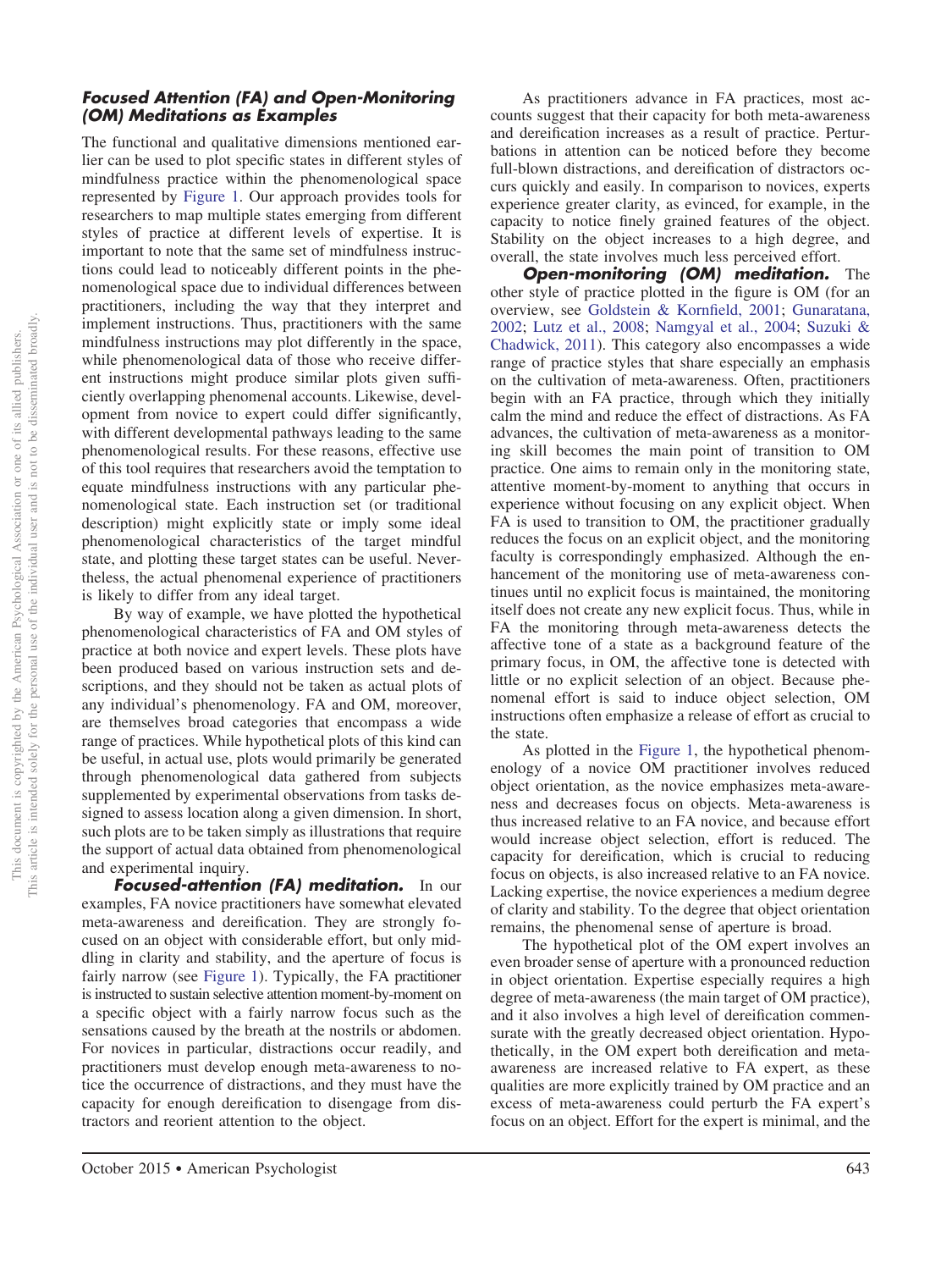state is markedly stable. Finally, the expert experiences high clarity, with a finely grained awareness of affective tone and its flux, and a capacity to report accurately on the state's features, such as clarity and stability.

## **A Neurocognitive Investigation of Mindfulness Practices**

This section explores the phenomenological matrix of mindfulness through the lenses of psychology and cognitive and affective neuroscience. Here, we relate the phenomenological model presented earlier with representative research on mindfulness practice and training from behavioral, physiological, anatomical, and neuroimaging perspectives. We do not assume that a one-to-one mapping between these phenomenological dimensions and activity in specific brain regions is plausible because studies concerning emotion and cognition have shown that brain regions' functions are inherently multidimensional and that structurally different regions can perform the same function [\(Pessoa, 2014\)](#page-24-14). Instead, we assume that multiple mappings between phenomenology and brain function are possible, but whatever mapping is used will necessarily assume a many-to-many relationship between brain functions and phenomenological features. Next, we briefly describe three neural networks that are often reported in research on mindfulness or in studies that are directly relevant to the dimensions described in our model [\(Fox, Spreng, Ellamil,](#page-22-14) [Andrews-Hanna, & Christoff, 2015;](#page-22-14) [Tang et al., 2015\)](#page-25-2). They are the central executive network (CEN; [Corbetta &](#page-22-15) [Shulman, 2002;](#page-22-15) [Posner & Petersen, 1990\)](#page-25-16), the default mode network (DMN; [Gusnard, Raichle, & Raichle, 2001;](#page-23-23) [Raichle et al., 2001\)](#page-25-22), and the salience network [\(Seeley et](#page-25-23) [al., 2007\)](#page-25-23). This section then reviews observations obtained in mindfulness research in many contexts, including while practitioners are at rest, engaged in formal practice, engaged in experimental tasks or experiencing daily life.

We have chosen to focus on these particular networks because, among the various possible approaches, these networks are particularly useful for relating the model's seven phenomenological dimensions to neural mechanisms. In other words, this approach is especially useful for suggesting ways that researchers can generate empirically tractable hypotheses about various styles of mindfulness practice. Again, we explicitly do not wish to reduce any of the phenomenological dimensions to one brain network, as any one-to-one mapping between phenomenological dimensions and brain structures or brain networks is arguably highly problematic [\(Anderson, 2014\)](#page-21-9).

## *Putative Neural Networks Implicated in Mindfulness Training*

*The central-executive network (CEN).* The first network of interest in our approach is the CEN or so-called dorsal top-down attentional system. The CEN refers here to the bilateral dorsolateral prefrontal cortex (PFC), ventrolateral PFC, dorsomedial PFC, and lateral parietal cortices [\(Seeley et al., 2007\)](#page-25-23) including also rostrolateral PFC [\(Fleming, Weil, Nagy, Dolan, & Rees, 2010\)](#page-22-16).

The CEN is responsible for selection, planning, and decision making in the context of goal-oriented behavior, as well as for maintaining and manipulating information in working memory [\(Miller & Cohen, 2001\)](#page-24-15). These functional roles of the CEN likely subserve the capacity to select, orient, and maintain an object in the mind, and this relates to the object orientation dimension. The CEN is also relevant to the capacity for moment-to-moment monitoring of experience, an aspect of the meta-awareness dimension.

*Default-mode network (DMN).* The second network of interest is the DMN. Anatomically, the DMN encompasses regions in the anterior and posterior midline (posterior cingulate cortex [PCC] and precuneus and within the medial PFC), the lateral parietal cortex, and the medial temporal lobe [\(Gusnard et al., 2001\)](#page-23-23). This "default network" was initially identified during passive, uncontrolled tasks [\(Gusnard et al., 2001\)](#page-23-23) and is consistently observed at rest using intrinsic functional connectivity MRI measures. The function of the default mode has been related to participants' spontaneous thoughts or mind-wandering [\(Fox et al., 2015;](#page-22-14) [Mason et al., 2007\)](#page-24-16). Regions of the DMN are also typically activated during tasks that ask participants to engage in internal mentation such as mentalizing, projecting oneself in the future, self-referential thought or decision making [\(Amodio & Frith, 2006;](#page-21-10) [Andrews-Hanna,](#page-21-11) [Reidler, Sepulcre, Poulin, & Buckner, 2010;](#page-21-11) [Buckner &](#page-22-17) [Carroll, 2007\)](#page-22-17). Overall, this network is hypothesized to play a role in building and updating internal models of the world based on long-term memories about the self or others. The DMN is not monolithic and can be anatomically and functionally fractionized into subnetworks, where the midline core (PCC, and anterior medial PFC) are the central hubs of this network [\(Andrews-Hanna et al., 2010\)](#page-21-11). Considering that the functional role of this network is complex and spans multiple functional domains, its specific involvement in mindfulness-related practices is likely to be highly context-specific and modulated by one's meditationrelated worldview and the specific practices in which an individual engages. Some styles of mindfulness practice actively seek to cultivate a form of suspension of discursive thought, or a sense of one's social self, particularly when the focus of the meditation is a sensory object like the breath (e.g., FA meditation). As reviewed later, being engaged in such practices tends to reduce brain activity in this network. By contrast, this set of regions may not be deactivated during other forms of mindfulness practice such as OM meditation, which does not actively suppress discursive thinking. OM practice emphasizes monitoring the process of discursive thinking: noticing the arising, appearance, and disappearance of thoughts. Activity in DMN during these practices is largely unknown.

*The salience network (SN).* The third network of interest is the SN, which comprises the bilateral anterior insulae and the dorsal anterior cingulate cortex [\(Seeley et al., 2007\)](#page-25-23). The SN also includes subcortical structures, namely, the amygdala and the substantia nigra/ ventral tegmental area, which are important for detecting emotional and reward saliency. The SN largely overlaps with the so-called bottom-up/ventral attentional system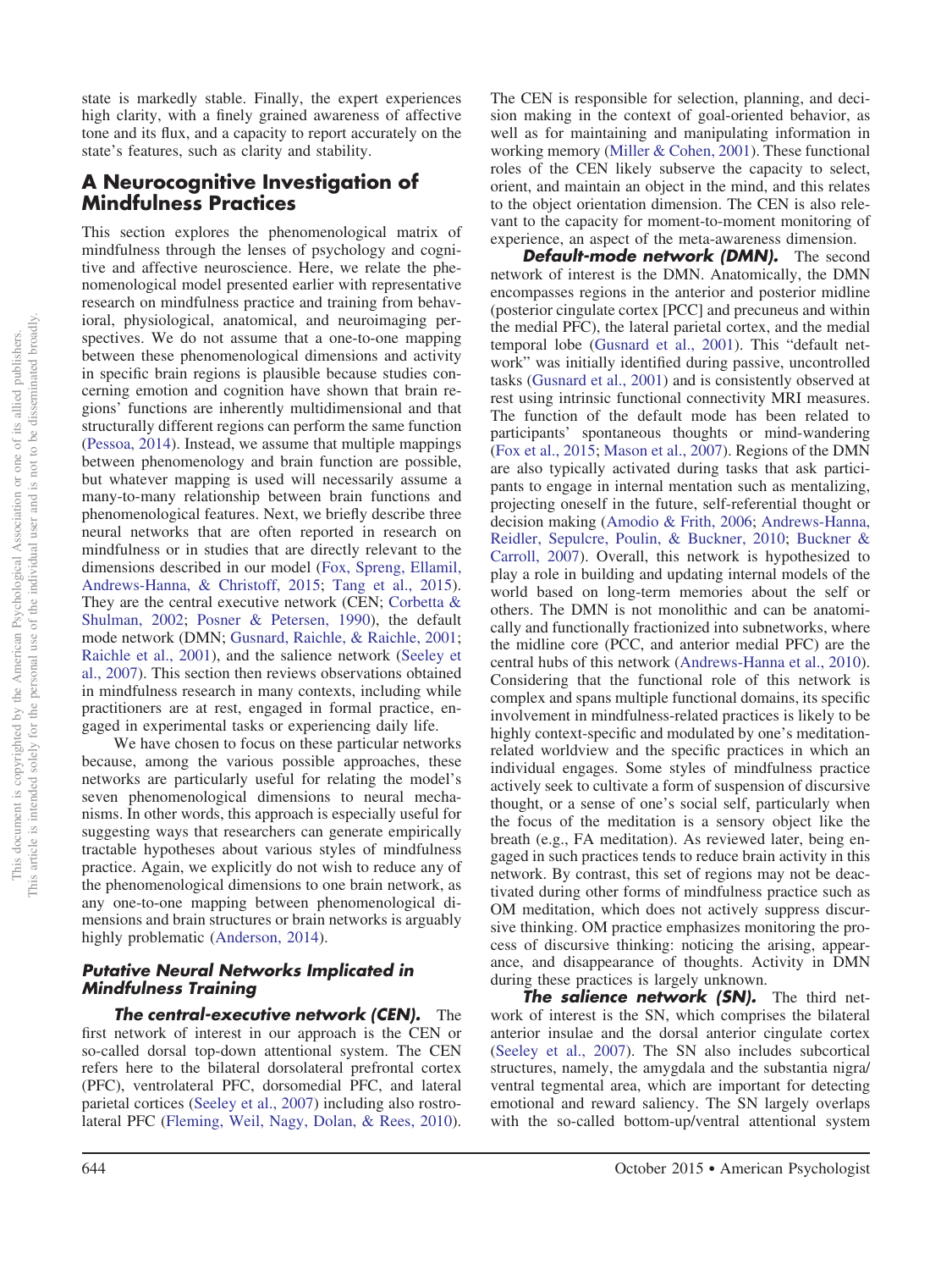[\(Corbetta & Shulman, 2002\)](#page-22-15) involved in signaling behaviorally relevant incoming stimuli. The SN plays a critical role in detecting and orienting the organism toward salient external or internal events in a bottom-up fashion. In one model, the SN acts to break or switch the current attentional focus upon the occurrence of an unexpected event [\(Corbetta & Shulman, 2002;](#page-22-15) [Seeley et al., 2007\)](#page-25-23) to facilitate the flexible and adaptive access of a salient internal stimulus (e.g., pain) or external event (e.g., unexpected visual event) to the CEN. Extending this view, [Craig \(2009,](#page-22-18) [2010\)](#page-22-19) and Damasio [\(Damasio, Everitt, & Bishop, 1996\)](#page-22-20) proposed a model where the insula, in interactions with the thalamus and brainstem [\(Damasio & Carvalho, 2013\)](#page-22-21), instantiates, from moment-to-moment, high-order neural representation of all subjectively perceived feelings central for subjective awareness or "conscious presence" (see also [Seth, Suzuki, & Critchley, 2011,](#page-25-24) for a recent mechanistic model). In this view the anterior insulae/dorsal anterior cingulate cortex acts as a hub whose activity is correlated with changes in subjective feeling states and that flexibly connects not only with fixed anatomical pathways (e.g., amygdala, right temporoparietal junction), but also dynamically integrates a broad variety of neural systems (e.g., [Jabbi, Bastiaansen, & Keysers, 2008\)](#page-23-24). This broader model accounts for salient and alerting affective states, such as fear, which activate the sympathetic automatic nervous system, but could also instantiate parasympathetic-related affective states such as calm, positive feeling [\(Craig, 2010\)](#page-22-19).

This broader functional conceptualization of the SN, referred to sometimes as the "sentient self" network, is in line with some key aspects of the meta-awareness dimension that occur in the immediacy of the present moment. Aspects of the moment-to-moment monitoring capacity in mindfulness practices are likely to involve also the dynamical interplay between the SN and the subcomponents of the CEN that play a role in monitoring, integrating, evaluating, and maintaining information beyond the immediate present (lateral PFC). The specific role of the SN and CEN in meta-awareness capacity and metacognition/introspection, as presented earlier, need further investigation (see a recent discussion in [Fleming & Dolan, 2012\)](#page-22-12).

# **The Phenomenological Matrix of Mindfulness as a Heuristic**

The phenomenological framework aims to serve as a heuristic tool to generate scientific hypotheses. As a caution, it is critical to temper the phrenological temptation to reduce the model, in a neuroscientific context, to any specific brain network. Theoretically, as contemplative expertise develops, corresponding changes in brain function will not be exhibited in single, isolated networks or brain regions. Rather, such changes will be expressed in the reorganization of interrelated, coherent large-scale networks, and as such network-level descriptions likely are the most useful explanatory level for capturing some key features of highly practiced meditative states [\(Lutz & Thompson, 2003\)](#page-24-17).

Despite the somewhat arbitrary nature of the phenomenological coordinates depicted in Figure 1, a central hypothesis of our model is that the relative position of these practices in the phenomenological matrix (PM) reflects neurophysiological bottlenecks arising from access, conflict and resources within and between these networks during meditation practice. For instance, within the PM framework, we posit that FA meditation for novices demands a high value along the object orientation dimension that initially reduces the resources allocated to the metaawareness dimension. This relationship is somewhat reversed during OM meditation (see Figure 1).

We predict that, when a practitioner's phenomenology remains steadily in a particular location in the phenomenological space of the model during a meditation session, this experiential state will be associated with brain activity that includes a specific functional relationship between CEN, SN, and DMN. An important prediction from this approach is that these functional relationships are plastic and should shift as a result of meditation training. This hypothesis is illustrated in Figure 1 by FA meditation experts showing a high value in object orientation and stability, as well as a relatively high value in meta-awareness. While this proposal is still largely speculative in the context of meditation research, it is now a plausible prediction in light of research on spatially independent patterns of intrinsic brain networks [\(Calhoun & Adali, 2012;](#page-22-22) [Jack et al., 2013\)](#page-23-25) and by an alteration of these patterns in clinical populations such as depressed or anxious patients [\(Menon, 2011\)](#page-24-18). The potentially reciprocal nature of activation of these largescale networks and their functional roles have started to be explored in the context of meditation sessions or meditation expertise, and is a promising avenue of research [\(Hasenkamp & Barsalou, 2012\)](#page-23-26).

Next, we provide a selective overview of current findings from studies examining mindfulness research from behavioral, physiological, anatomical, and neuroimaging perspectives. We have thematically organized them along the dimensions of the model, with a particular focus on these three networks to determine if a research base in support of our model is emerging.

### *Role of Object Orientation in Mindfulness-Related Practices*

A growing literature reports improvements in attention and working memory with mindfulness training (for a recent review, see [Tang et al., 2015\)](#page-25-2). In line with this, studies investigating the neural effects of MT report functional changes in nodes of the CEN (e.g., [Brefczynski-Lewis,](#page-21-12) [Lutz, Schaefer, Levinson, & Davidson, 2007\)](#page-21-12) as well as downstream sites within sensoriperceptual cortices on which the CEN exerts top-down modulation of activity (e.g., [Kerr et al., 2013\)](#page-23-18). Here is a selective review of key findings revealing mindfulness-related changes in attention and working memory, as well as mindfulness-related changes in neural nodes of the CEN, emphasizing in particular its connection with the object orientation dimension of the model.

We propose that of the myriad components of attention and working memory that have been identified, endog-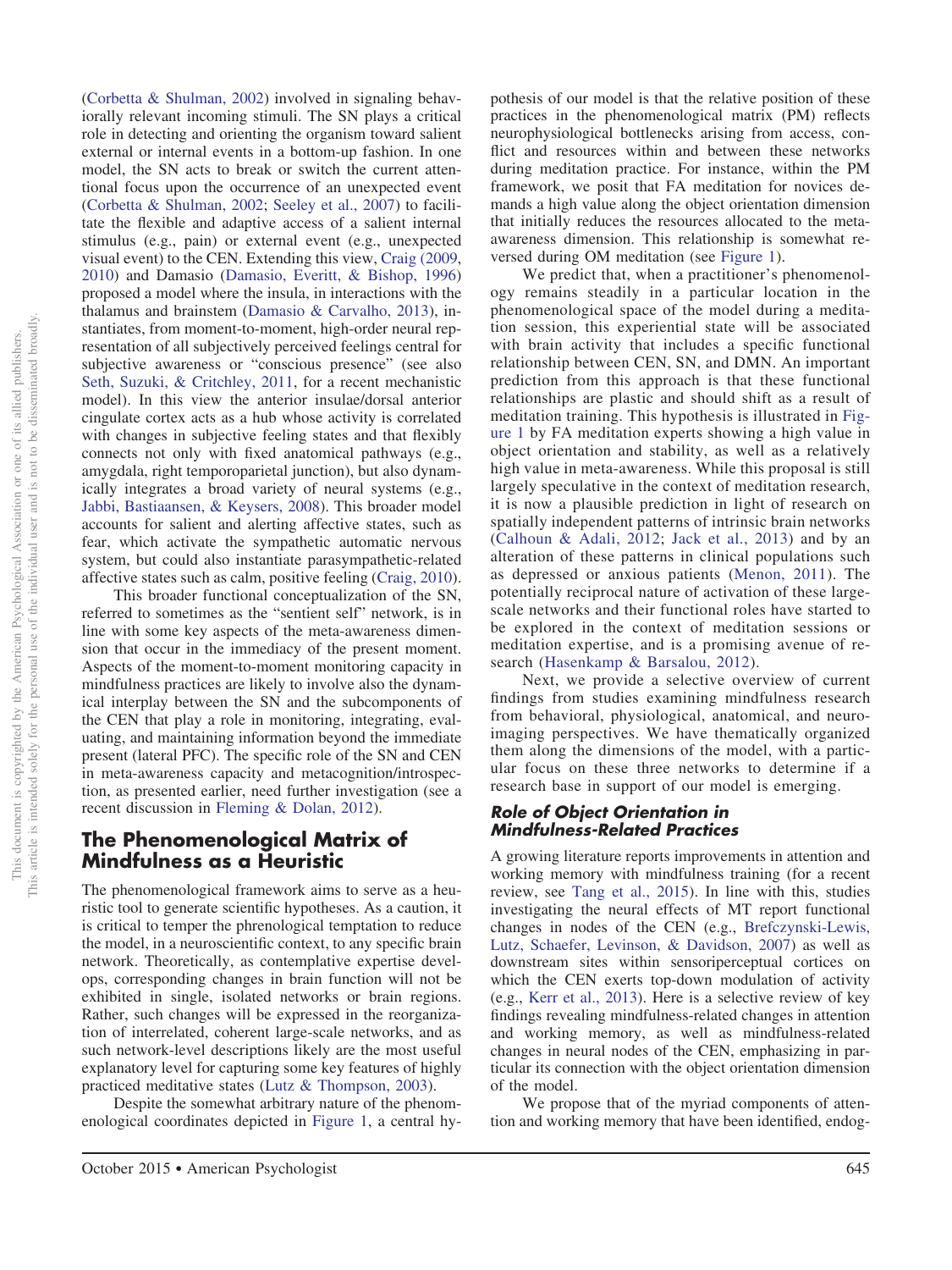enous attentional orienting is most akin to the object orientation dimension described herein. Endogenous attentional orienting refers to voluntarily directing attention to a specific (selected) stimulus. In addition to its role in externally directed attention to guide input-level perceptual processing, endogenous orienting is critical for internally directed attention via encoding and maintenance of information in working memory (see [Jha, 2002\)](#page-23-27). To determine if endogenous orienting is indeed akin to the proposed object orientation dimension, we delineate four prominent functional markers of orienting [\(Mangun, 1995\)](#page-24-19) and review evidence suggesting that MT may improve the efficiency of these identified markers.

One functional marker of endogenous orienting is improved performance. In the Attention Network Test (ANT, [Fan, McCandliss, Sommer, Raz, & Posner, 2002\)](#page-22-23), for example, the orienting subsystem of attention is characterized by faster target detection reaction times for those targets appearing at locations at which attention was directed prior to the target onset versus targets appearing at unattended locations. Comparisons between a group receiving an 8-week mindfulness training course akin to MBSR to a no-training control group revealed more efficient orienting scores after training for the MT versus control group [\(Jha, Krompinger, & Baime, 2007;](#page-23-28) see also [Hodgins & Adair, 2010;](#page-23-29) [van den Hurk, Giommi, Gielen,](#page-25-25) [Speckens, & Barendregt, 2010\)](#page-25-25). [Jha and colleagues \(2007\)](#page-23-28) reported that after training, MT participants were specifically faster than controls on the spatial cue condition of the ANT, suggesting greater efficiency in willfully directing attention to the cued location for fast target detection. This pattern has not been found during shorter-form MT [\(Tang](#page-25-26) [et al., 2007\)](#page-25-26), a 1-week retreat [\(Elliott, Wallace, & Gies](#page-22-24)[brecht, 2014\)](#page-22-24), or found to be different from incentivized control [\(Jensen, Vangkilde, Frokjaer, & Hasselbalch,](#page-23-30) [2012\)](#page-23-30). Further studies are warranted to explore the impact of MT dose, experience, and motivation as it relates to behavioral measures of attentional orienting.

A second marker of endogenous orienting is greater evoked neural activity to stimuli containing attended versus unattended features. Attended features are those determined, a priori, by the task-set, to be relevant for the task at hand. In tasks requiring detection of a target of a particular color, for example, endogenous attention is proposed to be willfully oriented toward internal representations of that color. The amplitude of early evoked activity within visual cortex is larger for stimuli comprising the attended versus unattended color. In a recent study by [Moore, Gru](#page-24-20)[ber, Derose, and Malinowski \(2012\),](#page-24-20) participants were given a Stroop task that required them to report the color of the ink regardless of the color word containing the ink. MT-naïve participants were recruited to participate in an MT training program for 16 weeks, which required 10 min of mindful breathing exercises daily. The event-related potentials (ERPs) to congruent and incongruent words were measured for the training group and a no-training control group. While responses were unchanged over time in the control group, the MT group demonstrated greater amplitudes in the so-called N200, or N2, ERP, in left occipitotemporal sites, suggesting improved selection for target colors used in the Stroop task. No differences in N2 amplitude were found between congruent and incongruent words. These results suggest that MT may improve early, perceptual feature processing, in line with the known effects of attentional selection for color. In addition, synchronous activity in EEG studies of attention report that orienting of attention increases phase locking of theta activity (e.g., [Sauseng, Hoppe, Klimesch, Gerloff, & Hummel,](#page-25-27) [2007\)](#page-25-27), and recent studies of MT in long-term retreatants reported greater phase locking to T2 (the second target) in an attentional blink task [\(Slagter et al., 2007\)](#page-25-28). From these data, the suggestion is that MT positively affects preferential processing of attended stimuli during tasks that require fast conscious access to the information.

A third marker of endogenous attentional orienting is biasing of activity in early perceptual neurons. Changes in alpha power (7–14 Hz) are an electroencephalography (EEG) signature of neural biasing as a result of attentional orienting. Greater alpha power is observed in electrodes tracking unattended versus attended information, prior to presentation of the stimulus itself. Recently, Kerr and colleagues investigated if an 8-week MBSR course in MTnaïve participants might improve the efficiency of this biasing of baseline activity using magnetoencephalography [\(Kerr et al., 2013\)](#page-23-18). Participants were cued by the word *hand* or *foot* to indicate which body part would be subsequently receiving somatosensory stimulation. After training, the MBSR group, relative to controls, demonstrated greater alpha oscillatory power within the hand area of somatosensory cortex after being presented with the word *foot* relative to the word *hand*. The authors interpreted this finding as reflecting improved biasing of cue-triggered activity after MT.

A fourth neural marker of endogenous orienting is engagement and reliance on frontal and parietal cortices in the service of attentional orienting. When these regions are damaged or temporarily disabled, there are performance impairments in the ability to disengage attention from the attended locations, as seen in disorders like visual neglect [\(Driver, Baylis, & Rafal, 1992\)](#page-22-25). Recently, [Hasenkamp,](#page-23-31) [Wilson-Mendenhall, Duncan, and Barsalou \(2011\)](#page-23-31) tracked brain activity in the CEN when experienced meditators engaged in a mindfulness of breathing exercise during functional MRI (fMRI) scanning. During the period of time when participants indicated that they were disengaging attention from nontask related mental content and engaging attention toward the mindfulness exercise, increased activity was observed in the CEN, with large right-lateralized clusters in the lateral PFC (dorsal and ventral) as well as the lateral inferior parietal cortex. These data are consistent with longitudinal findings from a 3-month training with FA meditation that demonstrated increases in EEG activation within frontal and parietal electrodes during mindfulness of breathing as assessed by oscillatory EEG activity [\(Saggar](#page-25-29) [et al., 2012\)](#page-25-29).

These four markers of endogenous attentional orienting are typically described in the context of orienting to "objects" as units of information comprising specific per-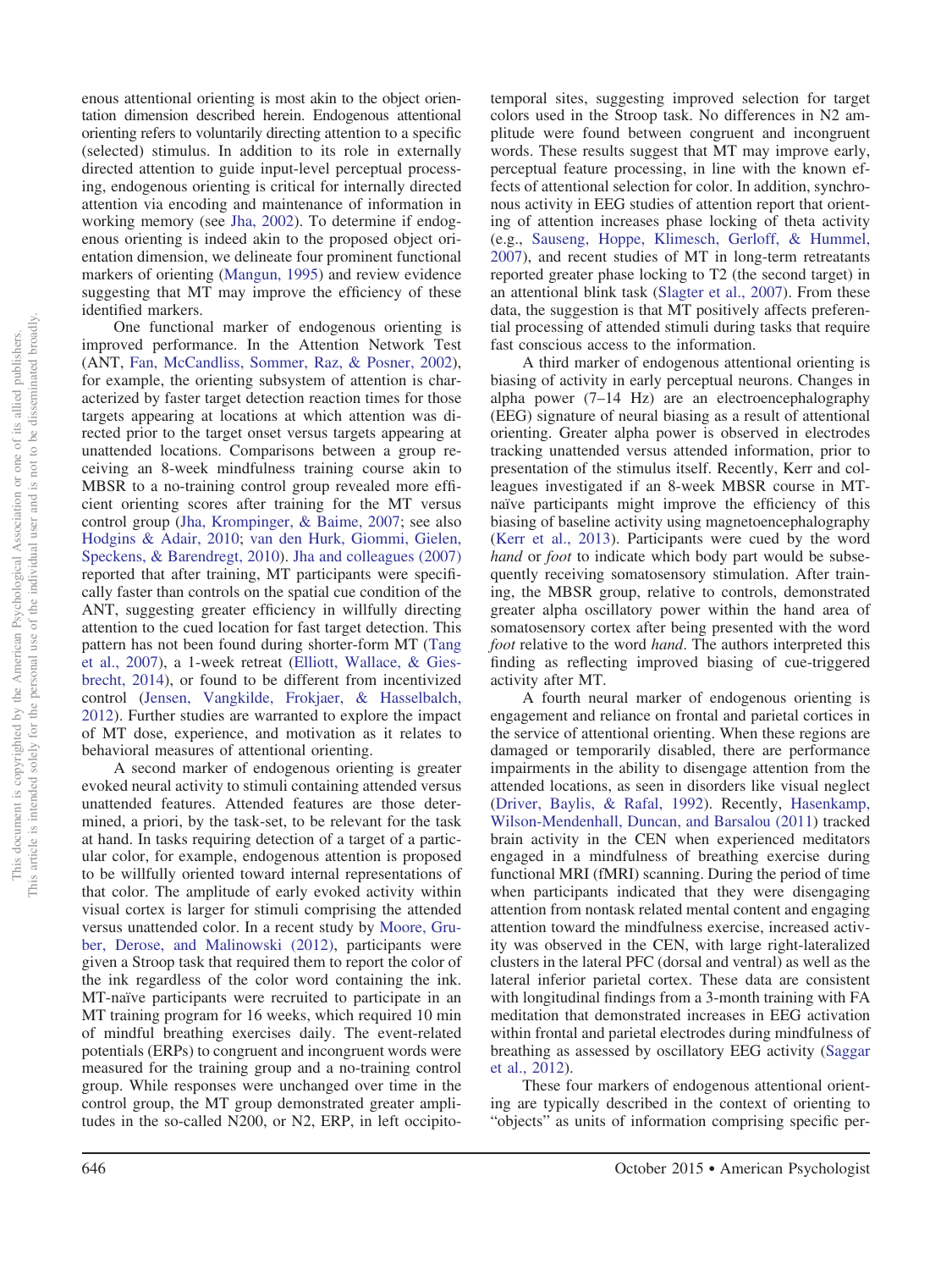ceptual or conceptual form. Yet, the CEN has been found to support orienting to information about goal and mood states as well [\(Ochsner & Gross, 2005\)](#page-24-21). Regardless of the specific features of the information (i.e., a perceptual form or a goal state), endogenous orienting is critical for the maintenance and manipulation of this information over time. This capacity, known as working memory, has been found to increase with mindfulness training (e.g., [Jha,](#page-23-32) [Stanley, Kiyonaga, Wong, & Gelfand, 2010;](#page-23-32) [Mrazek,](#page-24-22) [Franklin, Phillips, Baird, & Schooler, 2013\)](#page-24-22). Working memory is also used in the service of keep-

ing task goals active over a protracted period of task engagement. From this perspective, if mindfulness training improves working memory, there may be an improved ability to keep attention engaged in the task at hand, instead of mind-wandering to task unrelated thoughts. Recent studies have found that, indeed, mindfulness training reduces mind-wandering indexed by self-report and task performance measures [\(Morrison, Goolsarran, Rogers, & Jha,](#page-24-23) [2014;](#page-24-23) [Mrazek et al., 2013;](#page-24-22) [Zanesco et al., 2013\)](#page-26-5).

In addition to reduced mind-wandering, an improved ability to orient and maintain attention to ongoing task goals may improve conflict monitoring, which is the ability to detect deviations away from the current task goal. A short-form training program with goals and instructions related to a mindfulness training, known as integrated mind– body training, was found to reduce conflict monitoring scores on the ANT [\(Tang et al., 2007\)](#page-25-26). One explanation for this improvement in conflict monitoring is that MT improved endogenous orienting, allowing for better selection of target information and better maintenance of task goals, so that deviations away from these goals was less frequent. In support of this supposition, improved sustained response inhibition was observed after 3 months of FA training and related to improvements in self-reported psychological adaptive functioning [\(Sahdra et al., 2011\)](#page-25-5).

While there are principled reasons to attribute improved conflict monitoring scores or reduced mind-wandering to improvements in endogenous attentional orienting with mindfulness training, it is unlikely that the object orientation dimension acts alone to produce benefits. Conflict monitoring could improve because of a reduced emotional reactivity associated with detection of an error, which could be due to improvements in the dereification dimension. Similarly, performance improvements could result from improvements in meta-awareness; with better meta-awareness allowing for course corrections following errors, for example. Thus, the dynamic, interactive nature of the dimensions will require further consideration.

## *Role of the Dereification Dimension in MT*

Lessening of the reification of thoughts as true depictions of reality through mindfulness practice can have large effects on the strategies individuals use in coping with psychological and physical suffering. One of these strategies is the regulation of experiential avoidance, a common consequence of chronic pain. In the first report of the clinical use of mindfulness training to mitigate the effects of such pain, [Kabat-Zinn \(1982\)](#page-23-10) stressed the fundamental

utility of patients learning to observe thoughts as simply events in the mind with no a priori truth value. That is, by using formal meditation practice to develop a stance toward thoughts not as reflecting the nature of reality, but as passing mental phenomena, patients were better able to view thoughts about pain (e.g., "It's killing me," "This will never end" "I can't stand it") as separate objects and not statements of truth. This dereification process, in Kabat-Zinn's words, "appears to produce a spontaneous (and momentary) uncoupling of the sensory component of the pain from the affective and cognitive dimensions" (p. 35) that contributed to significant reductions in subjective pain ratings. That such learning can be sustained in the long term is supported by 3-year follow-up results of an MBSR intervention for the treatment of fibromyalgia pain [\(Gross](#page-23-33)[man, Tiefenthaler-Gilmer, Raysz, & Kesper, 2007\)](#page-23-33). A recent critical review of the mindfulness intervention for pain literature finds that 9 of 11 studies of clinical pain found significantly lower pain intensity ratings after mindfulnessbased interventions [\(Reiner, Tibi, & Lipsitz, 2013\)](#page-25-30). While these clinically significant findings point to the utility of MT, they cannot be unambiguously attributed solely to dereification processes. Mechanistic studies of the constituent processes responsible for efficacy are in their infancy.

These findings are, however, supported by experimental work focused on another aspect of understandable, though often maladaptive coping— defensive or self-protective anticipation of upcoming painful stimuli and responses to actually painful stimuli. In an electrophysiological study of pain anticipation, [Brown and Jones \(2010\)](#page-21-13) found markedly lower anticipatory activations of multiple cortical structures in meditators generally engaged in FA and mindfulness practices compared to a nonmeditating control group. [Grant, Courtemanche, and Rainville \(2011\)](#page-23-34) examined fMRI activations in response to accurately cued warm and painful stimuli in long-term Zen practitioners and age-matched controls. The meditators showed increased pain tolerance compared to controls and increased sensory-related activations in anterior cingulate cortex, thalamus, and insula in response to painful stimuli, which were accompanied by *decreased* activations of CEN and structures including the PFC, amygdala, and hippocampus. Further, lower pain sensitivity was predicted by decreased functional coupling between CEN and pain sensory-related regions. These authors interpret these findings as neurophysiological evidence in favor of the instantiation of a nonevaluative stance toward strong sensation in the meditators, directly in alignment with [Kabat-Zinn's \(1982\)](#page-23-10) articulation. In concert with this finding, [Lutz, McFarlin,](#page-24-24) [Perlman, Salomons, and Davidson \(2013\)](#page-24-24) examined responses to anticipatory and stimulation-related responses to thermal pain in expert practitioners of open presence meditation. Lutz and colleagues found increased pain-related activations in the dorsal anterior insula and anterior midcingulate in practitioners, even though they rated the experience as less unpleasant than controls. However, in contrast with [Grant et al. \(2011\),](#page-23-34) there were marked reductions in these areas during anticipation of pain compared with novice meditators. [Lutz et al. \(2013\)](#page-24-24) stress the nonevaluative,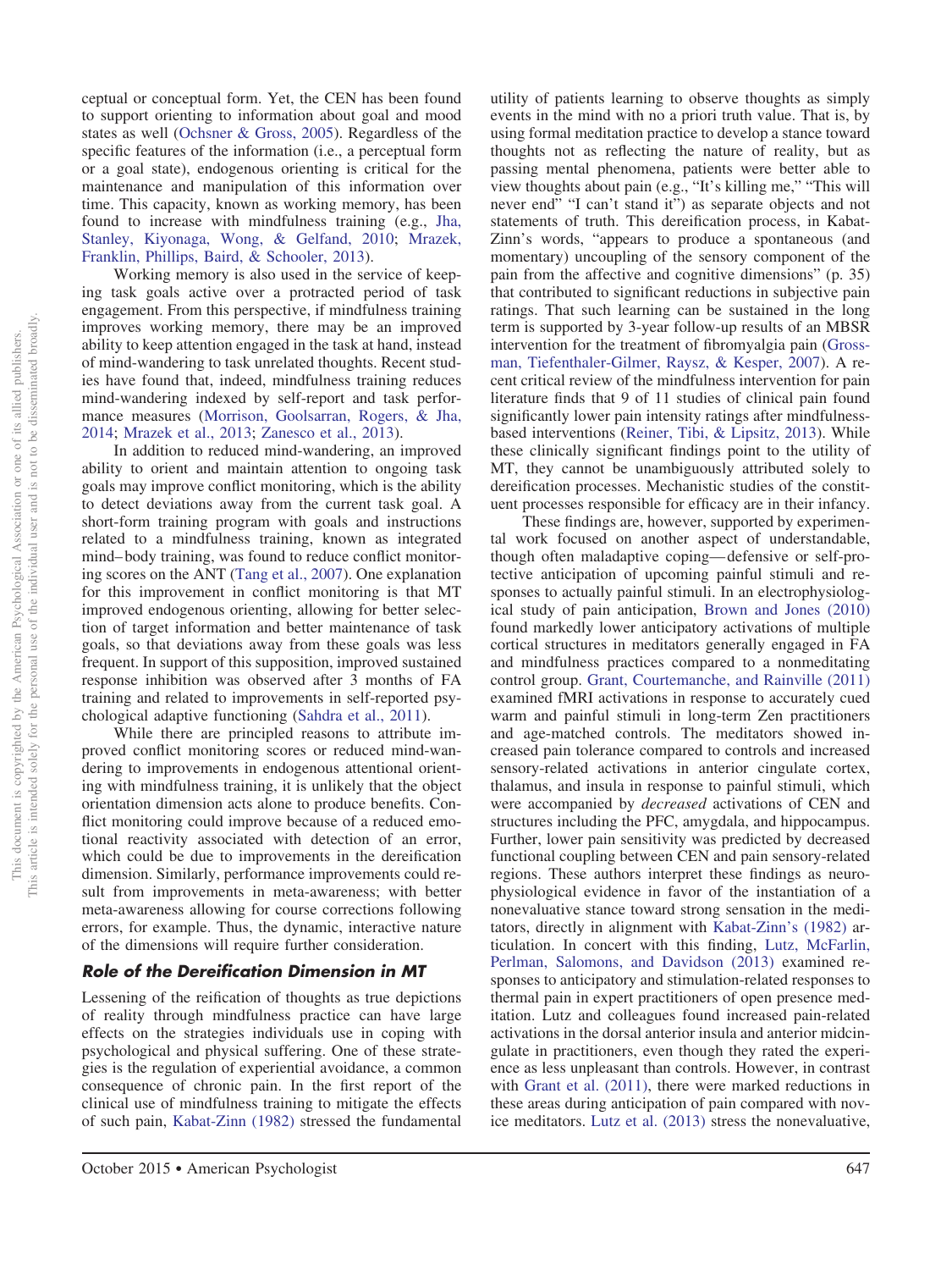accepting, moment-to-moment experiential stance cultivated by the investigated practices as eliminating the conditions that establish the anticipatory anxiety normally felt when aware of impending physical pain.

Examining the effect of MT on responses to social evaluative threat represents another way in which dereification, particularly with respect to judgments about oneself in relation to others' expectations, may account for observed effects of diminished physiological responses to acute social stressors (for a meta-analysis of the standard response to social evaluative stressors see [Dickerson &](#page-22-26) [Kemeny, 2004\)](#page-22-26). In a highly controlled randomized longitudinal study, [Rosenkranz et al., 2013](#page-25-31) examined physiological stress responses before and after the Trier Social Stress Test (TSST, [Kirschbaum, Pirke, & Hellhammer,](#page-24-25) [1993\)](#page-24-25) in individuals before and after completing an 8-week MBSR course. The subjects in the MBSR course were compared to an active control intervention carefully matched to the structure and nonspecific social context of MBSR, where the program for the active control group that has itself been shown to promote wellbeing without explicitly training mindfulness (Health Enhancement Program [HEP]; [MacCoon et al., 2012\)](#page-24-26). Capsaicin was used to induce an inflammatory skin response and applied at the start of the TSST. While skin blister proinflammatory cytokines (interleukin 8 and tumor necrosis factor alpha) and salivary cortisol responses did not differ by group after training, the area of the neurogenic inflammatory response (reddening or flare) was potentiated after HEP but not MBSR. In addition, the diurnal slope of cortisol responses was steeper in the MBSR compared with HEP groups after training, a pattern associated with improved cognitive and psychological functioning [\(Rosenkranz et al., 2013\)](#page-25-31). The observation of no flare sensitization in the MBSR group suggests that the mindfulness training buffered against the explicit social-evaluative threat of the TSST. Such an effect may hinge upon effective dereification of negative selfperceptions within a classic scenario of the imposition of the judgments of unfeeling authority figures, a major component of the TSST.

In line with these results, in a randomized active control (health education) longitudinal study of compassion-based meditation, Pace et al. [\(Pace et al., 2010;](#page-24-27) [Pace](#page-24-28) [et al., 2009\)](#page-24-28) found decreased interleukin 6 and cortisol activations after the TSST in the meditation training group, but only for those who practiced above the median amount of meditation sessions per week. A major component of the instruction in this study was to motivate an understanding that "instinctive emotional responses to others do not re-flect reality" [\(Pace et al., 2009,](#page-24-28) p. 90).

Dereification is also central in mindfulness-related research on, and treatment of, depression. Mindfulnessbased cognitive therapy (MBCT) specifically treats ongoing ruminative processes that tend to occur even when acute episodes resolve—notably, these ruminative processes are associated with increased probability of relapse. In this context, dereification, or decentering [\(Barnard &](#page-21-14) [Teasdale, 1991;](#page-21-14) [Segal et al., 2012;](#page-25-12) [Teasdale et al., 1995\)](#page-25-10) refers to the ability to observe repetitive negative thinking

as a temporary and impersonal process in the mind. This decentering capacity is thought to be a core protective mechanism against the increased proliferation and accessibility of negative self-related content, which is known to increase risk for recurrence and chronicity in depression. As such, MBCT has repeatedly been shown to effectively prevent depression relapse [\(Segal et al., 2010;](#page-25-32) [Teasdale et](#page-25-7) [al., 2000\)](#page-25-7), as extensively reviewed in [Dimidjian and Segal](#page-22-5) [\(2015\)](#page-22-5) in this special issue. In a novel study that modeled repetitive negative thinking (memory bias recall), [Van](#page-26-6) [Vugt, Hitchcock, Shahar, and Britton \(2012\)](#page-26-6) found that when individuals with recurrent depression who were in complete or partial remission underwent MBCT, they had more positive and less negative recollection bias for memorized lists of valenced words. The authors interpreted these findings as evidence that MBCT decreases the "stickiness" of negative ruminative thoughts and depressogenic thinking while increasing the probability of positive associations.

Little is known within neuroscience about the mechanism of dereification. As reviewed earlier, the DMN is activated during processes that engage the "thinking mind" or the "social self" and should be downregulated during the dereification (or decentering) of thoughts. In support of this possibility, [Pagnoni \(2012\)](#page-24-29) noticed differences in the skewness of the fMRI blood-oxygen-level-dependent (BOLD) signal in ventral posteriomedial cortex, a region of the DMN, between experienced Zen meditators and meditation-naive controls who were engaged in attention-tobreathing meditation (i.e., FA meditation). They proposed that that the relative frequency of states of elevated ventral posteriomedial cortex activity (e.g., the skewness) was lower in meditators during this task, which would be expected if there were less spontaneous task-unrelated thought processes occurring; in addition, the same parameter also predicted behavioral performance on a task measuring sustained attention conducted outside the scanner. Similarly, [Brewer and colleagues \(2011\)](#page-21-15) found that the DMN, in particular the PCC, was deactivated when experienced meditators were engaged in various styles of meditations including open awareness, (a form of OM). Furthermore, functional connectivity analysis revealed stronger coupling in experienced meditators between the PCC and regions of the CEN both at baseline and during meditation. The authors argued that these brain patterns are consistent with alleged decreased mind-wandering as a result of meditation training.

In addition to the literature on mind-wandering, some insight can be gleaned from related psychological constructs like reappraisal. The distinction between reappraisal and dereification is that dereification occurs when mental content (such as the thought, "I may fail my exam") is no longer experienced as representing reality. In this example, the worry about the exam, if effectively dereified, would be replaced by the sense of knowing that this was just a thought without inherent predictive validity. In contrast, reappraisal would be when the thought, "I may fail my exam" is replaced by thoughts such as, "My whole grade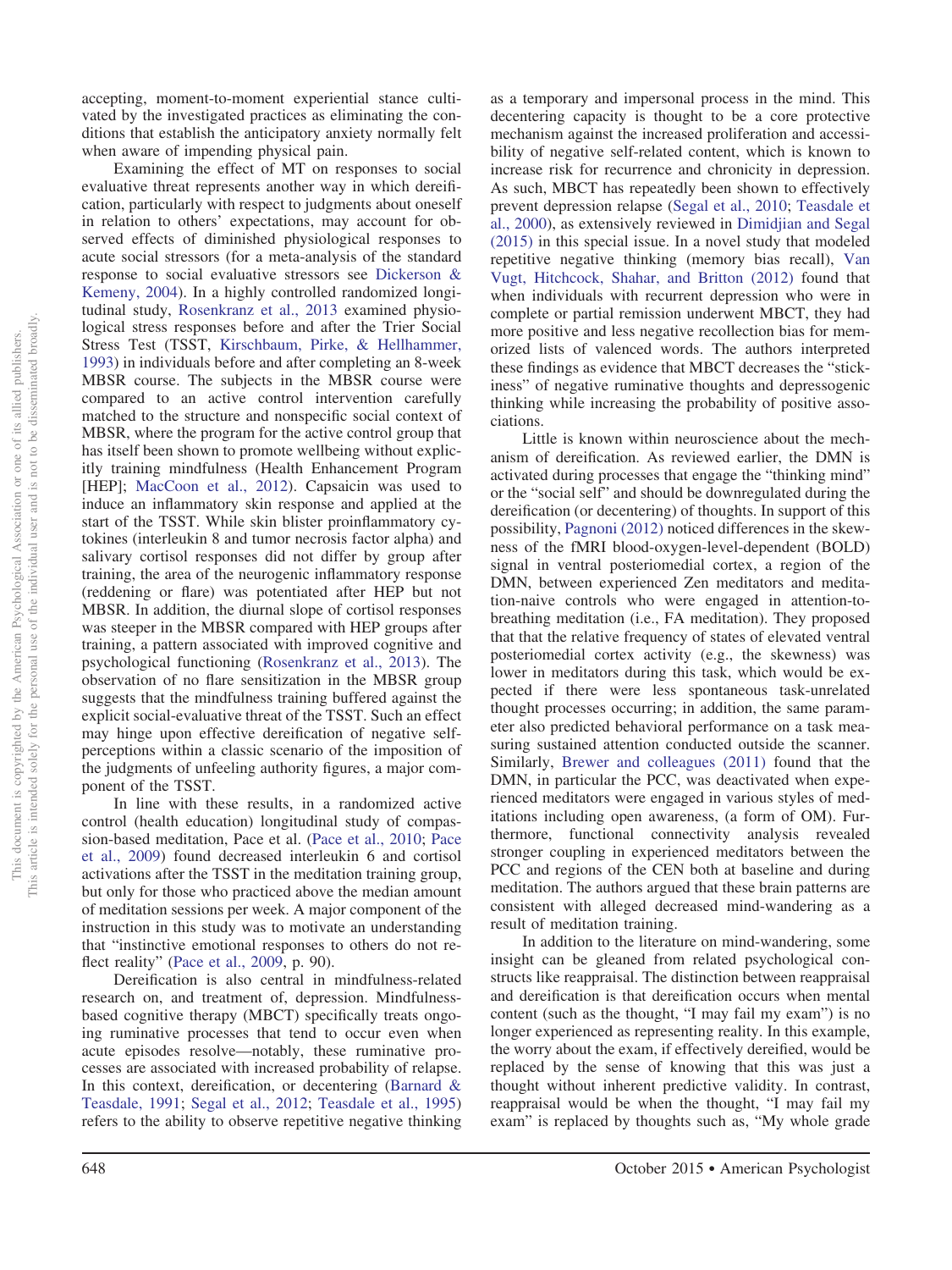doesn't depend upon this exam," or "I've done well on homework and have studied hard, so I should do ok."

In this account, momentary dereification may also be an element of the reappraisal process itself. As is the case with "self-distancing" [\(Kross, Duckworth, Ayduk, Tsu](#page-24-30)[kayama, & Mischel, 2011;](#page-24-30) [Kross, Gard, Deldin, Clifton, &](#page-24-31) [Ayduk, 2012\)](#page-24-31), dereification may facilitate elimination of an earlier interpretation of mental content and enable the new interpretation provided by the reappraisal process. With this in mind, we note that revising one's initial perception of a picture of an injured person as being just a picture taken from a movie (reappraisal) typically down-regulates the activity of subcortical affective regions like the amygdala [\(Urry et al., 2006\)](#page-25-33). The reappraisal process brings into cognition more awareness of the interpretive thinking that ordinarily contributes to the subjective unquestioning sense of the picture as depicting real events.

A high reification value (an unquestioning sense of reality about one's mental representations) could thus be implemented by high engagement of the emotion or cognitive appraisal systems coupled with a uncontrolled activation of prefrontal brain regions implicated in affect generation [\(Disner, Beevers, Haigh, & Beck, 2011\)](#page-22-27). Lack of regulatory control over emotion or cognitive appraisal is a hallmark of most psychopathologies. For instance, addiction (see Figure 1) and depression are two disorders characterized by high reification of craving or worrisome thoughts, respectively. There is growing evidence that addiction-related greater-than-normal activity in reward circuitry [\(Peters, Kalivas, & Quirk, 2009\)](#page-24-32), and likewise unregulated activation of fear and other emotional appraisal systems associated with depression are manifestations of maladaptive appraisal processes [\(Disner et al., 2011\)](#page-22-27). Similar neuroscientific models of maladaptive appraisal processes have been proposed in anxiety [\(Etkin & Wager,](#page-22-28) [2007\)](#page-22-28) and risk-taking behavior in adolescence [\(Ernst &](#page-22-29) [Fudge, 2009\)](#page-22-29). This form of emotion regulation is modulated by other prefrontal networks that are part of the CEN, or SN [\(Ochsner & Gross, 2005\)](#page-24-21). The recruitment of such networks could mediate cognitive aspects of dereification such as the disengagement of attentional resources from the reifying process. In this framework, the dereification of the perceived object or process should reduce the mental absorption into the object (for a recent example see [Papies et](#page-24-10) [al., 2012\)](#page-24-10). In line with this literature, [Westbrook et al.](#page-26-7) [\(2013\)](#page-26-7) demonstrated how just the briefest training in mindfulness can have important effects on the experience of craving and activation of craving-related brain regions in smokers actively desiring to quit. Similarly, in a randomized 8-week longitudinal study, [Desbordes et al. \(2012\)](#page-22-30) examined amygdala responses to positive, neutral, and negative pictures from the International Affective Picture System after training in mindful attention, cognitively based compassion training or a health-education control condition. Sixteen hours of mindful attention training (MAT) and a mean of 10 hr of meditation practice was found to significantly decrease right amygdala activation to the images overall, and specifically to positive images. No change in right amygdala response was found for either the

cognitively based compassion training or health education groups. These data suggest that MAT (including both FA and OM components) can facilitate down regulation of emotional arousal. Lower emotional arousal to picture stimuli may represent a present-centered attention to the stimuli as the documentary evidence they represent, rather than an occasion for viewing them as evocative of the emotional states they represent. In this sense MAT may provide a basis for a kind of dereification of participants' normative empathic responses to the stimuli.

Taken together, despite the paucity of data, accumulating evidence suggests that various aspects of dereification or decentering are associated with changes in BOLD activity in brain regions activated during the appraisal of thoughts or emotions.

#### *Role of Meta-Awareness Dimension in MT*

Research on meta-awareness and MT is still in its infancy. Thus, this section remains largely provisional. As reviewed earlier, the SN is likely to play a role in implementing key aspects of meta-awareness that occur in the immediacy of the present moment. The moment-to-moment monitoring capacity emphasized in mindfulness practices are likely to involve the dynamic interplay between SN and the subcomponents of the CEN that play a role in monitoring, integrating, evaluating and maintaining information beyond the immediate present. The meta-awareness dimension reflects the ability to detect distraction, assess the stability of attention, and monitor corporeal and affective states in a manner that sustains focus on an object or task. As displayed on Figure 1, meta-awareness is expected to gradually increase as a result of FA meditation and to be the central feature of practices in OM meditation (e.g., for a beginner *Vipassana*- practitioner, or a participant in MBSR; see [Lutz, Brefczynski-Lewis, Johnstone, & David](#page-24-7)[son, 2008\)](#page-24-7). As will be reviewed, meta-awareness in meditation has started to be explored in relation to protocols measuring present-centeredness and nonreactive awareness of sensory or affective events, and in relation to tasks measuring the monitoring of mind-wandering and of errorawareness.

Several studies have explored the idea that MT-related improvement in meta-awareness increases meditators' awareness of bodily signals. Empirical results that support this proposal are still mixed. In support of this idea, [Farb et](#page-22-31) [al. \(2007\)](#page-22-31) found that focusing in the present moment after an MBSR intervention compared to being engaged in selfrelated narrative processes enhanced activity of interoceptive signals in areas such as the insula and secondary somatosensory cortex and reduced activity in DMN linked to self-related thoughts. The authors also reported increased connectivity between the insula and a portion of the CEN (dorsolateral PFC), and decreased connectivity between the insula and a portion of the DMN (medial PFC). Counter to this hypothesis, two behavioral studies reported null findings. [Khalsa et al. \(2008\)](#page-23-35) did not find that experienced meditators had a better performance on a heartbeat detection task, a standard measure of interoception. In a more recent study [Melloni et al. \(2013\)](#page-24-33) replicated these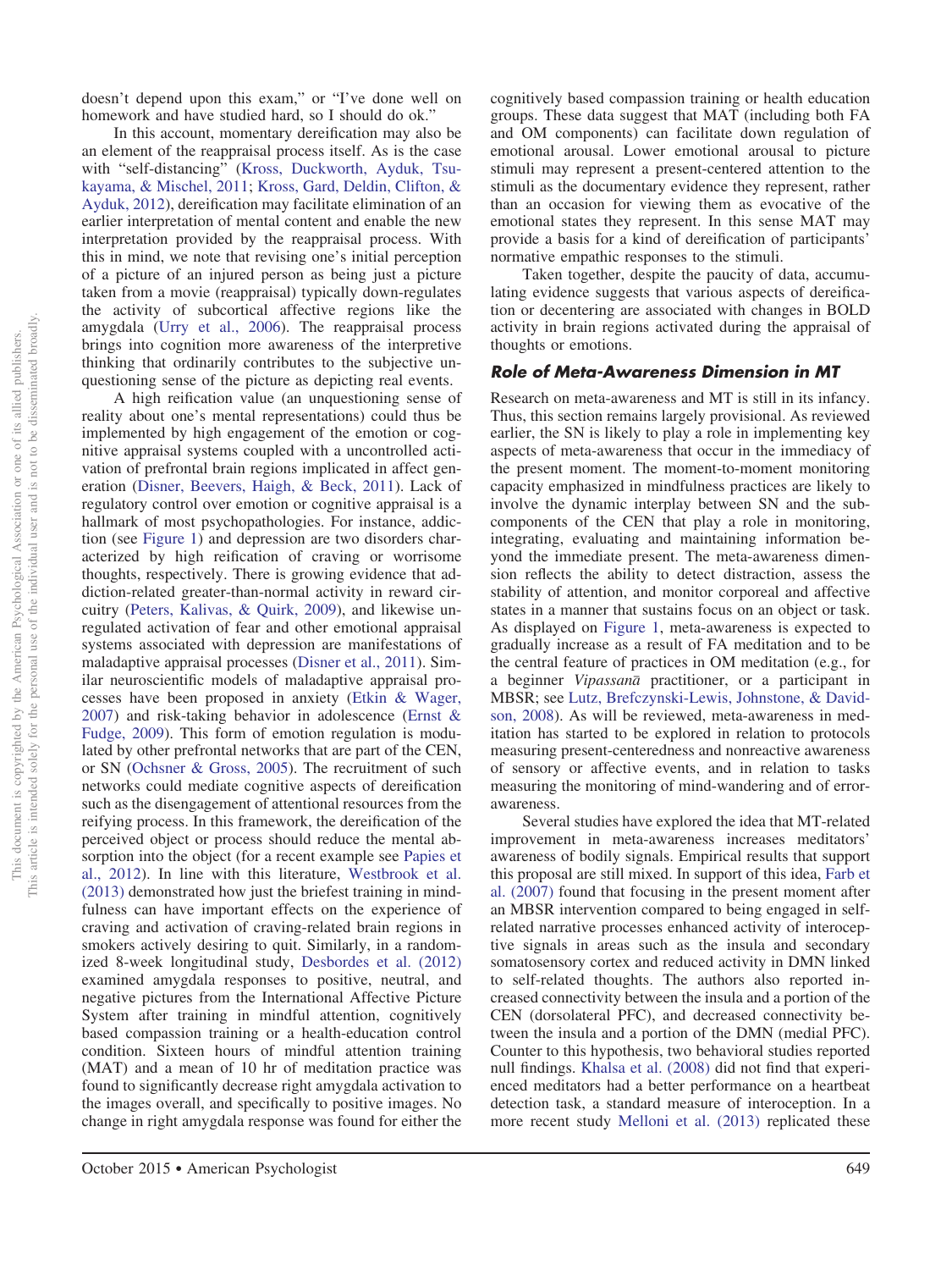null effects and reported that meditators and novices that completed a MBSR intervention did not differ from nonmeditators on cardiac interoceptive sensitivity. The authors proposed that this negative finding is partially be due to the fact that awareness of heartbeat sensations is not cultivated explicitly in mindfulness meditation and proposed that another visceral source (other than cardiac one) may be necessary to disentangle the influence of meditation on interoceptive sensitivity. [Daubenmier, Sze, Kerr, Kemeny,](#page-22-32) [and Mehling \(2013\)](#page-22-32) also replicated such null effects overall, but go on to report specific measures of respiratory interoception, which are significantly better in meditators versus nonmeditators.

As OM meditations specifically foster a nonreactive awareness of the stream of experience without deliberate selection of a primary object (e.g., a painful sensory sensation), another common prediction is that such bare awareness reduces the elaborative thinking that is typically stimulated by evaluating, avoiding, or rejecting an unpleasant experience (see also the Role of the Dereification Dimension in MT section). In line with this idea, [Slagter et](#page-25-28) [al., 2007](#page-25-28) reported that 3 months of intensive OM meditation reduced elaborative processing of the first of two target stimuli (T1 and T2) presented in a rapid stream of distracters, as indicated by a smaller T1-elicited P3b, a brain electrical potential index of resource allocation. Moreover, this reduction in resource allocation to T1 was associated with improved detection of T2 compared to before the retreat and compared to the control participants. This finding suggests the meta-awareness might reduce the propensity to "get stuck" on a target, as reflected in less elaborate stimulus processing and the development of efficient mechanisms to engage and then disengage from target stimuli in response to task demands. This regulation should particularly reduce emotional reactivity during experiences like physical pain by cultivating an effortless, open, and accepting awareness of the painful sensation, without reacting or being absorbed in the contents of the experience such as negative mentation or avoidance feelings which precede or follow nociception. In support of this prediction, [Perlman,](#page-24-34) [Salomons, Davidson, and Lutz \(2010\)](#page-24-34) found that expert meditators experienced less unpleasantness in response to a painful thermal probe when cultivating OM instead focusing their attention away from the painful sensation. The specific role of meta-awareness and dereification in pain regulation needs further elaboration. Figure 1 shows how the meta-awareness dimension is presumably higher during OM than FA practices.<sup>1</sup>

The practice of OM is frequently preceded by FA meditation on a selected object (e.g., the breath sensation, see Figure 1). FA aims at gradually developing concentration and rapidly detecting distraction, but also to enhance the meta-awareness faculty. Meta-awareness in this context can be operationalized as the monitoring faculty that remains vigilant to distractions and that detects episode of mind-wandering. Exploring this idea, a recent study [\(Allen](#page-21-16) [et al., 2012\)](#page-21-16) asked meditation practitioners during FA meditation on the breath to report when they had realized their mind had wandered. Consistent with previous reports [\(Ma-](#page-24-16)

[son et al., 2007\)](#page-24-16), episodes of mind wandering were associated with activity in the DMN, whereas awareness of mind wandering activated the SN. Along this line, the study of an error awareness task (EAT) offers another experimental strategy to measure meta-awareness. During one version of EAT, a stream of color words is presented serially in incongruent fonts. Participants received training to respond to each word by pressing a button on go trials and to withhold this response during no-go trials. Under specific experimental conditions, participants tend to forget to withhold and have to report the awareness of error by pressing another button. Allen et al. recently used the EAT task outside the scanner and an affective Stroop task (i.e., using negative images like a snake) to explore this possibility in a well-matched randomized longitudinal study pre/post a 6-week meditation intervention [\(Allen et al.,](#page-21-16) [2012\)](#page-21-16). While Allen et al. did not find a significant Group  $\times$ Time interaction on EAT performance measures or the fMRI results, they showed that individual differences in practice adherence in the meditation group predicted improvements in EAT response inhibition, which has been linked to activation of anterior insula and cingulate cortex. Interestingly, the amount of meditation practice also predicted recruitment of the SN for these participants when processing negative stimuli in the scanner. Allen et al. proposed that the progressive development of a meditation skill might be correlated with a gradual recruitment of the bottom-up attention system for cognitive control. Together, this accumulating evidence indicates that mindfulness training affects processes related to meta-awareness and that the SN is repeatedly recruited during these processes. Direct neural and behavioral evidence for a meditationrelated improvement in meta-awareness is still needed.

## *Empirical Evidence for Secondary Qualities in the PM*

There are few studies on the secondary qualities in the PM, as briefly reviewed here.

*Secondary dimension 1: Aperture.* A promising approach to study the aperture dimension is to compare FA and OM practices (see Figure 1). While FA usually maintains a narrow aperture toward a selected object, aperture is specifically broadened during OM practice. [Van Leeuwen, Singer, and Melloni \(2012\)](#page-25-34) recently compared aspects of this feature during these two practices by measuring the speed of allocation of spatial attention to a global pattern compared to a local detail during a standard global-to-local task [\(Navon, 1977\)](#page-24-35). During this task, participants are usually faster at detecting the global target than the local one, the so-called global precedence effect. As predicted, during this task, meditators with FA training responded faster to a local feature than controls, but this effect was significantly reduced after an OM retreat. Com-

 $<sup>1</sup>$  In meditation systems like Mahamudra or Dzogchen, the maximum</sup> in this dimension, above OM, is reached during "nondual" practices, akin to open presence meditation (for details, see [Lutz, Dunne, & Davidson,](#page-24-36) [2006\)](#page-24-36).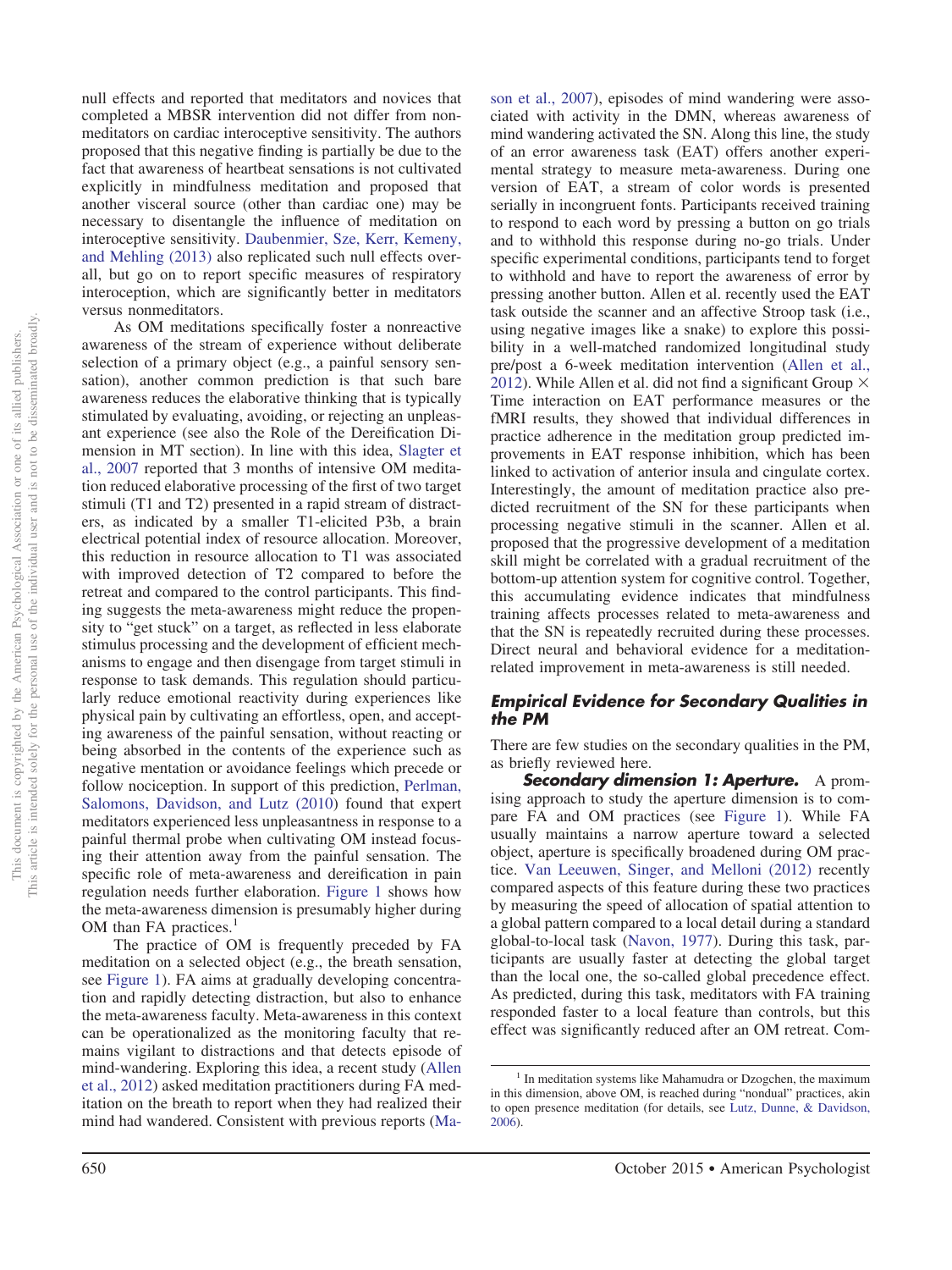This article is intended solely for the personal use of the individual user and is not to be disseminated broadly. is not to be disseminated broadly. This document is copyrighted by the American Psychological Association or one of its allied publishers.<br>This article is intended solely for the personal use of the individual user and is not to be disseminated broa This document is copyrighted by the American Psychological Association or one of its allied publishers.

pared to novices, another group of meditators trained in both FA and OM disengaged their attention faster from the dominant global level. Overall, these findings suggest an enhanced ability for meditators to allocate and adjust the focus of attention between global and local levels. This ability was linked to enhanced neural processing of target level information, as measured by ERPs. Future research is needed to expand this research from assessing the size of a visual aperture to characterize also changes in the aperture encompassing the field of awareness itself.

*Secondary dimension 2: Clarity.* The phenomenal construct of clarity presented here parallels the cognitive notion of visual vividness, as studied in the particular case of mental imagery. Little is known regarding the neural correlates of clarity. Interestingly, the activation in insular cortex during compassion meditation was a function of the phenomenal clarity of the meditation as verbally reported [\(Lutz, Brefczynski-Lewis, Johnstone, &](#page-24-7) [Davidson, 2008\)](#page-24-7). In line with improvements in perceptual clarity, [MacLean et al. \(2010\)](#page-24-37) reported improvements in visual perceptual thresholds in the context of a sustained attention continuous performance vigilance task after three months of intensive FA retreat experience compared to a matched control group. This finding was replicated when the control group engaged in their own 3-month retreat.

*Secondary dimension 3: Stability.* Stability refers to the capacity to sustain attentional engagement on a specific task over a period of time. Decreases in attentional stability are associated with disorders such as attention-deficit/hyperactivity disorder and schizophrenia (e.g., [Castellanos, Sonuga-Barke, Milham, & Tannock, 2006\)](#page-22-33), where performance impairments and response time variability are key indices of impaired stability. There is growing evidence that attentional stability increases with mindfulness training. In a study by [Lutz et al. \(2009\),](#page-24-13) those who had completed a 3-month intensive retreat demonstrated improved stability on a task involving detection of target tones. Retreat participants versus controls had reduced response time variability and enhanced theta-band phase consistency over anterior brain areas, both suggesting an improved ability to maintain attentional engagement over time. In addition to behavioral and neural effects, there is evidence that perceptual stability is also improved with meditation training. In a study by [Carter et al. \(2005\),](#page-22-34) adept practitioners were found to have prolonged rivalry dominance in a binocular rivalry task compared to durations observed in nonmeditators. This effect was only observed during or after periods of FA but not compassion meditation practice. Recently, [Zanesco et al. \(2013\)](#page-26-5) also found decreased response time variability during a response inhibition task after 1 month of intensive *Vipassana*- practice (very similar to the training examined in [Lutz et al., 2009\)](#page-24-13) compared to a meditation-experience-matched control group. Decreased reaction time variability was associated with training-related increases in participants' felt concentration, suggesting phenomenological aspects of meditation experience explicitly cultivated during training are related to behavioral performance. These results suggest that intensive meditation training may improve attentional stability, but it may be exclusive to intensive training that emphasizes FA as well as OM practices.

*Secondary dimension 4: Effort.* The subjective feeling of effort or exertion is well-studied in cognitive science in the context of physical or mental effort. For instance, manipulating task demand to increase difficulty is typically associated with increase BOLD activity in CEN and subcortical reward circuitry [\(Schmidt et al., 2012\)](#page-25-21). Little is currently known about subjective effort during meditation. [Tang et al. \(2007\)](#page-25-26) found a marked global reduction in regional cerebral blood flow, paired with enhanced behavioral measures of attention following integrated mind– body training, which deliberately cultivates a form of effortless attention, but not following a relaxation training. In the context of more active attention-related practice such as FA, the standard claim from contemplative traditions is that attentional control becomes gradually effortless with expertise (illustrated in Figure 1). In support of this claim, one study observed an inverted *U*-shaped curve in CEN activity in expert and novice meditators during FA in which those learning a skill initially had increased activation, yet eventually showed less activation [\(Brefczynski-Lewis et al., 2007\)](#page-21-12). This finding is consistent with the idea that at the most advanced levels, the regulative skills are invoked less and less frequently, and the ability to sustain focus thus could become progressively experienced as subjectively effortless.

The study of effort in meditation must also control for test effort resulting from demand characteristics (e.g., meditators being more invested in the outcomes of the study than the controls). [Jensen et al. \(2012\)](#page-23-30) elegantly outlined this methodological issue by assessing MBSR-related improvement in attentional performance in comparison to control participants who either received financial incentive or not. As hypothesized, controls with financial incentive significantly outperformed controls without incentive, and their performance was comparable to the MBSR group on some measures. Despite this confounding effect, the MBSR group still outperformed the two groups of controls on measures of selective attention and visual working memory ability. The authors concluded by raising a cautionary concern about many of the observed findings on attention in the mindfulness literature.

## **Summary**

There has recently been a broad and growing enthusiasm for drawing on contemplative practices as a potential strategy to study the human mind, to reduce mental distress, increase wellbeing and psychological health, and recently, to improve educational practices [\(Davidson et al., 2012\)](#page-22-35). Along with this growing interest, there is a risk that oversimplification and lack of rigor with regard to the construct of mindfulness will hamper this nascent field of research.

Here, we have selectively reviewed the growing body of evidence from clinical research, neuroscience, and cognitive science on mindfulness practices and explored the opportunities and challenges of contemplative science, especially in relation to mindfulness practices. We have done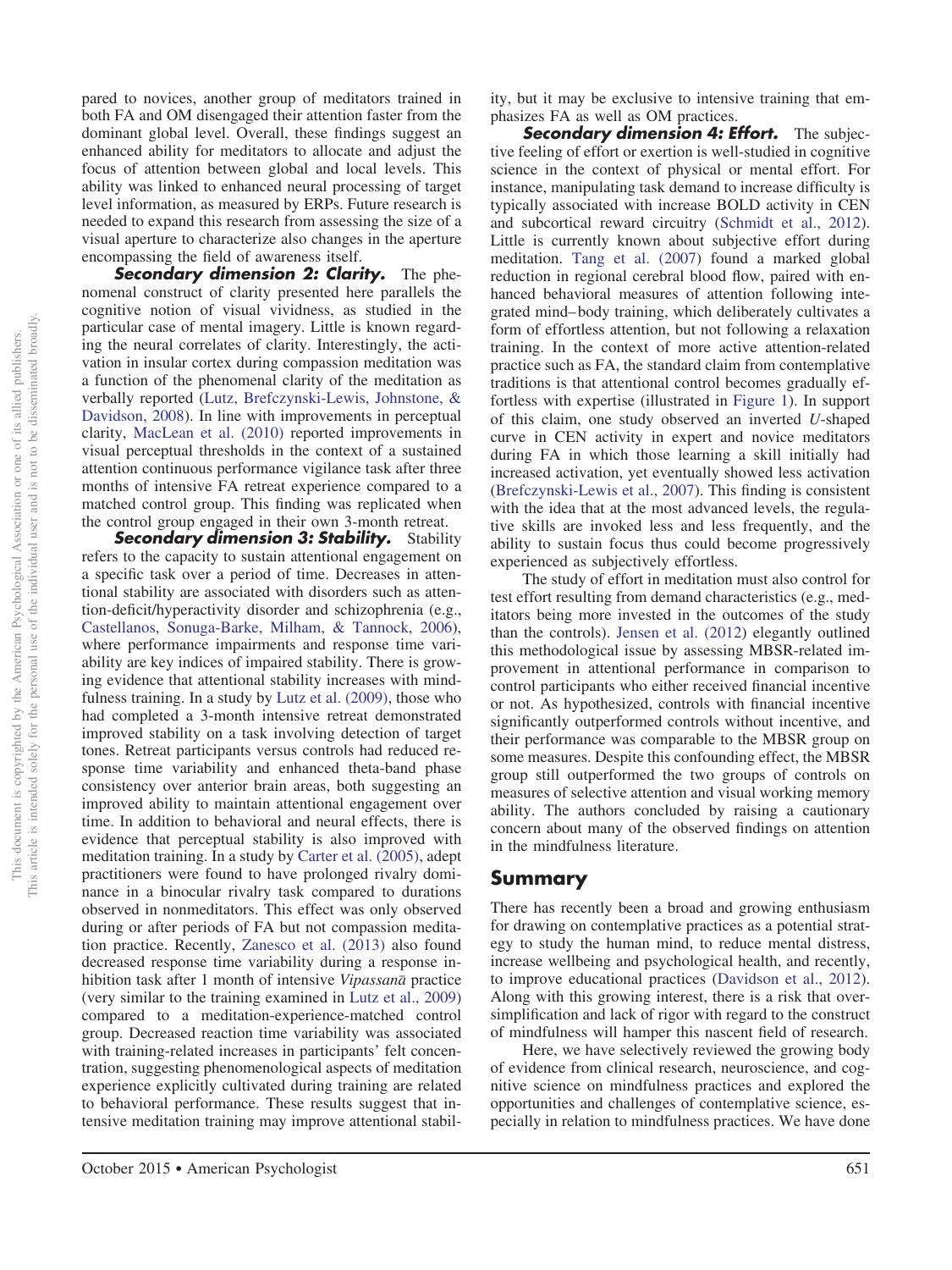so in three steps. First, we discussed conceptual issues related to the transdisciplinary and multidisciplinary nature of this emerging field of research. We then addressed these issues by proposing a novel phenomenological and neurocognitive framework for investigating the effects of mindfulness practices. One major utility of this approach was to provide a descriptive language that may enable cross-field understanding and mechanistic exploration of the processes underlying the effects of mindfulness-based interventions and practices. Finally, we used this framework to review representative physiological, anatomical, and neuroimaging research on mindfulness training and practice.

## *Methodological Limitations of Mindfulness Research*

The results cited herein were selective, anchored around the working model we proposed. A broader outgrowth of this effort is to promote a critical perspective on the research base within the emerging field of contemplative neuroscience. Extant critiques emphasize methodological limitations such as the lack of randomized placebo-controlled designs, the lack of specificity on instructor qualifications, and the limitations in documenting the integrity or amount of training, including accurate record of practice time (see [Goyal et al., 2014\)](#page-23-36). While these are certainly areas in which the field needs to advance beyond the few examples that exist to date (e.g., [MacCoon et al., 2012\)](#page-24-26), there are other issues that need to be addressed in future work, including individual differences in benefits and their underlying mediators, biases against publishing null effects or negative effects—such as null effects on interoception capacity [\(Khalsa et al., 2008\)](#page-23-35) or working memory [\(Morri](#page-24-23)[son et al., 2014\)](#page-24-23)— uncharacterized dose-response profile, possible aversive effects (e.g., [Kennedy, 1976\)](#page-23-37), and greater specificity of the processes and mechanisms that are targeted by training. Thus, there is much work ahead and methodological rigor must grow in this regard.

A prominent concern that the lack of methodological controls may inflate the frequency or magnitude of reported benefits of contemplative training is certainly valid. [Jensen](#page-23-30) [et al. \(2012\)](#page-23-30) recently investigated this methodological issue by investigating the specificity of MBSR-related effect on attention. Comparing MBSR to four control groups, they found that some MBSR-induced effects were confounded by test effort, while some of these effects remained specific to MBSR training. More broadly, general conclusions that "contemplative training," described in monolithic and underspecified terms, produces or fails to produce salutary effects is also problematic. For example, [Goyal et al.](#page-23-36) [\(2014\)](#page-23-36) conclude that their meta-analyses revealed that attention and positive mood do not change with meditation training. This is problematic for three reasons. First, attention and mood were not targeted dimensions of the contemplative training that was provided in the majority of the clinical studies they reviewed. Second, the metrics used to index training-related change lacked precision. Attentional measures in many studies were akin to neuropsychological tools used to index brain damage, more so than precise experimental manipulations that target specific aspects of

attention, such as improved perceptual sensitivity or response inhibition. Third, metrics used to index change may not have accounted for the changing nature of the construct that was being probed, such as "positive mood." While hedonic pleasure may have been considered positive before training, eudemonic joy may better capture positive mood after. In sum, greater precision in defining the components and targets of training paired with metrics to best index isolated, identifiable, and potentially mutable component processes may help advance this research.

Finally, a critical issue—yet one that has not yet been critically investigated— concerns a fundamental question: Regardless of the domains targeted by any specific instruction, what do individuals actually do when they engage in any contemplative practice? This question bears on both intra- and interindividual differences. As with any skill, how and what one practices is generally determinative of later outcomes. In this regard, recognized experts and articulate teachers can provide essential insights as to their own process of learning and practice. It is, we believe, imperative that future research prioritizes the development of nuanced first-person methods to better characterize how individuals engage with indicated instructions and practice contexts in ways that may ultimately better account for observed outcomes, whatever their valance and magnitude.

## *Future Directions of Research*

The proposed framework serves as a heuristic and provisional tool to generate mechanistic hypotheses. Future research will be required to identify independent physiological and behavioral markers of each of these dimensions. Further, some of the dimensions could be split into subdimensions. For instance, the object orientation dimension could be subdivided along different aspects of attention (sustained, selective, disengagement) or implicit or explicit working memory (see [Teasdale & Chaskalson, 2011a,](#page-25-8) [2011b\)](#page-25-9). The meta-awareness dimension could be subdivided along different aspects of metacognition (i.e., retrospective judgment about one's cognition) or reflexive awareness. The dereification dimension could be subdivided and extended into aspects related to the content of experience from aspects related to the nature of subjective experience itself. The current model is only a first step toward characterizing the understanding that one gains through mindfulness meditation about one's habits and assumptions about personal identity and emotional responses. The recent interest in investigating the effect of contemplative practices on children and adolescents [\(Da](#page-22-35)[vidson et al., 2012\)](#page-22-35) could offer a promising research opportunity to disentangle these dimensions by virtue of the possible interaction of developmental changes and locations along these dimensions.

For the model to have empirical utility, phenomenological descriptors will need to be developed and data collected using first- and second-person perspectives in a way that can locate an individual's phenomenological experience of mindfulness meditation within the model space. This means that the methods of phenomenological inquiry must probe the model dimensions, whether directly or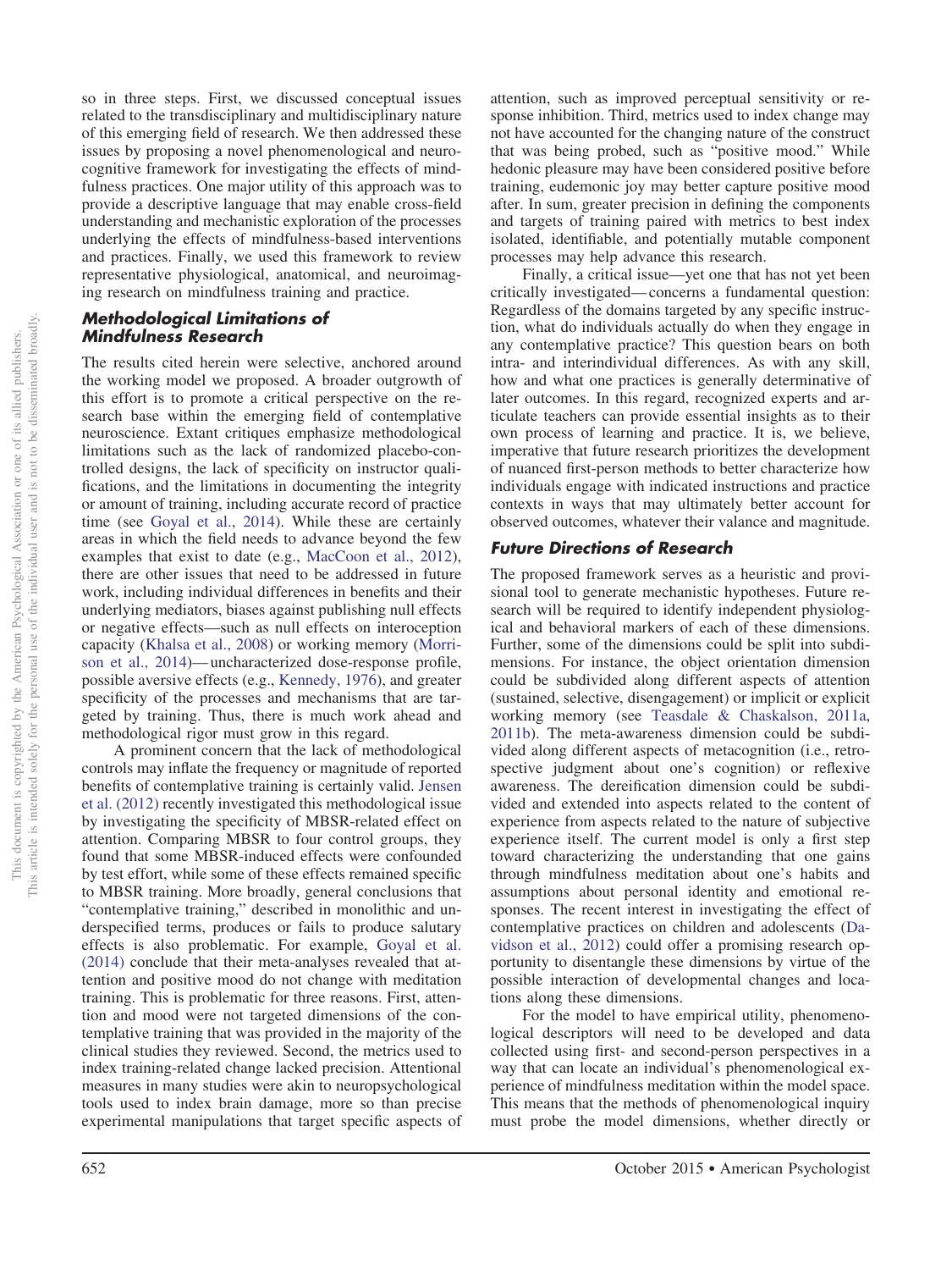indirectly. One future challenge will be to investigate how a practitioner from a given meditation tradition will be able to map meditative 1st-person categories into this model. A multidisciplinary approach will be mandatory.

This model is predicated upon the idea that firstperson categories across a group of individuals can eventually be related to patterns of activity in multiple brain networks as well as to behavioral measures on tasks appropriately designed to tap locations along model dimensions. As reviewed here, aspects of this neuroimaging program of mapping meditative practices have already started. These premises should also be tested using a model-free approach to identify independent spontaneous networks, independently of first-person data, or by causally manipulating these networks (e.g., using transcranial magnetic stimulation). This approach could help identify novel traits along these dimensions in nonmeditating populations.

As noted earlier in the section Shared contextual features, this model assumes—and, thus, does not examine—a number of features central to the context of mindfulness practice. Issues such as the role of ethics, affect, intention, bodily posture, the student–teacher relationship, the practice community, and the environment or setting for practice are all likely to be key ingredients for training in mindfulness. Given the importance of these contextual features, further research on the way that they modulate mindfulness training is a crucial desideratum for our model, but such research will certainly be challenging. The role of intention, for example, is highly complex. While some intentional sets might increase movement in a positive direction along one dimension, the same intention may retard movement along another. Paradoxically, letting go of outcomes or explicit intentions could actually increase positive movement along multiple dimensions.

Another complex contextual issue is the role of ethics and axiological frameworks. In particular, mindfulness practices are now incorporated in a variety of axiological frameworks ranging from traditional religious contexts to educational settings [\(Flook et al., 2010\)](#page-22-36), military training [\(Jha et al., 2010\)](#page-23-8), and other contemporary societal contexts such as law [\(Orenstein, 2011\)](#page-24-38). What role do ethics and values play in the implementation and sustaining of these practices? What is the impact of ethical and axiological contexts on the phenomenology of mindfulness? As such issues are further examined, the model proposed here may require modification, or perhaps multiple models will be necessary to account for radically different societal and axiological contexts.

Finally, there is accumulating evidence highlighting the effects of these practices not only on brain functions and structures, but also on peripheral biological processes relevant for health and longevity (see, for instance, [Carl](#page-22-37)[son, Speca, Patel, & Goodey, 2004;](#page-22-37) [Jacobs et al., 2011;](#page-23-38) [Pace et al., 2009,](#page-24-28) [2010\)](#page-24-27). A future avenue of research will be to measure the impact of mindfulness practices beyond the cognitive and affective neurosciences, including health and wellbeing outcome measures, economic impacts, educational achievements, prosociality, environmental footprint, and leadership and community building.

In closing, we emphasize that by formulating this model, our central aim is to offer a tool for generating novel hypotheses and stimulating rigorous and beneficial scientific research in a way that further develops, revises or even supersedes this model itself.

#### **REFERENCES**

- <span id="page-21-16"></span>Allen, M., Dietz, M., Blair, K. S., van Beek, M., Rees, G., Vestergaard-Poulsen, P.,... Roepstorff, A. (2012). Cognitive-affective neural plasticity following active-controlled mindfulness intervention. *The Journal of Neuroscience, 32,* 15601–15610. [http://dx.doi.org/10.1523/](http://dx.doi.org/10.1523/JNEUROSCI.2957-12.2012) [JNEUROSCI.2957-12.2012](http://dx.doi.org/10.1523/JNEUROSCI.2957-12.2012)
- <span id="page-21-10"></span>Amodio, D. M., & Frith, C. D. (2006). Meeting of minds: The medial frontal cortex and social cognition. *Nature Reviews Neuroscience, 7,* 268 –277. <http://dx.doi.org/10.1038/nrn1884>
- <span id="page-21-5"></span>Analayo. (2003). Satipatthana: The direct path to realization. Birmingham, England: Windhorse.
- <span id="page-21-9"></span>Anderson, M. L. (2014). *After phrenology: Neural reuse and the interactive brain*. Cambridge, MA: MIT Press.
- <span id="page-21-11"></span>Andrews-Hanna, J. R., Reidler, J. S., Sepulcre, J., Poulin, R., & Buckner, R. L. (2010). Functional-anatomic fractionation of the brain's default network. *Neuron, 65,* 550 –562. [http://dx.doi.org/10.1016/j.neuron.2010](http://dx.doi.org/10.1016/j.neuron.2010.02.005) [.02.005](http://dx.doi.org/10.1016/j.neuron.2010.02.005)
- <span id="page-21-4"></span>Antonova, E., Chadwick, P., & Kumari, V. (2015). More meditation, less habituation? The effect of intensive mindfulness practice on the acoustic startle reflex. *PLoS ONE, 10,* e0123512. [http://dx.doi.org/10.1371/](http://dx.doi.org/10.1371/journal.pone.012351) [journal.pone.012351](http://dx.doi.org/10.1371/journal.pone.012351)
- <span id="page-21-1"></span>Baer, R. A., Smith, G. T., Hopkins, J., Krietemeyer, J., & Toney, L. (2006). Using self-report assessment methods to explore facets of mindfulness. *Assessment, 13,* 27– 45. [http://dx.doi.org/10.1177/](http://dx.doi.org/10.1177/1073191105283504) [10731](http://dx.doi.org/10.1177/1073191105283504) [91105283504](http://dx.doi.org/10.1177/1073191105283504)
- <span id="page-21-2"></span>Baer, R. A., Smith, G. T., Lykins, E., Button, D., Krietemeyer, J., Sauer, S.,... Williams, J. M. G. (2008). Construct validity of the five facet mindfulness questionnaire in meditating and nonmeditating samples. *Assessment, 15,* 329 –342. [http://dx.doi.org/10.1177/](http://dx.doi.org/10.1177/1073191107313003) [1073191107313003](http://dx.doi.org/10.1177/1073191107313003)
- <span id="page-21-14"></span>Barnard, P. J., & Teasdale, J. D. (1991). Interacting cognitive subsystems: A systemic approach to cognitive-affective interaction and change. *Cognition and Emotion, 5,* 1–39. [http://dx.doi.org/10.1080/](http://dx.doi.org/10.1080/02699939108411021) [02699939108411021](http://dx.doi.org/10.1080/02699939108411021)
- <span id="page-21-8"></span>Baumeister, R. F. (2003). Ego depletion and self-regulation failure: A resource model of self-control. *Alcoholism, Clinical and Experimental Research, 27,* 281–284. [http://dx.doi.org/10.1097/01.ALC.0000060879](http://dx.doi.org/10.1097/01.ALC.0000060879.61384.A4) [.61384.A4](http://dx.doi.org/10.1097/01.ALC.0000060879.61384.A4)
- <span id="page-21-0"></span>Bishop, S. R., Lau, M., Shapiro, S., Carlson, L., Anderson, N. D., Carmody, J.,... Devins, G. (2004). Mindfulness: A proposed operational definition. *Clinical Psychology: Science and Practice, 11,* 230 – 241. <http://dx.doi.org/10.1093/clipsy.bph077>
- <span id="page-21-6"></span>Bodhi, B. (2011). What does mindfulness really mean? A canonical perspective. *Contemporary Buddhism, 12,* 19 –39. [http://dx.doi.org/](http://dx.doi.org/10.1080/14639947.2011.564813) [10.1080/14639947.2011.564813](http://dx.doi.org/10.1080/14639947.2011.564813)
- <span id="page-21-12"></span>Brefczynski-Lewis, J. A., Lutz, A., Schaefer, H. S., Levinson, D. B., & Davidson, R. J. (2007). Neural correlates of attentional expertise in long-term meditation practitioners. *Proceedings of the National Academy of Sciences of the United States of America, 104,* 11483–11488. <http://dx.doi.org/10.1073/pnas.0606552104>
- <span id="page-21-15"></span>Brewer, J. A., Worhunsky, P. D., Gray, J. R., Tang, Y.-Y., Weber, J., & Kober, H. (2011). Meditation experience is associated with differences in default mode network activity and connectivity. *Proceedings of the National Academy of Sciences of the United States of America, 108,* 20254 –20259. <http://dx.doi.org/10.1073/pnas.1112029108>
- <span id="page-21-7"></span>Broadbent, D. (1958). *Perception and communication*. London, United Kingdom: Pergamon Press. <http://dx.doi.org/10.1037/10037-000>
- <span id="page-21-13"></span>Brown, C. A., & Jones, A. K. P. (2010). Meditation experience predicts less negative appraisal of pain: Electrophysiological evidence for the involvement of anticipatory neural responses. *Pain, 150,* 428 – 438. <http://dx.doi.org/10.1016/j.pain.2010.04.017>
- <span id="page-21-3"></span>Brown, K. W., & Ryan, R. M. (2003). The benefits of being present: Mindfulness and its role in psychological well-being. *Journal of Per-*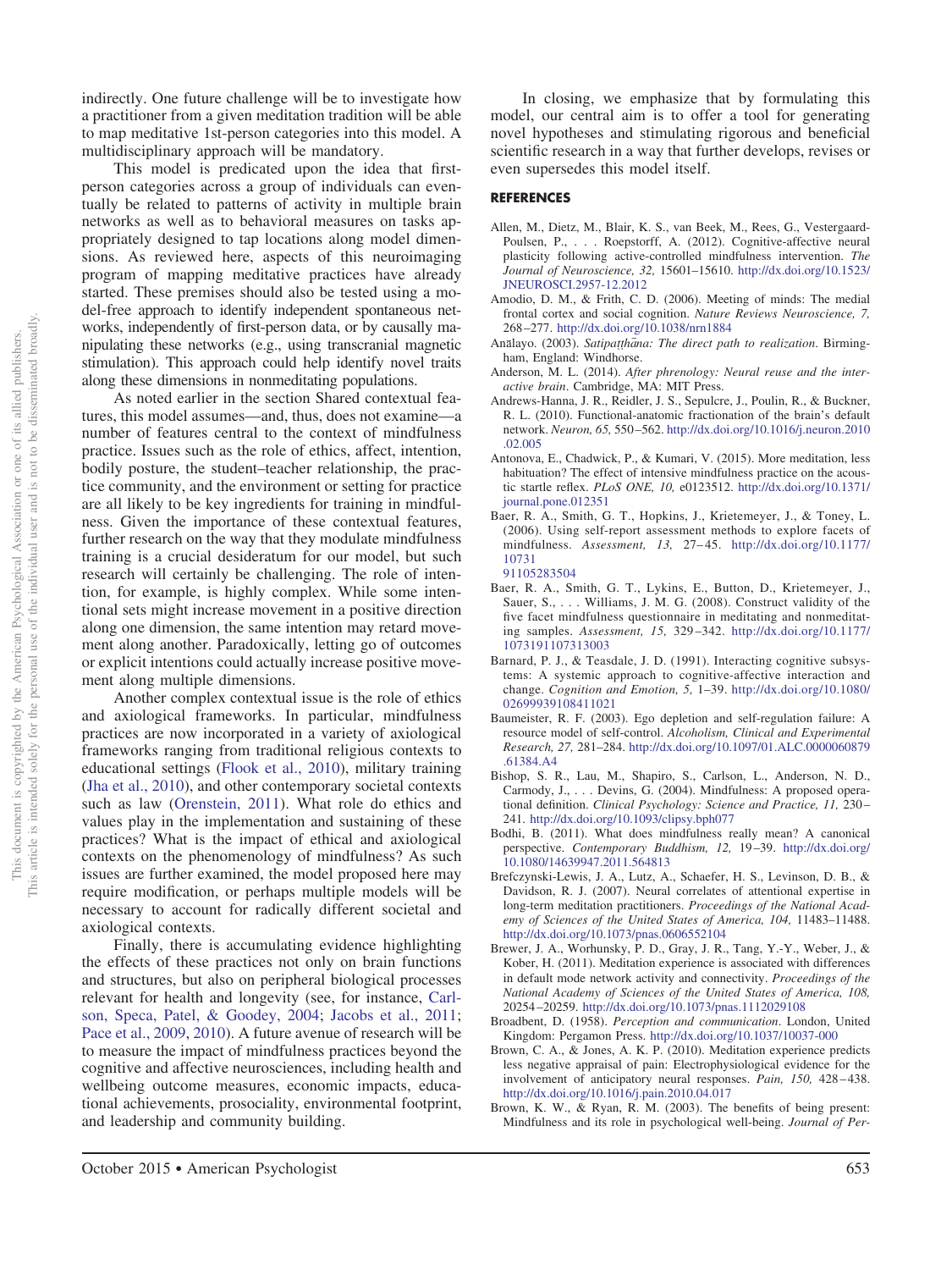*sonality and Social Psychology, 84,* 822– 848. [http://dx.doi.org/10.1037/](http://dx.doi.org/10.1037/0022-3514.84.4.822) [0022-3514.84.4.822](http://dx.doi.org/10.1037/0022-3514.84.4.822)

- <span id="page-22-17"></span>Buckner, R. L., & Carroll, D. C. (2007). Self-projection and the brain. *Trends in Cognitive Sciences, 11,* 49 –57. [http://dx.doi.org/10.1016/j](http://dx.doi.org/10.1016/j.tics.2006.11.004) [.tics.2006.11.004](http://dx.doi.org/10.1016/j.tics.2006.11.004)
- <span id="page-22-9"></span>Buddhaghosa. (1976). *The path of purification: Visuddhimagga*. (B. Nanamoli, Trans.). Berkeley, CA: Shambhala Publications.
- <span id="page-22-22"></span>Calhoun, V. D., & Adali, T. (2012). Multisubject independent component analysis of fMRI: A decade of intrinsic networks, default mode, and neurodiagnostic discovery. *IEEE Reviews in Biomedical Engineering, 5,* 60 –73. <http://dx.doi.org/10.1109/RBME.2012.2211076>
- <span id="page-22-37"></span>Carlson, L. E., Speca, M., Patel, K. D., & Goodey, E. (2004). Mindfulness-based stress reduction in relation to quality of life, mood, symptoms of stress and levels of cortisol, dehydroepiandrosterone sulfate (DHEAS) and melatonin in breast and prostate cancer outpatients. *Psychoneuroendocrinology, 29,* 448 – 474. [http://dx.doi.org/10.1016/](http://dx.doi.org/10.1016/S0306-4530%2803%2900054-4) [S0306-4530\(03\)00054-4](http://dx.doi.org/10.1016/S0306-4530%2803%2900054-4)
- <span id="page-22-34"></span>Carter, O. L., Presti, D. E., Callistemon, C., Ungerer, Y., Liu, G. B., & Pettigrew, J. D. (2005). Meditation alters perceptual rivalry in Tibetan Buddhist monks. *Current Biology, 15,* R412–R413. [http://dx.doi.org/](http://dx.doi.org/10.1016/j.cub.2005.05.043) [10.1016/j.cub.2005.05.043](http://dx.doi.org/10.1016/j.cub.2005.05.043)
- <span id="page-22-10"></span>Carter, R. E. (2007). *The Japanese arts and self-cultivation*. Albany, NY: SUNY Press.
- <span id="page-22-33"></span>Castellanos, F. X., Sonuga-Barke, E. J., Milham, M. P., & Tannock, R. (2006). Characterizing cognition in ADHD: Beyond executive dysfunction. *Trends in Cognitive Sciences, 10,* 117–123. [http://dx.doi.org/](http://dx.doi.org/10.1016/j.tics.2006.01.011) [10.1016/j.tics.2006.01.011](http://dx.doi.org/10.1016/j.tics.2006.01.011)
- <span id="page-22-3"></span>Chambers, R., Gullone, E., & Allen, N. B. (2009). Mindful emotion regulation: An integrative review. *Clinical Psychology Review, 29,* 560 –572. <http://dx.doi.org/10.1016/j.cpr.2009.06.005>
- <span id="page-22-8"></span>Clark, A. (1998). *Being there: Putting brain, body, and world together again*. Cambridge, MA: A Bradford Book.
- <span id="page-22-11"></span>Colzato, L. S., Ozturk, A., & Hommel, B. (2012). Meditate to create: The impact of focused-attention and open-monitoring training on convergent and divergent thinking. *Frontiers in Psychology, 3,* 116. [http://dx](http://dx.doi.org/10.3389/fpsyg.2012.00116) [.doi.org/10.3389/fpsyg.2012.00116](http://dx.doi.org/10.3389/fpsyg.2012.00116)
- <span id="page-22-15"></span>Corbetta, M., & Shulman, G. L. (2002). Control of goal-directed and stimulus-driven attention in the brain. *Nature Reviews Neuroscience, 3,* 201–215. <http://dx.doi.org/10.1038/nrn755>
- <span id="page-22-18"></span>Craig, A. D. B. (2009). How do you feel—Now? The anterior insula and human awareness. *Nature Reviews Neuroscience, 10,* 59 –70. [http://dx](http://dx.doi.org/10.1038/nrn2555) [.doi.org/10.1038/nrn2555](http://dx.doi.org/10.1038/nrn2555)
- <span id="page-22-19"></span>Craig, A. D. B. (2010). The sentient self. *Brain Structure & Function, 214,* 563–577. <http://dx.doi.org/10.1007/s00429-010-0248-y>
- <span id="page-22-2"></span>Creswell, J. D., Way, B. M., Eisenberger, N. I., & Lieberman, M. D. (2007). Neural correlates of dispositional mindfulness during affect labeling. *Psychosomatic Medicine, 69,* 560 –565. [http://dx.doi.org/](http://dx.doi.org/10.1097/PSY.0b013e3180f6171f) [10.1097/PSY.0b013e3180f6171f](http://dx.doi.org/10.1097/PSY.0b013e3180f6171f)
- <span id="page-22-21"></span>Damasio, A., & Carvalho, G. B. (2013). The nature of feelings: Evolutionary and neurobiological origins. *Nature Reviews Neuroscience, 14,* 143–152. <http://dx.doi.org/10.1038/nrn3403>
- <span id="page-22-20"></span>Damasio, A. R., Everitt, B. J., & Bishop, D. (1996). The somatic marker hypothesis and the possible functions of the prefrontal cortex. *Philosophical Transactions of the Royal Society of London Series B, Biological Sciences, 351,* 1413–1420. [http://dx.doi.org/10.1098/rstb.1996](http://dx.doi.org/10.1098/rstb.1996.0125) [.0125](http://dx.doi.org/10.1098/rstb.1996.0125)
- <span id="page-22-32"></span>Daubenmier, J., Sze, J., Kerr, C. E., Kemeny, M. E., & Mehling, W. (2013). Follow your breath: Respiratory interoceptive accuracy in experienced meditators. *Psychophysiology, 50,* 777–789. [http://dx.doi.org/](http://dx.doi.org/10.1111/psyp.12057) [10.1111/psyp.12057](http://dx.doi.org/10.1111/psyp.12057)
- <span id="page-22-35"></span>Davidson, R., Dunne, J., Eccles, J. S., Engle, A., Greenberg, M., Jennings, P., . . . Vago, D., &the Mind and Life Education Research Network (MLERN). (2012). Contemplative practices and mental training: Prospects for American education. *Child Development Perspectives, 6,* 146 –153. <http://dx.doi.org/10.1111/j.1750-8606.2012.00240.x>
- <span id="page-22-0"></span>Davidson, R., & Kaszniack, A. (2015). Conceptual and methodological issues in research on mindfulness and meditation. *American Psychologist, 70,* 581–592. <http://dx.doi.org/10.1037/a0039512>
- <span id="page-22-7"></span>Dban-phyug-rdo-rje. (2009). *Mahamudra, the ocean of true meaning the profound instructions on coexistent unity, the essence of the ocean of true meaning, and light radiating activity*. Münster, Germany: Verlagshaus Monsenstein und Vannerdat.
- <span id="page-22-30"></span>Desbordes, G., Negi, L. T., Pace, T. W. W., Wallace, B. A., Raison, C. L., & Schwartz, E. L. (2012). Effects of mindful-attention and compassion meditation training on amygdala response to emotional stimuli in an ordinary, non-meditative state. *Frontiers in Human Neuroscience, 6,* 292. <http://dx.doi.org/10.3389/fnhum.2012.00292>
- <span id="page-22-26"></span>Dickerson, S. S., & Kemeny, M. E. (2004). Acute stressors and cortisol responses: A theoretical integration and synthesis of laboratory research. *Psychological Bulletin, 130,* 355–391.
- <span id="page-22-5"></span>Dimidjian, S., & Segal, Z. V. (2015). Prospects for a clinical science of mindfulness-based interventions. *American Psychologist, 70,* 593– 620. <http://dx.doi.org/10.1037/a0039589>
- <span id="page-22-27"></span>Disner, S. G., Beevers, C. G., Haigh, E. A. P., & Beck, A. T. (2011). Neural mechanisms of the cognitive model of depression. *Nature Reviews Neuroscience, 12,* 467– 477. <http://dx.doi.org/10.1038/nrn3027>
- <span id="page-22-4"></span>Dreyfus, G. (2011). Is mindfulness present-centred and non-judgmental? A discussion of the cognitive dimensions of mindfulness. *Contemporary Buddhism, 12,* 41–54. [http://dx.doi.org/10.1080/14639947.2011](http://dx.doi.org/10.1080/14639947.2011.564815) [.564815](http://dx.doi.org/10.1080/14639947.2011.564815)
- <span id="page-22-25"></span>Driver, J., Baylis, G. C., & Rafal, R. D. (1992). Preserved figure-ground segregation and symmetry perception in visual neglect. *Nature, 360,* 73–75. <http://dx.doi.org/10.1038/360073a0>
- <span id="page-22-6"></span>Dunne, J. D. (2011). Toward an understanding of non-dual mindfulness. *Contemporary Buddhism, 12,* 71– 88. [http://dx.doi.org/10.1080/](http://dx.doi.org/10.1080/14639947.2011.564820) [14639947.2011.564820](http://dx.doi.org/10.1080/14639947.2011.564820)
- <span id="page-22-1"></span>Dunne, J. D. (2015). Buddhist styles of mindfulness: A heuristic approach. In B. D. Ostafin, M. D. Robinson, & B. P. Meier (Eds.), *Handbook of mindfulness and self-regulation* (pp. 249 –270). New York, NY: Springer.
- <span id="page-22-24"></span>Elliott, J. C., Wallace, B. A., & Giesbrecht, B. (2014). A week-long meditation retreat decouples behavioral measures of the alerting and executive attention networks. *Frontiers in Human Neuroscience, 8,* 69. <http://dx.doi.org/10.3389/fnhum.2014.00069>
- <span id="page-22-29"></span>Ernst, M., & Fudge, J. L. (2009). A developmental neurobiological model of motivated behavior: Anatomy, connectivity and ontogeny of the triadic nodes. *Neuroscience and Biobehavioral Reviews, 33,* 367–382. <http://dx.doi.org/10.1016/j.neubiorev.2008.10.009>
- <span id="page-22-28"></span>Etkin, A., & Wager, T. D. (2007). Functional neuroimaging of anxiety: A meta-analysis of emotional processing in PTSD, social anxiety disorder, and specific phobia. *The American Journal of Psychiatry, 164,* 1476 –1488. <http://dx.doi.org/10.1176/appi.ajp.2007.07030504>
- <span id="page-22-23"></span>Fan, J., McCandliss, B. D., Sommer, T., Raz, A., & Posner, M. I. (2002). Testing the efficiency and independence of attentional networks. *Journal of Cognitive Neuroscience, 14,* 340 –347. [http://dx.doi.org/10.1162/](http://dx.doi.org/10.1162/089892902317361886) [089892902317361886](http://dx.doi.org/10.1162/089892902317361886)
- <span id="page-22-31"></span>Farb, N. A. S., Segal, Z. V., Mayberg, H., Bean, J., McKeon, D., Fatima, Z., & Anderson, A. K. (2007). Attending to the present: Mindfulness meditation reveals distinct neural modes of self-reference. *Social Cognitive and Affective Neuroscience, 2,* 313–322. [http://dx.doi.org/10.1093/](http://dx.doi.org/10.1093/scan/nsm030) [scan/nsm030](http://dx.doi.org/10.1093/scan/nsm030)
- <span id="page-22-12"></span>Fleming, S. M., & Dolan, R. J. (2012). The neural basis of metacognitive ability. *Philosophical Transactions of the Royal Society of London Series B, Biological Sciences, 367,* 1338 –1349. [http://dx.doi.org/](http://dx.doi.org/10.1098/rstb.2011.0417) [10.1098/rstb.2011.0417](http://dx.doi.org/10.1098/rstb.2011.0417)
- <span id="page-22-16"></span>Fleming, S. M., Weil, R. S., Nagy, Z., Dolan, R. J., & Rees, G. (2010). Relating introspective accuracy to individual differences in brain structure. *Science, 329,* 1541–1543. [http://dx.doi.org/10.1126/science](http://dx.doi.org/10.1126/science.1191883) [.1191883](http://dx.doi.org/10.1126/science.1191883)
- <span id="page-22-36"></span>Flook, L., Smalley, S. L., Kitil, M. J., Galla, B. M., Kaiser-Greenland, S., Locke, J.,... Kasari, C. (2010). Effects of mindful awareness practices on executive functions in elementary school children. *Journal of Applied School Psychology, 26,* 70 –95. [http://dx.doi.org/10.1080/](http://dx.doi.org/10.1080/15377900903379125) [15377900903379125](http://dx.doi.org/10.1080/15377900903379125)
- <span id="page-22-14"></span>Fox, K. C. R., Spreng, R. N., Ellamil, M., Andrews-Hanna, J. R., & Christoff, K. (2015). The wandering brain: Meta-analysis of functional neuroimaging studies of mind-wandering and related spontaneous thought processes. *NeuroImage*, 111, 611-621. [http://dx.doi.org/](http://dx.doi.org/10.1016/j.neuroimage.2015.02.039) [10.1016/j.neuroimage.2015.02.039](http://dx.doi.org/10.1016/j.neuroimage.2015.02.039)
- <span id="page-22-13"></span>Fresco, D. M., Moore, M. T., van Dulmen, M. H. M., Segal, Z. V., Ma, S. H., Teasdale, J. D., & Williams, J. M. G. (2007). Initial psychometric properties of the experiences questionnaire: Validation of a self-report measure of decentering. *Behavior Therapy, 38,* 234 –246. [http://dx.doi](http://dx.doi.org/10.1016/j.beth.2006.08.003) [.org/10.1016/j.beth.2006.08.003](http://dx.doi.org/10.1016/j.beth.2006.08.003)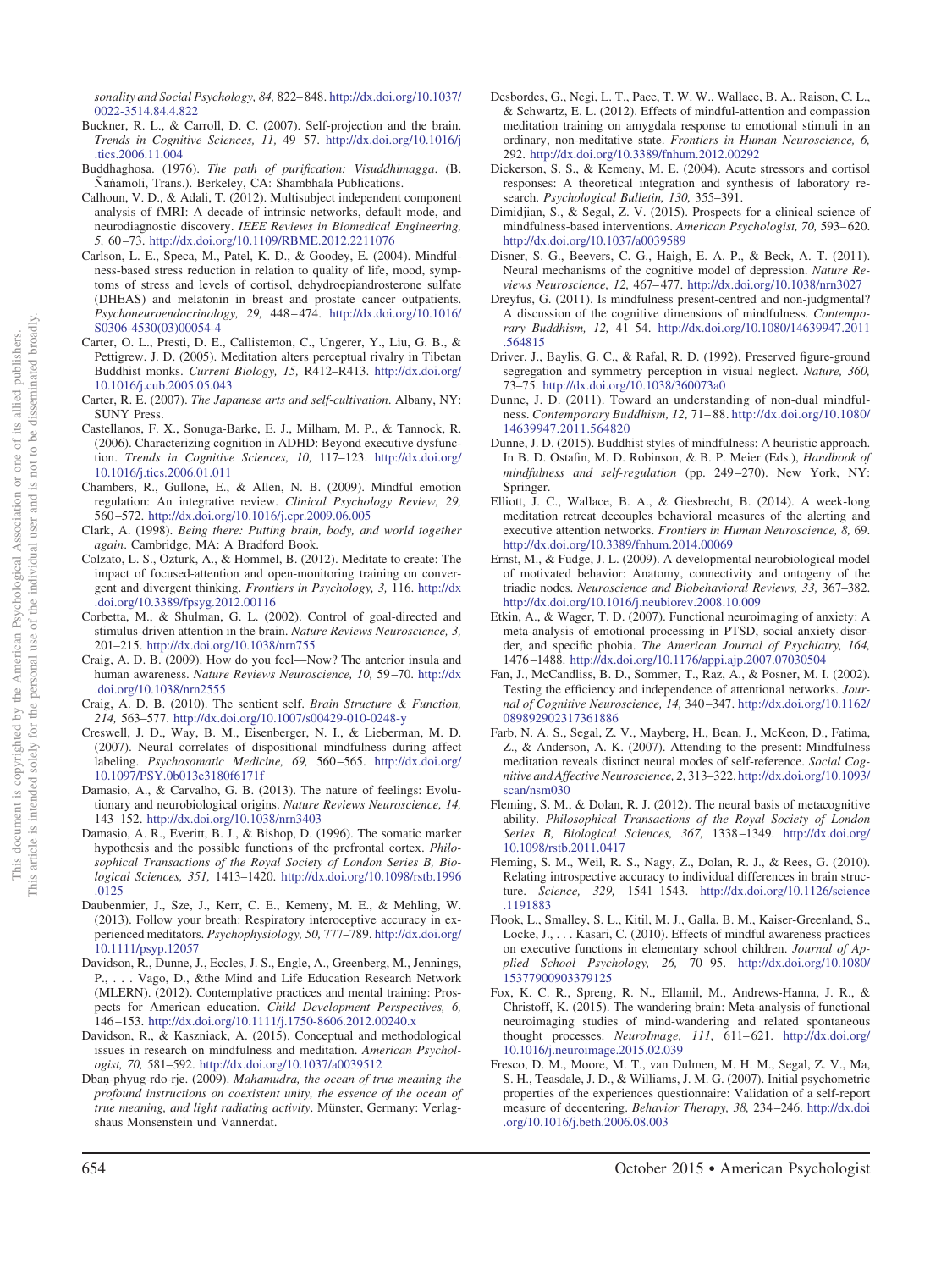- <span id="page-23-19"></span>Fronsdal, G. (1998). Insight meditation in the United States: Life, liberty and the pursuit of happiness. In C. S. Prebish & K. K. Tanaka (Eds.), *The faces of Buddhism in America* (pp. 163–180). Berkeley, CA: University of California Press.
- <span id="page-23-2"></span>Gethin, R. (1998). *The foundations of Buddhism*. Oxford, United Kingdom: Oxford University Press.
- <span id="page-23-9"></span>Gethin, R. (2011). On some definitions of mindfulness. *Contemporary Buddhism, 12,* 263–279. <http://dx.doi.org/10.1080/14639947.2011.564843>
- <span id="page-23-20"></span>Gethin, R. M. L. (2015). Buddhist conceptualizations of mindfulness. In K. W. Brown, J. D. Creswell, & R. M. Ryan (Eds.), *Handbook of mindfulness: Theory, research, and practice* (pp. 9-41). New York: Guilford Publications.
- <span id="page-23-22"></span>Gold, S. R., Jarvinen, P. J., & Teague, R. G. (1982). Imagery elaboration and clarity in modifying college students' depression. *Journal of Clinical Psychology, 38, 312–314. [http://dx.doi.org/10.1002/1097-4679\(198204\)38:2](http://dx.doi.org/10.1002/1097-4679%28198204%2938:2%3C312::AID-JCLP2270380213%3E3.0.CO;2-2)<312::* [AID-JCLP2270380213](http://dx.doi.org/10.1002/1097-4679%28198204%2938:2%3C312::AID-JCLP2270380213%3E3.0.CO;2-2)>3.0.CO;2-2
- <span id="page-23-7"></span>Goldberg, S. B., Del Re, A. C., Hoyt, W. T., & Davis, J. M. (2014). The secret ingredient in mindfulness interventions? A case for practice quality over quantity. *Journal of Counseling Psychology*, 61, 491-497. <http://dx.doi.org/10.1037/cou0000032>
- <span id="page-23-17"></span>Goldstein, J., & Kornfield, J. (2001). *Seeking the heart of wisdom: The path of insight meditation*. Boston, MA: Shambhala.
- <span id="page-23-36"></span>Goyal, M., Singh, S., Sibinga, E. M. S., Gould, N. F., Rowland-Seymour, A., Sharma, R.,... Haythornthwaite, J. A. (2014). Meditation programs for psychological stress and well-being: A systematic review and metaanalysis. *Journal of the American Medical Association Internal Medicine, 174,* 357–368. [http://dx.doi.org/10.1001/jamainternmed.2013](http://dx.doi.org/10.1001/jamainternmed.2013.13018) [.13018](http://dx.doi.org/10.1001/jamainternmed.2013.13018)
- <span id="page-23-34"></span>Grant, J. A., Courtemanche, J., & Rainville, P. (2011). A non-elaborative mental stance and decoupling of executive and pain-related cortices predicts low pain sensitivity in Zen meditators. *Pain, 152, 150-156*. <http://dx.doi.org/10.1016/j.pain.2010.10.006>
- <span id="page-23-5"></span>Grossman, P. (2008). On measuring mindfulness in psychosomatic and psychological research. *Journal of Psychosomatic Research, 64,* 405– 408. <http://dx.doi.org/10.1016/j.jpsychores.2008.02.001>
- <span id="page-23-4"></span>Grossman, P. (2011). Defining mindfulness by how poorly I think I pay attention during everyday awareness and other intractable problems for psychology's (re)invention of mindfulness: Comment on Brown et al. *Psychological Assessment, 23,* 1034 –1040. [http://dx.doi.org/10.1037/](http://dx.doi.org/10.1037/a0022713) [a0022713](http://dx.doi.org/10.1037/a0022713)
- <span id="page-23-6"></span>Grossman, P., & Van Dam, N. T. (2011). Mindfulness, by any other name: Trials and tribulations of *sati* in western psychology and science. *Contemporary Buddhism, 12,* 219 –239. [http://dx.doi.org/10.1080/](http://dx.doi.org/10.1080/14639947.2011.564841) [14639947.2011.564841](http://dx.doi.org/10.1080/14639947.2011.564841)
- <span id="page-23-33"></span>Grossman, P., Tiefenthaler-Gilmer, U., Raysz, A., & Kesper, U. (2007). Mindfulness training as an intervention for fibromyalgia: Evidence of postintervention and 3-year follow-up benefits in well-being. *Psychotherapy and Psychosomatics, 76,* 226 –233. [http://dx.doi.org/10.1159/](http://dx.doi.org/10.1159/000101501) [000101501](http://dx.doi.org/10.1159/000101501)
- <span id="page-23-11"></span>Gunaratana, H. (2002). *Mindfulness in plain English*. Boston: Wisdom Publications.
- <span id="page-23-23"></span>Gusnard, D. A., Raichle, M. E., & Raichle, M. E. (2001). Searching for a baseline: Functional imaging and the resting human brain. *Nature Reviews Neuroscience, 2,* 685– 694. [http://dx.doi.org/10.1038/](http://dx.doi.org/10.1038/35094500) [35094500](http://dx.doi.org/10.1038/35094500)
- <span id="page-23-0"></span>Harrington, A., & Dunne, J. D. (2015). When mindfulness is therapy: Ethical qualms, historical perspectives. *American Psychologist, 70,* 621– 631. <http://dx.doi.org/10.1037/a0039460>
- <span id="page-23-26"></span>Hasenkamp, W., & Barsalou, L. W. (2012). Effects of meditation experience on functional connectivity of distributed brain networks. *Frontiers in Human Neuroscience, 6,* 38. [http://dx.doi.org/10.3389/fnhum](http://dx.doi.org/10.3389/fnhum.2012.00038) [.2012.00038](http://dx.doi.org/10.3389/fnhum.2012.00038)
- <span id="page-23-31"></span>Hasenkamp, W., Wilson-Mendenhall, C. D., Duncan, E., & Barsalou, L. W. (2011). Mind wandering and attention during focused meditation: A fine-grained temporal analysis of fluctuating cognitive states. *NeuroImage, 59,* 750 –760.
- <span id="page-23-14"></span>Hayes, S. (2004). Acceptance and commitment therapy, relational frame theory, and the third wave of behavioral and cognitive therapies. *Behavior Therapy, 35,* 639 – 665. [http://dx.doi.org/10.1016/](http://dx.doi.org/10.1016/S0005-7894%2804%2980013-3) [S0005-7894\(04\)80013-3](http://dx.doi.org/10.1016/S0005-7894%2804%2980013-3)
- <span id="page-23-29"></span>Hodgins, H. S., & Adair, K. C. (2010). Attentional processes and meditation. *Consciousness and Cognition: An International Journal, 19,* 872– 878. <http://dx.doi.org/10.1016/j.concog.2010.04.002>
- <span id="page-23-3"></span>Hölzel, B. K., Lazar, S. W., Gard, T., Schuman-Olivier, Z., Vago, D. R., & Ott, U. (2011). How does mindfulness meditation work? Proposing mechanisms of action from a conceptual and neural perspective. *Perspectives on Psychological Science, 6,* 537–559. [http://dx.doi.org/](http://dx.doi.org/10.1177/1745691611419671) [10.1177/1745691611419671](http://dx.doi.org/10.1177/1745691611419671)
- <span id="page-23-1"></span>Husserl, E. (2008). *On the phenomenology of the consciousness of internal time (1893–1917)*. (J. B. Brough, Trans.). Boston, MA: Springer.
- <span id="page-23-15"></span>Hyman, S. E. (2007). Can neuroscience be integrated into the *DSM-V? Nature Reviews Neuroscience, 8,* 725–732. [http://dx.doi.org/10.1038/](http://dx.doi.org/10.1038/nrn2218) [nrn2218](http://dx.doi.org/10.1038/nrn2218)
- <span id="page-23-24"></span>Jabbi, M., Bastiaansen, J., & Keysers, C. (2008). A common anterior insula representation of disgust observation, experience and imagination shows divergent functional connectivity pathways. *PLoS ONE, 3,* e2939. <http://dx.doi.org/10.1371/journal.pone.0002939>
- <span id="page-23-25"></span>Jack, A. I., Dawson, A. J., Begany, K. L., Leckie, R. L., Barry, K. P., Ciccia, A. H., & Snyder, A. Z. (2013). fMRI reveals reciprocal inhibition between social and physical cognitive domains. *NeuroImage, 66,* 385– 401. <http://dx.doi.org/10.1016/j.neuroimage.2012.10.061>
- <span id="page-23-38"></span>Jacobs, T. L., Epel, E. S., Lin, J., Blackburn, E. H., Wolkowitz, O. M., Bridwell, D. A., . . . Saron, C. D. (2011). Intensive meditation training, immune cell telomerase activity, and psychological mediators. *Psychoneuroendocrinology, 36,* 664 – 681. [http://dx.doi.org/10.1016/j.psyneuen](http://dx.doi.org/10.1016/j.psyneuen.2010.09.010) [.2010.09.010](http://dx.doi.org/10.1016/j.psyneuen.2010.09.010)
- <span id="page-23-21"></span>James, W. (1890). *The principles of psychology*. New York, NY: Henry Holt.
- <span id="page-23-30"></span>Jensen, C. G., Vangkilde, S., Frokjaer, V., & Hasselbalch, S. G. (2012). Mindfulness training affects attention—Or is it attentional effort? *Journal of Experimental Psychology: General, 141,* 106 –123. [http://dx.doi](http://dx.doi.org/10.1037/a0024931) [.org/10.1037/a0024931](http://dx.doi.org/10.1037/a0024931)
- <span id="page-23-27"></span>Jha, A. P. (2002). Tracking the time-course of attentional involvement in spatial working memory: An event-related potential investigation. *Cognitive Brain Research, 15,* 61– 69. [http://dx.doi.org/10.1016/](http://dx.doi.org/10.1016/S0926-6410%2802%2900216-1) [S0926-6410\(02\)00216-1](http://dx.doi.org/10.1016/S0926-6410%2802%2900216-1)
- <span id="page-23-28"></span>Jha, A. P., Krompinger, J., & Baime, M. J. (2007). Mindfulness training modifies subsystems of attention. *Cognitive, Affective & Behavioral Neuroscience, 7,* 109 –119. <http://dx.doi.org/10.3758/CABN.7.2.109>
- <span id="page-23-8"></span>Jha, A. P., Stanley, E. A., & Baime, M. J. (2010). What does mindfulness training strengthen? Working memory capacity as a functional marker of training success. In R. Baer (Ed.), *Assessing mindfulness and acceptance: Illuminating the processes of change* (pp. 207–221). New York, NY: New Harbinger Publications.
- <span id="page-23-32"></span>Jha, A. P., Stanley, E. A., Kiyonaga, A., Wong, L., & Gelfand, L. (2010). Examining the protective effects of mindfulness training on working memory capacity and affective experience. *Emotion*, 10, 54–64. [http://](http://dx.doi.org/10.1037/a0018438) [dx.doi.org/10.1037/a0018438](http://dx.doi.org/10.1037/a0018438)
- <span id="page-23-10"></span>Kabat-Zinn, J. (1982). An outpatient program in behavioral medicine for chronic pain patients based on the practice of mindfulness meditation: Theoretical considerations and preliminary results. *General Hospital Psychiatry, 4,* 33– 47. [http://dx.doi.org/10.1016/0163-8343\(82\)90026-3](http://dx.doi.org/10.1016/0163-8343%2882%2990026-3)
- <span id="page-23-16"></span>Kabat-Zinn, J. (1990). *Full catastrophe living: The program of the Stress Reduction Clinic at the University of Massachusetts Medical Center*. New York, NY: Delacorte Press, Dell Publishing.
- <span id="page-23-12"></span>Kabat-Zinn, J. (1994). *Wherever you go, there you are: Mindfulness meditation in everyday life*. New York: Hyperion.
- <span id="page-23-13"></span>Kabat-Zinn, J. (2011). Some reflections on the origins of MBSR, skillful means, and the trouble with maps. *Contemporary Buddhism, 12,* 281– 306. <http://dx.doi.org/10.1080/14639947.2011.564844>
- <span id="page-23-37"></span>Kennedy, R. B., Jr. (1976). Self-induced depersonalization syndrome. *The American Journal of Psychiatry, 133,* 1326 –1328. [http://dx.doi.org/](http://dx.doi.org/10.1176/ajp.133.11.1326) [10.1176/ajp.133.11.1326](http://dx.doi.org/10.1176/ajp.133.11.1326)
- <span id="page-23-18"></span>Kerr, C. E., Sacchet, M. D., Lazar, S. W., Moore, C. I., & Jones, S. R. (2013). Mindfulness starts with the body: Somatosensory attention and top-down modulation of cortical alpha rhythms in mindfulness meditation. *Frontiers in Human Neuroscience, 7,* 12. [http://dx.doi.org/](http://dx.doi.org/10.3389/fnhum.2013.00012) [10.3389/fnhum.2013.00012](http://dx.doi.org/10.3389/fnhum.2013.00012)
- <span id="page-23-35"></span>Khalsa, S. S., Rudrauf, D., Damasio, A. R., Davidson, R. J., Lutz, A., & Tranel, D. (2008). Interoceptive awareness in experienced meditators. *Psychophysiology, 45,* 671– 677. [http://dx.doi.org/10.1111/j.1469-8986](http://dx.doi.org/10.1111/j.1469-8986.2008.00666.x) [.2008.00666.x](http://dx.doi.org/10.1111/j.1469-8986.2008.00666.x)

October 2015 ● American Psychologist 655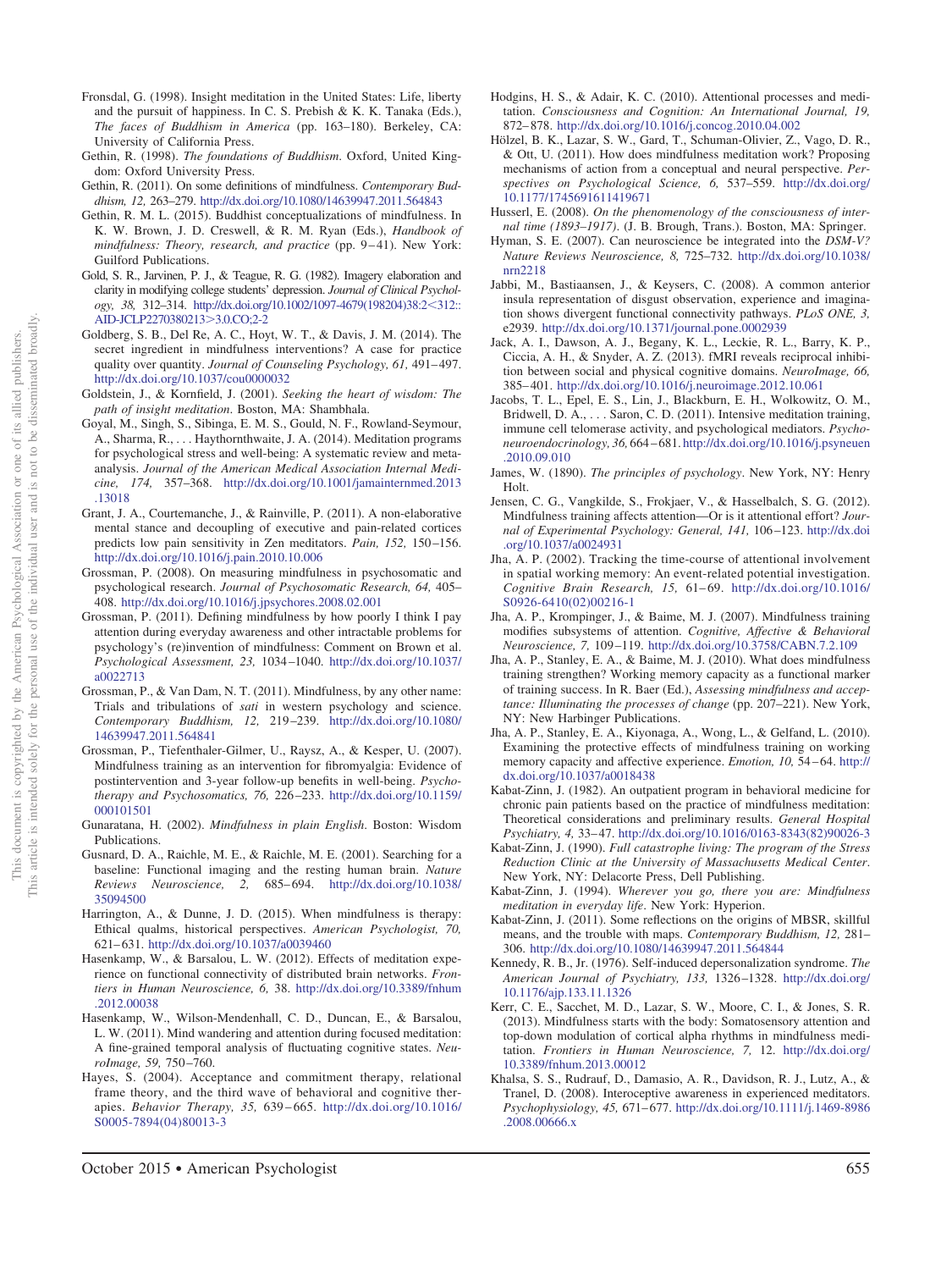- <span id="page-24-30"></span><span id="page-24-25"></span>Kross, E., Duckworth, A., Ayduk, O., Tsukayama, E., & Mischel, W. (2011). The effect of self-distancing on adaptive versus maladaptive self-reflection in children. *Emotion, 11,* 1032–1039. [http://dx.doi.org/](http://dx.doi.org/10.1037/a0021787) [10.1037/a0021787](http://dx.doi.org/10.1037/a0021787)
- <span id="page-24-31"></span>Kross, E., Gard, D., Deldin, P., Clifton, J., & Ayduk, O. (2012). "Asking why" from a distance: Its cognitive and emotional consequences for people with major depressive disorder. *Journal of Abnormal Psychology, 121,* 559 –569. <http://dx.doi.org/10.1037/a0028808>
- <span id="page-24-0"></span>Leigh, J., Bowen, S., & Marlatt, G. A. (2005). Spirituality, mindfulness and substance abuse. *Addictive Behaviors, 30,* 1335–1341. [http://dx.doi](http://dx.doi.org/10.1016/j.addbeh.2005.01.010) [.org/10.1016/j.addbeh.2005.01.010](http://dx.doi.org/10.1016/j.addbeh.2005.01.010)
- <span id="page-24-12"></span>Liu, T., Abrams, J., & Carrasco, M. (2009). Voluntary attention enhances contrast appearance. *Psychological Science, 20,* 354 –362. [http://dx.doi](http://dx.doi.org/10.1111/j.1467-9280.2009.02300.x) [.org/10.1111/j.1467-9280.2009.02300.x](http://dx.doi.org/10.1111/j.1467-9280.2009.02300.x)
- <span id="page-24-7"></span>Lutz, A., Brefczynski-Lewis, J., Johnstone, T., & Davidson, R. J. (2008). Regulation of the neural circuitry of emotion by compassion meditation: Effects of meditative expertise. *PloS One, 3,* e1897. [http://doi.org/](http://doi.org/10.1371/journal.pone.0001897) [10.1371/journal.pone.0001897](http://doi.org/10.1371/journal.pone.0001897)
- <span id="page-24-36"></span>Lutz, A., Dunne, J. D., & Davidson, R. J. (2006). Meditation and the neuroscience of consciousness: An introduction. In P. D. Zelazo & E. Thompson (Eds.), *The Cambridge handbook of consciousness* (pp. 499 –551). New York, NY: Cambridge University Press.
- <span id="page-24-24"></span>Lutz, A., McFarlin, D. R., Perlman, D. M., Salomons, T. V., & Davidson, R. J. (2013). Altered anterior insula activation during anticipation and experience of painful stimuli in expert meditators. *NeuroImage, 64,* 538 –546. <http://dx.doi.org/10.1016/j.neuroimage.2012.09.030>
- <span id="page-24-1"></span>Lutz, A., Slagter, H. A., Dunne, J. D., & Davidson, R. J. (2008). Attention regulation and monitoring in meditation. *Trends in Cognitive Sciences, 12,* 163–169. <http://dx.doi.org/10.1016/j.tics.2008.01.005>
- <span id="page-24-13"></span>Lutz, A., Slagter, H. A., Rawlings, N. B., Francis, A. D., Greischar, L. L., & Davidson, R. J. (2009). Mental training enhances attentional stability: Neural and behavioral evidence. *The Journal of Neuroscience, 29,* 13418 –13427. <http://dx.doi.org/10.1523/JNEUROSCI.1614-09.2009>
- <span id="page-24-17"></span>Lutz, A., & Thompson, E. (2003). Neurophenomenology: Integrating subjective experience and brain dynamics in the neuroscience of consciousness. *Journal of Consciousness Studies, 10,* 31–52.
- <span id="page-24-26"></span>MacCoon, D. G., Imel, Z. E., Rosenkranz, M. A., Sheftel, J. G., Weng, H. Y., Sullivan, J. C.,... Lutz, A. (2012). The validation of an active control intervention for mindfulness based stress reduction (MBSR). *Behaviour Research and Therapy, 50,* 3–12. [http://dx.doi.org/10.1016/](http://dx.doi.org/10.1016/j.brat.2011.10.011) [j.brat.2011.10.011](http://dx.doi.org/10.1016/j.brat.2011.10.011)
- <span id="page-24-37"></span>MacLean, K. A., Ferrer, E., Aichele, S. R., Bridwell, D. A., Zanesco, A. P., Jacobs, T. L.,... Saron, C. D. (2010). Intensive meditation training improves perceptual discrimination and sustained attention. *Psychological Science, 21,* 829 – 839. [http://dx.doi.org/10.1177/](http://dx.doi.org/10.1177/0956797610371339) [0956797610371339](http://dx.doi.org/10.1177/0956797610371339)
- <span id="page-24-19"></span>Mangun, G. R. (1995). Neural mechanisms of visual selective attention. *Psychophysiology, 32,* 4 –18. [http://dx.doi.org/10.1111/j.1469-](http://dx.doi.org/10.1111/j.1469-8986.1995.tb03400.x) [8986.1995.tb03400.x](http://dx.doi.org/10.1111/j.1469-8986.1995.tb03400.x)
- <span id="page-24-16"></span>Mason, M. F., Norton, M. I., Van Horn, J. D., Wegner, D. M., Grafton, S. T., & Macrae, C. N. (2007). Wandering minds: The default network and stimulus-independent thought. *Science, 315,* 393–395. [http://dx.doi](http://dx.doi.org/10.1126/science.1131295) [.org/10.1126/science.1131295](http://dx.doi.org/10.1126/science.1131295)
- <span id="page-24-9"></span>McMahan, D. (2008). *The making of Buddhist modernism*. New York, NY: Oxford University Press.
- <span id="page-24-33"></span>Melloni, M., Sedeño, L., Couto, B., Reynoso, M., Gelormini, C., Favaloro, R.,... Ibanez, A. (2013). Preliminary evidence about the effects of meditation on interoceptive sensitivity and social cognition. *Behavioral and Brain Functions, 9,* 47. [http://dx.doi.org/10.1186/1744-9081-](http://dx.doi.org/10.1186/1744-9081-9-47) [9-47](http://dx.doi.org/10.1186/1744-9081-9-47)
- <span id="page-24-8"></span>Menary, R. (2010). Introduction to the special issue on 4E cognition. *Phenomenology and the Cognitive Sciences, 9,* 459 – 463. [http://dx.doi](http://dx.doi.org/10.1007/s11097-010-9187-6) [.org/10.1007/s11097-010-9187-6](http://dx.doi.org/10.1007/s11097-010-9187-6)
- <span id="page-24-18"></span>Menon, V. (2011). Large-scale brain networks and psychopathology: A unifying triple network model. *Trends in Cognitive Sciences, 15,* 483– 506. <http://dx.doi.org/10.1016/j.tics.2011.08.003>
- <span id="page-24-15"></span>Miller, E. K., & Cohen, J. D. (2001). An integrative theory of prefrontal cortex function. *Annual Review of Neuroscience, 24,* 167–202. [http://](http://dx.doi.org/10.1146/annurev.neuro.24.1.167) [dx.doi.org/10.1146/annurev.neuro.24.1.167](http://dx.doi.org/10.1146/annurev.neuro.24.1.167)
- <span id="page-24-20"></span>Moore, A., Gruber, T., Derose, J., & Malinowski, P. (2012). Regular, brief mindfulness meditation practice improves electrophysiological markers of attentional control. *Frontiers in Human Neuroscience, 6,* 18. [http://](http://dx.doi.org/10.3389/fnhum.2012.00018) [dx.doi.org/10.3389/fnhum.2012.00018](http://dx.doi.org/10.3389/fnhum.2012.00018)
- <span id="page-24-23"></span>Morrison, A. B., Goolsarran, M., Rogers, S. L., & Jha, A. P. (2014). Taming a wandering attention: Short-form mindfulness training in student cohorts. *Frontiers in Human Neuroscience, 7,* 897. [http://dx.doi](http://dx.doi.org/10.3389/fnhum.2013.00897) [.org/10.3389/fnhum.2013.00897](http://dx.doi.org/10.3389/fnhum.2013.00897)
- <span id="page-24-22"></span>Mrazek, M. D., Franklin, M. S., Phillips, D. T., Baird, B., & Schooler, J. W. (2013). Mindfulness training improves working memory capacity and GRE performance while reducing mind wandering. *Psychological Science, 24,* 776 –781. <http://dx.doi.org/10.1177/0956797612459659>
- <span id="page-24-5"></span>Namgyal, D. T., Kunsang, E. P., & Rinpoche, K. T. (2004). *Clarifying the natural state: A principal guidance manual for Mahamudra*. Hong Kong, China: Ranjung Yeshe Publications.
- <span id="page-24-4"></span>Ña¯namoli, B., & Bodhi, B. (2009). *The middle length discourses of the* Buddha: A translation of the Majjhima Nikāya. Boston, MA: Wisdom Publications in association with the Barre Center for Buddhist Studies.
- <span id="page-24-35"></span>Navon, D. (1977). Forest before trees: The precedence of global features in visual perception. *Cognitive Psychology, 9,* 353–383. [http://dx.doi](http://dx.doi.org/10.1016/0010-0285%2877%2990012-3) [.org/10.1016/0010-0285\(77\)90012-3](http://dx.doi.org/10.1016/0010-0285%2877%2990012-3)
- <span id="page-24-21"></span>Ochsner, K. N., & Gross, J. J. (2005). The cognitive control of emotion. *Trends in Cognitive Sciences, 9,* 242–249. [http://dx.doi.org/10.1016/j](http://dx.doi.org/10.1016/j.tics.2005.03.010) [.tics.2005.03.010](http://dx.doi.org/10.1016/j.tics.2005.03.010)
- <span id="page-24-6"></span>Olendzki, A. (2011). The construction of mindfulness. *Contemporary Buddhism, 12,* 55–70. <http://dx.doi.org/10.1080/14639947.2011.564817>
- <span id="page-24-38"></span>Orenstein, J. (2011). The mindful lawyer meditation and the practice of law. Retrieved from [http://liv.asn.au/Practice-Resources/Law-Institute-](http://liv.asn.au/Practice-Resources/Law-Institute-Journal/Archived-Issues/LIJ-July-2011/The-mindful-lawyer--meditation-and-the-practice)[Journal/Archived-Issues/LIJ-July-2011/The-mindful-lawyer-medita](http://liv.asn.au/Practice-Resources/Law-Institute-Journal/Archived-Issues/LIJ-July-2011/The-mindful-lawyer--meditation-and-the-practice)[tion](http://liv.asn.au/Practice-Resources/Law-Institute-Journal/Archived-Issues/LIJ-July-2011/The-mindful-lawyer--meditation-and-the-practice)
	- [and-the-practice](http://liv.asn.au/Practice-Resources/Law-Institute-Journal/Archived-Issues/LIJ-July-2011/The-mindful-lawyer--meditation-and-the-practice)
- <span id="page-24-11"></span>Overgaard, M., & Sandberg, K. (2012). Kinds of access: Different methods for report reveal different kinds of metacognitive access. *Philosophical Transactions of the Royal Society of London Series B, Biological Sciences, 367,* 1287–1296. [http://dx.doi.org/10.1098/rstb.2011](http://dx.doi.org/10.1098/rstb.2011.0425) [.0425](http://dx.doi.org/10.1098/rstb.2011.0425)
- <span id="page-24-28"></span>Pace, T. W., Negi, L. T., Adame, D. D., Cole, S. P., Sivilli, T. I., Brown, T. D., . . . Raison, C. L. (2009). Effect of compassion meditation on neuroendocrine, innate immune and behavioral responses to psychosocial stress. *Psychoneuroendocrinology, 34,* 87–98. [http://dx.doi.org/](http://dx.doi.org/10.1016/j.psyneuen.2008.08.011) [10.1016/j.psyneuen.2008.08.011](http://dx.doi.org/10.1016/j.psyneuen.2008.08.011)
- <span id="page-24-27"></span>Pace, T. W. W., Negi, L. T., Sivilli, T. I., Issa, M. J., Cole, S. P., Adame, D. D., & Raison, C. L. (2010). Innate immune, neuroendocrine and behavioral responses to psychosocial stress do not predict subsequent compassion meditation practice time. *Psychoneuroendocrinology, 35,* 310 –315. <http://dx.doi.org/10.1016/j.psyneuen.2009.06.008>
- <span id="page-24-29"></span>Pagnoni, G. (2012). Dynamical properties of BOLD activity from the ventral posteromedial cortex associated with meditation and attentional skills. *The Journal of Neuroscience, 32,* 5242–5249. [http://dx.doi.org/](http://dx.doi.org/10.1523/JNEUROSCI.4135-11.2012) [10.1523/JNEUROSCI.4135-11.2012](http://dx.doi.org/10.1523/JNEUROSCI.4135-11.2012)
- <span id="page-24-10"></span>Papies, E. K., Barsalou, L. W., & Custers, R. (2012). Mindful attention prevents mindless impulses. *Social Psychological & Personality Science, 3,* 291–299. <http://dx.doi.org/10.1177/1948550611419031>
- <span id="page-24-34"></span>Perlman, D. M., Salomons, T. V., Davidson, R. J., & Lutz, A. (2010). Differential effects on pain intensity and unpleasantness of two meditation practices. *Emotion, 10,* 65–71. [http://dx.doi.org/10.1037/](http://dx.doi.org/10.1037/a0018440) [a0018440](http://dx.doi.org/10.1037/a0018440)
- <span id="page-24-14"></span>Pessoa, L. (2014). Understanding brain networks and brain organization. *Physics of Life Reviews, 11,* 400 – 435. [http://dx.doi.org/10.1016/j.plrev](http://dx.doi.org/10.1016/j.plrev.2014.03.005) [.2014.03.005](http://dx.doi.org/10.1016/j.plrev.2014.03.005)
- <span id="page-24-32"></span>Peters, J., Kalivas, P. W., & Quirk, G. J. (2009). Extinction circuits for fear and addiction overlap in prefrontal cortex. *Learning & Memory, 16,* 279 –288. <http://dx.doi.org/10.1101/lm.1041309>
- <span id="page-24-3"></span>Petitmengin, C., Baulac, M., & Navarro, V. (2006). Seizure anticipation: Are neurophenomenological approaches able to detect preictal symptoms? *Epilepsy & Behavior, 9,* 298 –306.
- <span id="page-24-2"></span>Pinniger, R., Brown, R. F., Thorsteinsson, E. B., & McKinley, P. (2012). Argentine tango dance compared to mindfulness meditation and a waiting-list control: A randomised trial for treating depression. *Com-*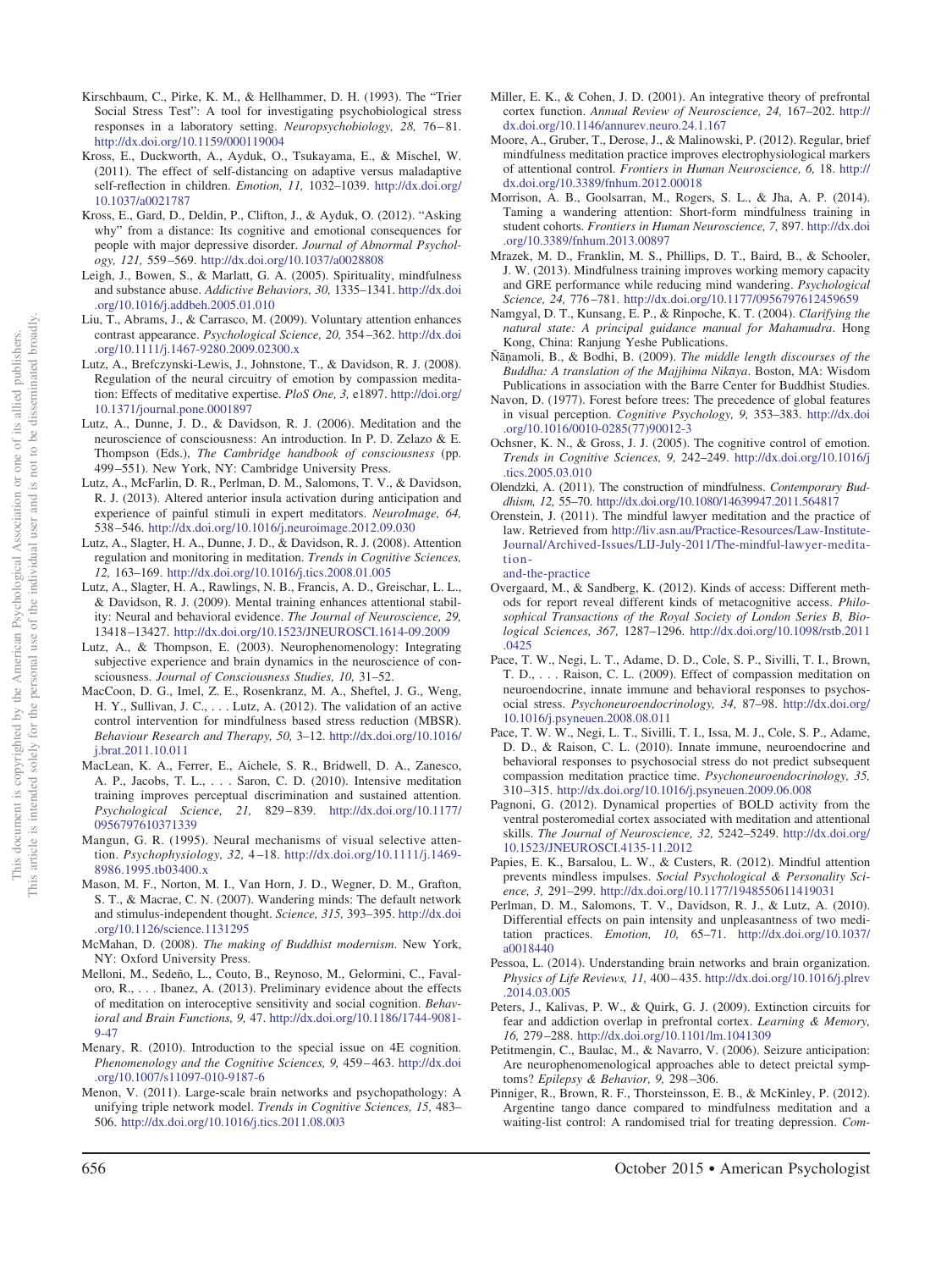*plementary Therapies in Medicine, 20,* 377–384. [http://dx.doi.org/](http://dx.doi.org/10.1016/j.ctim.2012.07.003) [10.1016/j.ctim.2012.07.003](http://dx.doi.org/10.1016/j.ctim.2012.07.003)

- <span id="page-25-16"></span>Posner, M. I., & Petersen, S. E. (1990). The attention system of the human brain. Annual Review of Neuroscience, 13, 25-42. [http://dx.doi.org/](http://dx.doi.org/10.1146/annurev.ne.13.030190.000325) [10.1146/annurev.ne.13.030190.000325](http://dx.doi.org/10.1146/annurev.ne.13.030190.000325)
- <span id="page-25-22"></span>Raichle, M. E., MacLeod, A. M., Snyder, A. Z., Powers, W. J., Gusnard, D. A., & Shulman, G. L. (2001). A default mode of brain function. *Proceedings of the National Academy of Sciences of the United States of America, 98,* 676 – 682. <http://dx.doi.org/10.1073/pnas.98.2.676>
- <span id="page-25-30"></span>Reiner, K., Tibi, L., & Lipsitz, J. D. (2013). Do mindfulness-based interventions reduce pain intensity? A critical review of the literature. *Pain Medicine, 14,* 230 –242. <http://dx.doi.org/10.1111/pme.12006>
- <span id="page-25-31"></span>Rosenkranz, M. A., Davidson, R. J., Maccoon, D. G., Sheridan, J. F., Kalin, N. H., & Lutz, A. (2013). A comparison of mindfulness-based stress reduction and an active control in modulation of neurogenic inflammation. *Brain, Behavior, and Immunity, 27,* 174 –184. [http://dx](http://dx.doi.org/10.1016/j.bbi.2012.10.013) [.doi.org/10.1016/j.bbi.2012.10.013](http://dx.doi.org/10.1016/j.bbi.2012.10.013)
- <span id="page-25-29"></span>Saggar, M., King, B. G., Zanesco, A. P., Maclean, K. A., Aichele, S. R., Jacobs, T. L.,... Saron, C. D. (2012). Intensive training induces longitudinal changes in meditation state-related EEG oscillatory activity. *Frontiers in Human Neuroscience, 6,* 256. [http://dx.doi.org/10.3389/](http://dx.doi.org/10.3389/fnhum.2012.00256) [fnhum.2012.00256](http://dx.doi.org/10.3389/fnhum.2012.00256)
- <span id="page-25-5"></span>Sahdra, B. K., MacLean, K. A., Ferrer, E., Shaver, P. R., Rosenberg, E. L., Jacobs, T. L.,... Saron, C. D. (2011). Enhanced response inhibition during intensive meditation training predicts improvements in selfreported adaptive socioemotional functioning. *Emotion, 11,* 299 –312. <http://dx.doi.org/10.1037/a0022764>
- <span id="page-25-6"></span>Sauer, S., Walach, H., Schmidt, S., Hinterberger, T., Lynch, S., Büssing, A., & Kohls, N. (2013). Assessment of mindfulness: Review on state of the art. *Mindfulness, 4,* 3–17. [http://dx.doi.org/10.1007/s12671-012-](http://dx.doi.org/10.1007/s12671-012-0122-5) [0122-5](http://dx.doi.org/10.1007/s12671-012-0122-5)
- <span id="page-25-27"></span>Sauseng, P., Hoppe, J., Klimesch, W., Gerloff, C., & Hummel, F. C. (2007). Dissociation of sustained attention from central executive functions: Local activity and interregional connectivity in the theta range. *European Journal of Neuroscience, 25,* 587–593. [http://dx.doi.org/](http://dx.doi.org/10.1111/j.1460-9568.2006.05286.x) [10.1111/j.1460-9568.2006.05286.x](http://dx.doi.org/10.1111/j.1460-9568.2006.05286.x)
- <span id="page-25-21"></span>Schmidt, L., Lebreton, M., Cléry-Melin, M.-L., Daunizeau, J., & Pessiglione, M. (2012). Neural mechanisms underlying motivation of mental versus physical effort. *PLoS Biology, 10,* e1001266. [http://dx.doi.org/](http://dx.doi.org/10.1371/journal.pbio.1001266) [10.1371/journal.pbio.1001266](http://dx.doi.org/10.1371/journal.pbio.1001266)
- <span id="page-25-18"></span>Schooler, J. W. (2002). Re-representing consciousness: Dissociations between experience and meta-consciousness. *Trends in Cognitive Sciences, 6,* 339 –344. [http://dx.doi.org/10.1016/S1364-6613\(02\)01949-6](http://dx.doi.org/10.1016/S1364-6613%2802%2901949-6)
- <span id="page-25-20"></span>Schuyler, B. S., Kral, T. R. A., Jacquart, J., Burghy, C. A., Weng, H. Y., & Perlman, D. M.,... Davidson, R. J. (2014). Temporal dynamics of emotional responding: Amygdala recovery predicts emotional traits. *Social Cognitive and Affective Neuroscience, 9,* 176 –181.
- <span id="page-25-23"></span>Seeley, W. W., Menon, V., Schatzberg, A. F., Keller, J., Glover, G. H., Kenna, H.,... Greicius, M. D. (2007). Dissociable intrinsic connectivity networks for salience processing and executive control. *The Journal of Neuroscience, 27,* 2349 –2356. [http://dx.doi.org/10.1523/](http://dx.doi.org/10.1523/JNEUROSCI.5587-06.2007) [JNEUROSCI.5587-06.2007](http://dx.doi.org/10.1523/JNEUROSCI.5587-06.2007)
- <span id="page-25-32"></span>Segal, Z. V., Bieling, P., Young, T., MacQueen, G., Cooke, R., Martin, L., . . . Levitan, R. D. (2010). Antidepressant monotherapy vs sequential pharmacotherapy and mindfulness-based cognitive therapy, or placebo, for relapse prophylaxis in recurrent depression. *Archives of General Psychiatry, 67,* 1256 –1264. [http://dx.doi.org/](http://dx.doi.org/10.1001/archgenpsychiatry.2010.168) [10.1001/archgenpsychiatry.2010.168](http://dx.doi.org/10.1001/archgenpsychiatry.2010.168)
- <span id="page-25-12"></span>Segal, Z. V., Williams, J. M. G., Teasdale, J. D., & Kabat-Zinn, J. (2012). *Mindfulness-based cognitive therapy for depression* (2nd ed.). New York, NY: Guilford Press.
- <span id="page-25-24"></span>Seth, A. K., Suzuki, K., & Critchley, H. D. (2011). An interoceptive predictive coding model of conscious presence. *Frontiers in Psychology, 2,* 395.
- <span id="page-25-15"></span>Shapiro, S. L., Carlson, L. E., Astin, J. A., & Freedman, B. (2006). Mechanisms of mindfulness. *Journal of Clinical Psychology, 62,* 373– 386. <http://dx.doi.org/10.1002/jclp.20237>
- <span id="page-25-14"></span>Sharf, R. (2014). Mindfulness and mindlessness in early Chan. *Philosophy East & West, 64,* 933–964. <http://dx.doi.org/10.1353/pew.2014.0074>
- <span id="page-25-4"></span>Siegling, A. B., & Petrides, K. V. (2014). Measures of trait mindfulness: Convergent validity, shared dimensionality, and linkages to the five-

factor model. *Frontiers in Psychology, 5,* 1164. [http://dx.doi.org/](http://dx.doi.org/10.3389/fpsyg.2014.01164) [10.3389/fpsyg.2014.01164](http://dx.doi.org/10.3389/fpsyg.2014.01164)

- <span id="page-25-28"></span>Slagter, H. A., Lutz, A., Greischar, L. L., Francis, A. D., Nieuwenhuis, S., Davis, J. M., & Davidson, R. J. (2007). Mental training affects distribution of limited brain resources. *PLoS Biology, 5,* e138. [http://dx.doi](http://dx.doi.org/10.1371/journal.pbio.0050138) [.org/10.1371/journal.pbio.0050138](http://dx.doi.org/10.1371/journal.pbio.0050138)
- <span id="page-25-19"></span>Smallwood, J., & Schooler, J. W. (2015). The science of mind wandering: Empirically navigating the stream of consciousness. *Annual Review of Psychology, 66,* 487–518. [http://dx.doi.org/10.1146/](http://dx.doi.org/10.1146/annurev-psych-010814-015331) [annurev-psych-010814-015331](http://dx.doi.org/10.1146/annurev-psych-010814-015331)
- <span id="page-25-3"></span>Stanley, E. A., Schaldach, J. M., Kiyonaga, A., & Jha, A. P. (2011). Mindfulness-based mind fitness training: A case study of a high-stress predeployment military cohort. *Cognitive and Behavioral Practice, 18,* 566 –576. <http://dx.doi.org/10.1016/j.cbpra.2010.08.002>
- <span id="page-25-13"></span>Suzuki, S., & Chadwick, D. (2011). *Zen mind, beginner's mind*. Boston, MA: Shambhala.
- <span id="page-25-2"></span>Tang, Y.-Y., Hölzel, B. K., & Posner, M. I. (2015). The neuroscience of mindfulness meditation. *Nature Reviews Neuroscience, 16,* 213–225. <http://dx.doi.org/10.1038/nrn3916>
- <span id="page-25-26"></span>Tang, Y.-Y., Ma, Y., Wang, J., Fan, Y., Feng, S., & Lu, Q.,... Posner, M. I. (2007). Short-term meditation training improves attention and self-regulation. *Proceedings of the National Academy of Sciences of the United States of America, 104,* 17152–17156. [http://doi.org/10.1073/](http://doi.org/10.1073/pnas.0707678104) [pnas.0707678104](http://doi.org/10.1073/pnas.0707678104)
- <span id="page-25-17"></span>Tarkka, I. M., & Stokic, D. S. (1998). Source localization of P300 from oddball, single stimulus, and omitted-stimulus paradigms. *Brain Topography, 11,* 141–151. <http://dx.doi.org/10.1023/A:1022258606418>
- <span id="page-25-8"></span>Teasdale, J. D., & Chaskalson (Kulananda), M. (2011a). How does mindfulness transform suffering? I: The nature and origins of dukkha. *Contemporary Buddhism, 12,* 89 –102. [http://dx.doi.org/10.1080/](http://dx.doi.org/10.1080/14639947.2011.564824) [14639947.2011.564824](http://dx.doi.org/10.1080/14639947.2011.564824)
- <span id="page-25-9"></span>Teasdale, J. D., & Chaskalson (Kulananda), M. (2011b). How does mindfulness transform suffering? II: The transformation of dukkha. *Contemporary Buddhism, 12,* 103–124. [http://dx.doi.org/10.1080/](http://dx.doi.org/10.1080/14639947.2011.564826) [14639947.2011.564826](http://dx.doi.org/10.1080/14639947.2011.564826)
- <span id="page-25-11"></span>Teasdale, J. D., Moore, R. G., Hayhurst, H., Pope, M., Williams, S., & Segal, Z. V. (2002). Metacognitive awareness and prevention of relapse in depression: Empirical evidence. *Journal of Consulting and Clinical Psychology, 70,* 275–287. [http://dx.doi.org/10.1037/0022-006X.70.2](http://dx.doi.org/10.1037/0022-006X.70.2.275) [.275](http://dx.doi.org/10.1037/0022-006X.70.2.275)
- <span id="page-25-10"></span>Teasdale, J. D., Segal, Z., & Williams, J. M. (1995). How does cognitive therapy prevent depressive relapse and why should attentional control (mindfulness) training help? *Behaviour Research and Therapy, 33,* 25–39. [http://dx.doi.org/10.1016/0005-7967\(94\)E0011-7](http://dx.doi.org/10.1016/0005-7967%2894%29E0011-7)
- <span id="page-25-7"></span>Teasdale, J. D., Segal, Z. V., Williams, J. M. G., Ridgeway, V. A., Soulsby, J. M., & Lau, M. A. (2000). Prevention of relapse/recurrence in major depression by mindfulness-based cognitive therapy. *Journal of Consulting and Clinical Psychology, 68,* 615– 623. [http://dx.doi.org/](http://dx.doi.org/10.1037/0022-006X.68.4.615) [10.1037/0022-006X.68.4.615](http://dx.doi.org/10.1037/0022-006X.68.4.615)
- <span id="page-25-33"></span>Urry, H. L., van Reekum, C. M., Johnstone, T., Kalin, N. H., Thurow, M. E., Schaefer, H. S.,... Davidson, R. J. (2006). Amygdala and ventromedial prefrontal cortex are inversely coupled during regulation of negative affect and predict the diurnal pattern of cortisol secretion among older adults. *The Journal of Neuroscience, 26,* 4415– 4425. <http://dx.doi.org/10.1523/JNEUROSCI.3215-05.2006>
- <span id="page-25-0"></span>Vago, D. R., & Silbersweig, D. A. (2012). Self-awareness, self-regulation, and self-transcendence (S-ART): A framework for understanding the neurobiological mechanisms of mindfulness. *Frontiers in Human Neuroscience, 6,* 296. <http://dx.doi.org/10.3389/fnhum.2012.00296>
- <span id="page-25-1"></span>Van Dam, N. T., Hobkirk, A. L., Danoff-Burg, S., & Earleywine, M. (2012). Mind your words: Positive and negative items create method effects on the Five Facet Mindfulness Questionnaire. *Assessment, 19,* 198 –204. <http://dx.doi.org/10.1177/1073191112438743>
- <span id="page-25-25"></span>Van den Hurk, P. A. M., Giommi, F., Gielen, S. C., Speckens, A. E. M., & Barendregt, H. P. (2010). Greater efficiency in attentional processing related to mindfulness meditation. *Quarterly Journal of Experimental Psychology, 63,* 1168 –1180.
- <span id="page-25-34"></span>van Leeuwen, S., Singer, W., & Melloni, L. (2012). Meditation increases the depth of information processing and improves the allocation of attention in space. *Frontiers in Human Neuroscience, 6,* 133. [http://dx](http://dx.doi.org/10.3389/fnhum.2012.00133) [.doi.org/10.3389/fnhum.2012.00133](http://dx.doi.org/10.3389/fnhum.2012.00133)